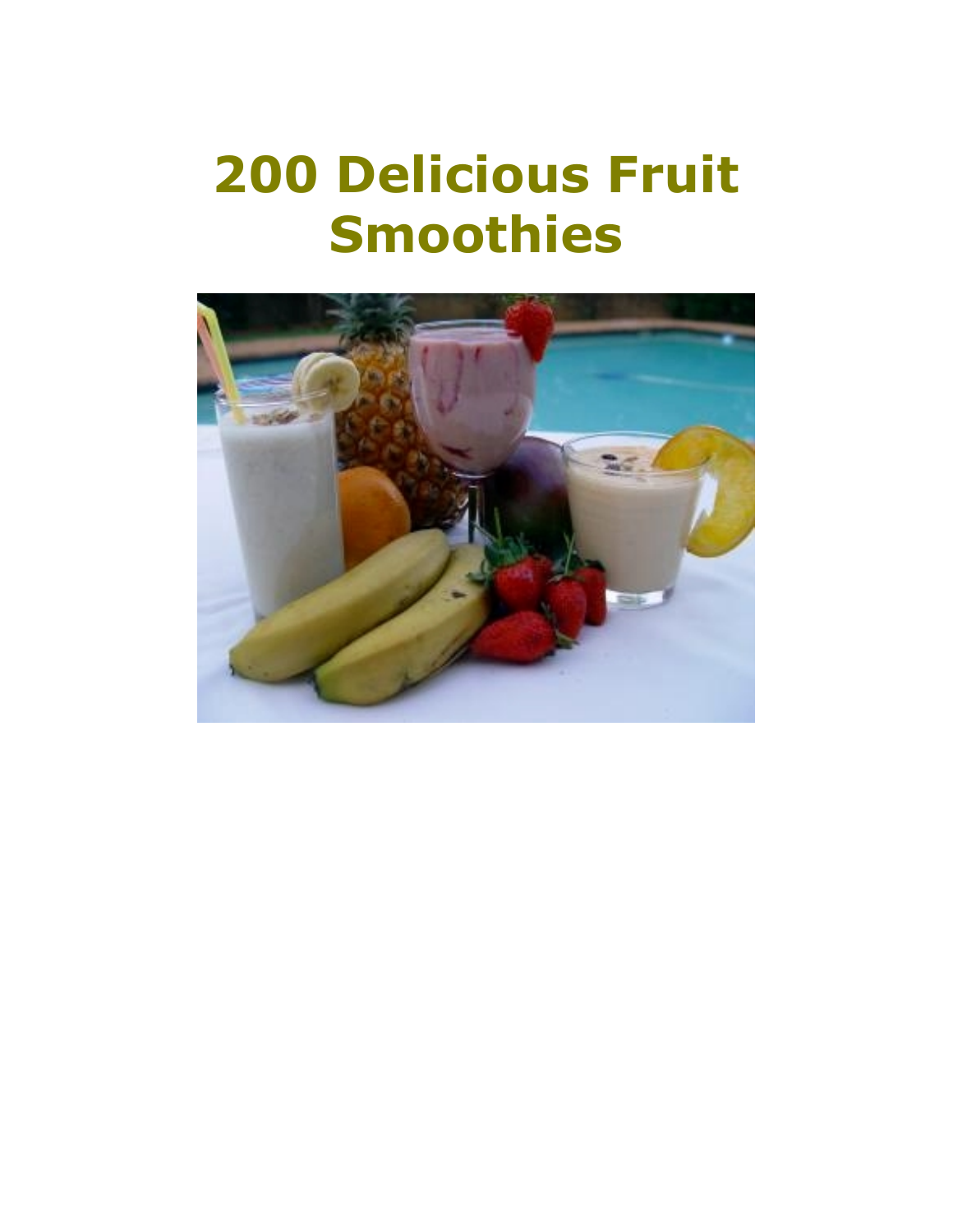**Read This If You're Interested In Getting Resell Licenses To An Entire Membership Site**

# **[Resale Rights License For](http://instantmembershipsite.com/)  [Reprint Rights Marketing](http://instantmembershipsite.com/)**

This is what I consider to be the best license currently on the market. Here you will read how you can get a license to resell memberships to Allan Wilson's **[reprint-rights-marketing](http://www.reprint-rights-marketing.com/)** and **[infoproductmarketing](http://www.infoproductmarketing.com/)** membership sites…

# **Why settle for just selling individual products when you can resell access to an entire membership site and earn a residual income?**

**You keep 100% of the profits from every membership you sell. [Just click on here for details.](http://www.instantmembershipsite.com/)**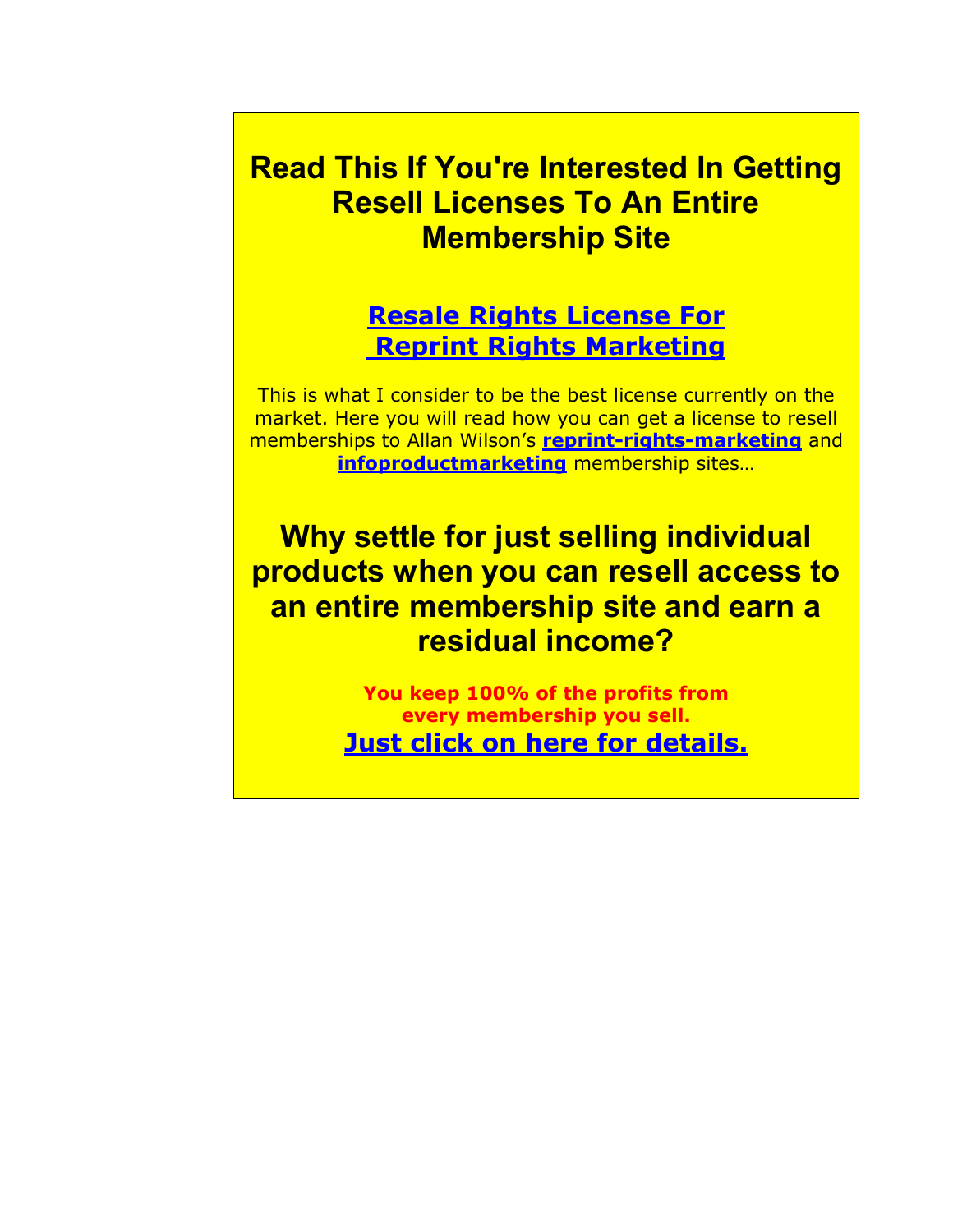## **CONTENTS**

APPLE SMOOTHIE APPLE APRICOT SMOOTHIE APPLE BANANA SOY SMOOTHIE APPLE BERRY SMOOTHIE APPLE CINNAMON SMOOTHIE APPLE COCONUT SMOOTHIE APPLE COCONUT GINGER SMOOTHIE APPLE MAPLE SMOOTHIE APPLE PIE A-LA-MODE SMOOTHIE APRICOT MANGO SMOOTHIE APRICOT NECTARINE SMOOTHIE APRICOT SMOOTHIE BAHAMA MAMA SMOOTHIE BANANA SMOOTHIE BANANA-APRICOT SHAKE BANANA BERRY SMOOTHIE BANANA-BERRY POWER SMOOTHIE BANANA CINNAMON SMOOTHIE BANANA COFFEE SMOOTHIE BANANA CREAMA SMOOTHIE BANANA FRUIT SMOOTHIE BANANA LIME SUBLIME SMOOTHIE BANANA MOLASSES SMOOTHIE BANANA OAT SMOOTHIE BANANA ORANGE SMOOTHIE BANANA PEACH SMOOTHIE BANANA PEANUT BUTTER SMOOTHIE BANANA PINEAPPLE COLADA SMOOTHIE BANANA SOY SMOOTHIE BANANA SPICE SMOOTHIE BANANA STRAWBERRY ORANGE BANANALICIOUS SMOOTHIE BEAM ME UP BANANA SMOOTHIE BERRY SMOOTHIE BERRY BANANA SMOOTHIE BERRY BLAST SMOOTHIE BERRY BRAINSTORM SMOOTHIE BERRY DELICIOUS SMOOTHIE BERRY GOOD PEACH SMOOTHIE BLACK AND BLUE SMOOTHIE BLACK CHERRY SMOOTHIE BLUEBERRY SMOOTHIE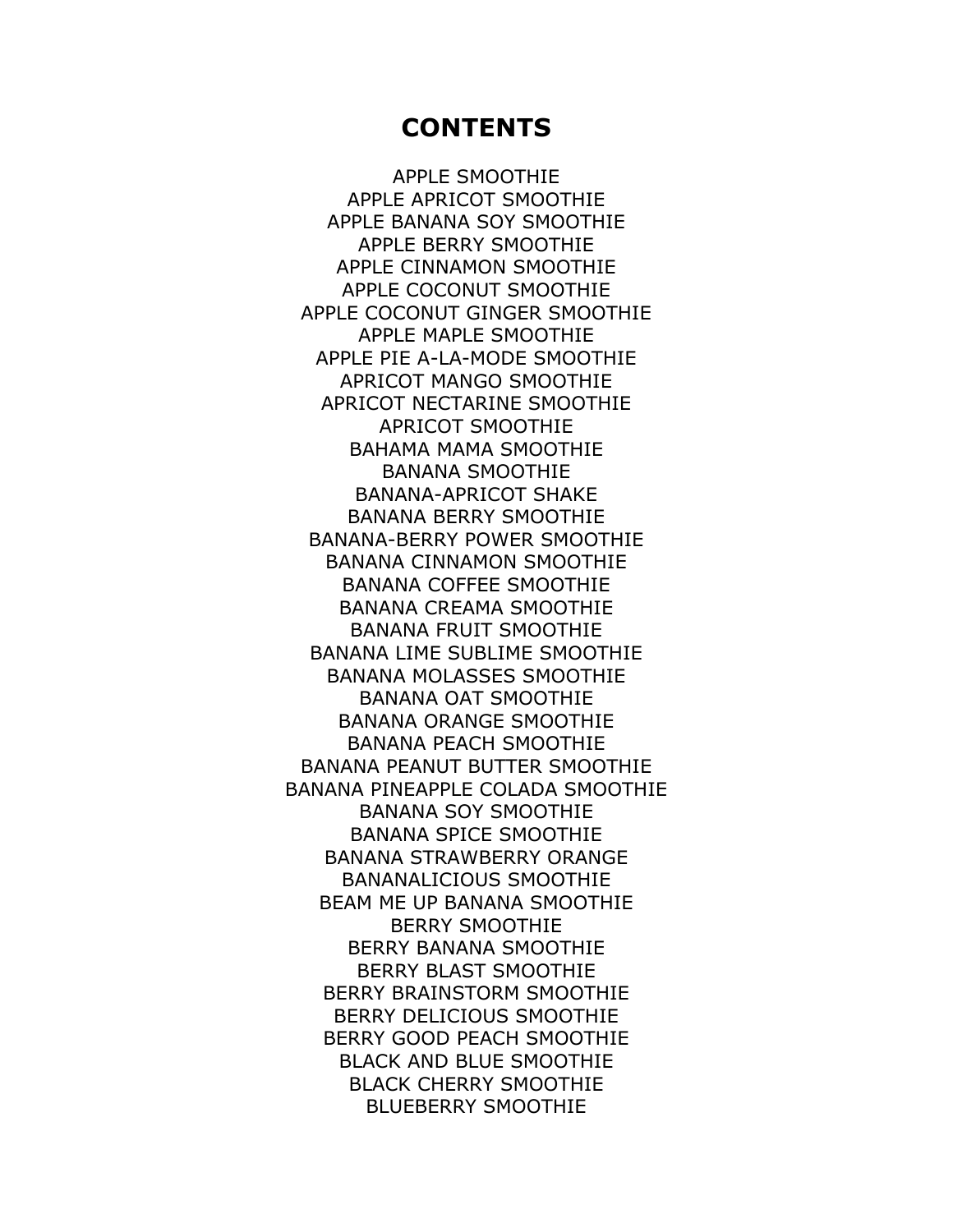BLUEBERRY BANANA SMOOTHIE BLUEBERRY BLAST SMOOTHIE BLUEBERRY BUTTERMILK SMOOTHIE BLUEBERRY PINEAPPLE SMOOTHIE BLUEBERRY SMOOTHIE BLUEBERRY TWIST SMOOTHIE BOYSENBERRY BLUEBERRY SMOOTHIE BREAKFAST SMOOTHIE CANTALOUPE SMOOTHIE CANTALOUPE BANANA SMOOTHIE CANTALOUPE BERRY SMOOTHIE CANTALOUPE CHERRY SMOOTHIE CARROT SMOOTHIE CHERRY VANILLA SMOOTHIE CHOCOLATE BANANA SMOOTHIE I CHOCOLATE BANANA SMOOTHIE II CHOCOLATE KITTY SMOOTHIE CHOCOLATE PEANUT BUTTER BANANA SMOOTHIE COFFEE BANANA SMOOTHIE COLOSSAL CRANBERRY SMOOTHIE CRANBERRY ORANGE SMOOTHIE CREAMY BLUEBERRY SMOOTHIE FAST TRACK BREAKFAST SMOOTHIE FAT FREE CANTALOUPE SMOOTHIE FRESH FRUIT SMOOTHIE FROSTIE FRUIT SMOOTHIE FROZEN BANANA SMOOTHIE FROZEN FRUIT SMOOTHIE FRUIT CREAM SMOOTHIE FRUIT 'N' HONEY SMOOTHIE FRUIT SALAD SMOOTHIE FRUIT SMOOTHIE I FRUIT SMOOTHIE II FRUIT SPICE SMOOTHIE FRUITY BANANA SMOOTHIE FUZZY BANANA NAVEL GALA APPLE SMOOTHIE GETTIN' MY GROOVE BACK SMOOTHIE GINGER TROPICAL SMOOTHIE GRAPE EXPLOSION SMOOTHIE HAWAIIAN HOLIDAY SMOOTHIE HAWAIIAN SMOOTHIE HAWAIIAN SILK SMOOTHIE HEALING SMOOTHIE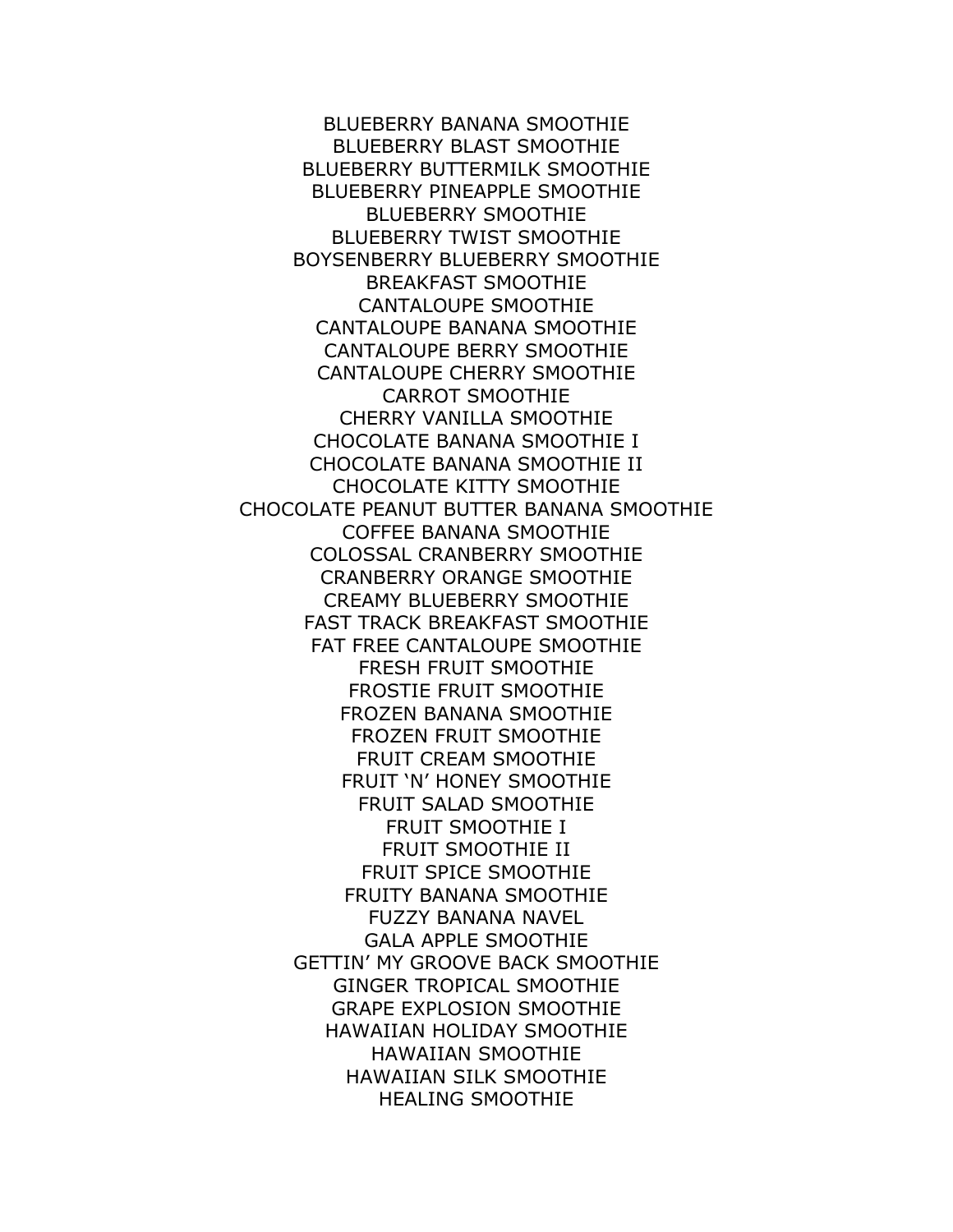HEALTHY SMOOTHIE HI FIBER BERRY SMOOTHIE HIGH PROTEIN SMOOTHIE ISLAND FRUIT SMOOTHIE JADE ZINGER SMOOTHIE KIWI COOLER SMOOTHIE KIWI STRAWBERRY SMOOTHIE LEMON APPLE HONEY SMOOTHIE LEMON LOUIE SMOOTHIE LEMON MELON SMOOTHIE LEMON PEACH SMOOTHIE LEMON STRAWBERRY YOGURT SMOOTHIE LIMEY MELON SMOOTHIE LOTS O FRUIT SMOOTHIE MACHO POWER SMOOTHIE MAIN SQUEEZE SMOOTHIE MALTED DATE SMOOTHIE MANGO SMOOTHIE I MANGO SMOOTHIE II MANGO GINGER SMOOTHIE MANGO MANIA SMOOTHIE MANGO PEACH SMOOTHIE MANGO TANGO SMOOTHIE MEGA SMOOTHIE MELON MADNESS SMOOTHIE MELON MINT SMOOTHIE MELON SMOOTHIE MORNING SUNRISE SMOOTHIE MUCHO MELON SMOOTHIE NECTARINE SMOOTHIE NECTARINE BERRY SMOOTHIE NON-FAT LOW CALORIE STRAWBERRY BANANA SMOOTHIE O LAWD IN A GLASS SMOOTHIE ORANGE BANANA CREAM SMOOTHIE ORANGE FRUITY SMOOTHIE ORANGE PINEAPPLE COCONUT SMOOTHIE ORANGE PINEAPPLE GINGER SMOOTHIE ORANGE SMOOTHIE I ORANGE SMOOTHIE II ORANGE FRUITY SMOOTHIE PAPAYA CREAMSICLE SMOOTHIE PAPAYA SMOOTHIE PAPAYA BERRY SMOOTHIE PAPAYA NECTARINE SMOOTHIE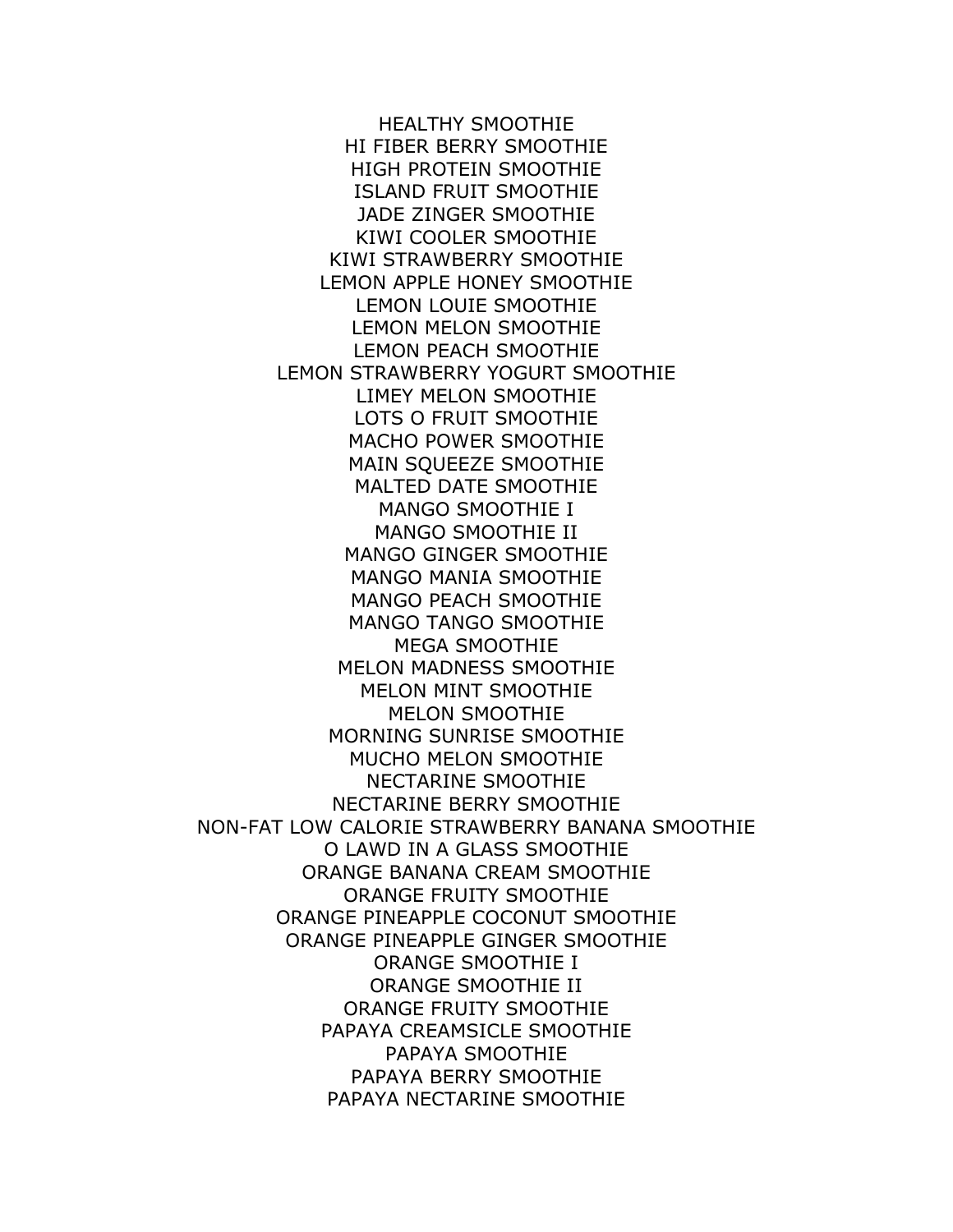PAPAYA RASPBERRY SMOOTHIE PEACH BERRY SMOOTHIE PEACH CINNAMON SMOOTHIE PEACH MELBA SMOOTHIE PEACH REFRESHER PEACHES & CRANBERRY SMOOTHIE PEACHY APPLE SMOOTHIE PEACHY BLUE SMOOTHIE PEACHY COOLER SMOOTHIE PEACHY POWER SMOOTHIE PEACHY PUNCH SMOOTHIE PEANUT BUTTER BANANA SMOOTHIE PEANUT BUTTER POWER SMOOTHIE PEANUT BUTTER SUNDAE SMOOTHIE PEAR SMOOTHIE PINA COLADA SMOOTHIE I PINA COLADA SMOOTHIE II PINA COLADA SLUSH SMOOTHIE PINEAPPLE SMOOTHIE PINEAPPLE BERRY SMOOTHIE PINEAPPLE CANTALOUPE SMOOTHIE PINEAPPLE COCONUT SMOOTHIE PINEAPPLE DELIGHT SMOOTHIE PINEAPPLE ORANGE BANANA SMOOTHIE PINEAPPLE PAPAYA SMOOTHIE PISTACHIO BANANA SMOOTHIE POWER BERRY SMOOTHIE POWER FRUIT SMOOTHIE POWER SMOOTHIE PUMPKIN SMOOTHIE RAINFOREST FUSION SMOOTHIE RASPBERRY CAPPUCCINO SMOOTHIE RASPBERRY CREAM SMOOTHIE RASPBERRY PEACH BREAKFAST SMOOTHIE RASPBERRY PEACH SMOOTHIE RASPBERRY SMOOTHIE (LOW FAT) RASPBERRY SMOOTHIE I RASPBERRY SMOOTHIE II RASPBERRY SUNRISE SMOOTHIE QUICK START BREAKFAST DRINK QUICK MORNING SMOOTHIE ROOTIE TOOTIE BANANA SMOOTHIE SAINT SMOOTHIE SOUTHWEST SMOOTHIE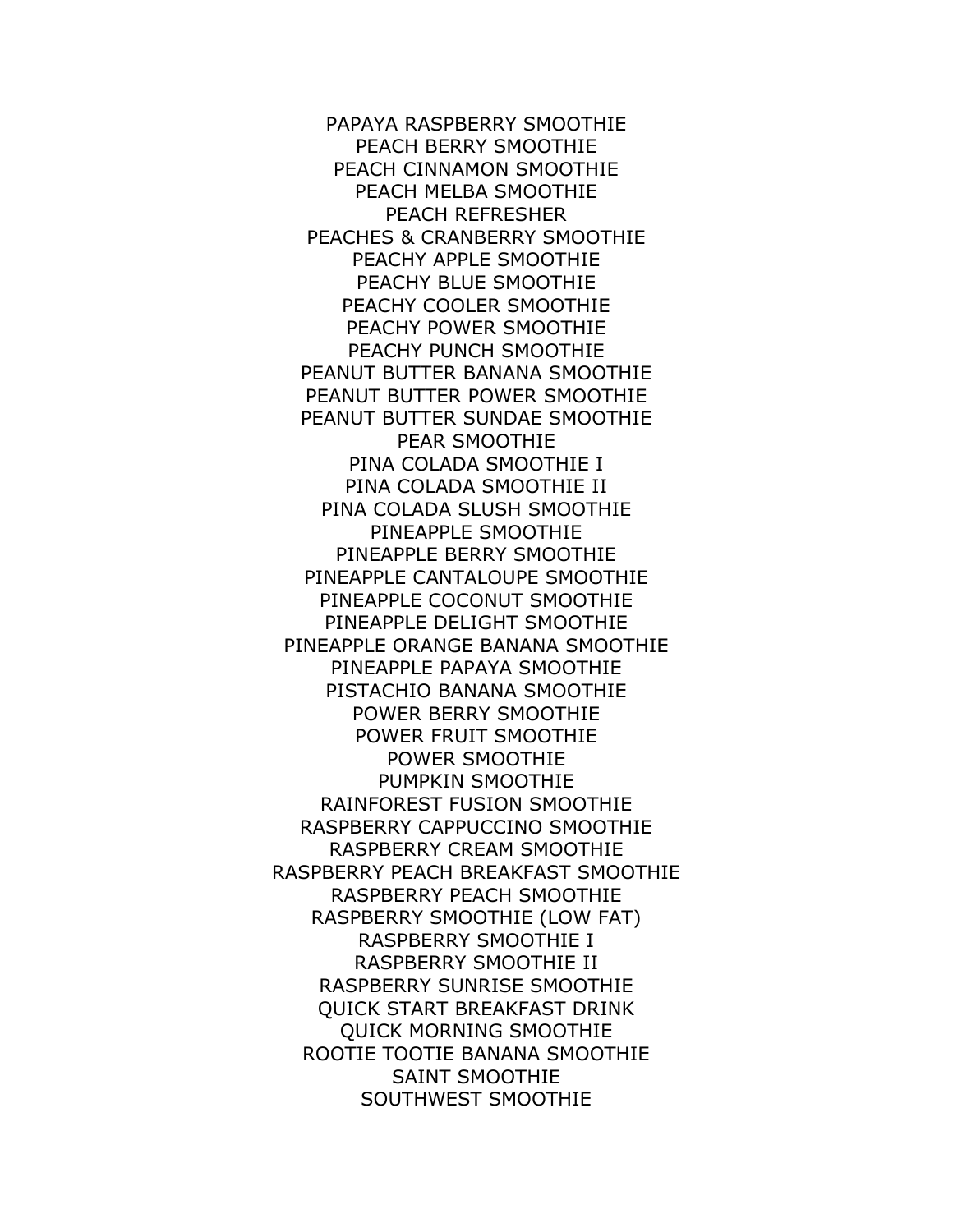SPARKLING FRUIT SMOOTHIE STRAWBERRY SMOOTHIE STRAWBERRY BANANA SMOOTHIE STRAWBERRY BANANA SUPREME SMOOTHIE STRAWBERRY-BANANA TOFU SMOOTHIE STRAWBERRY FRUIT FROST SMOOTHIE STRAWBERRY LEMON ZING SMOOTHIE STRAWEBERRY PEACH SMOOTHIE STRAWBERRY PEACH & PEAR SMOOTHIE STRAWBERRY PINEAPPLE SMOOTHIE STRAWBERRY SOY SMOOTHIE STRAWBERRY ZEST SMOOTHIE SUNSHINE SMOOTHIE SWEET STRAWBERRY SMOOTHIE TANGERINE BERRY SMOOTHIE TANGY SUMMER BLEND SMOOTHIE TRIPLE FRUIT SMOOTHIE TROPICAL FIVE FRUIT BLAST SMOOTHIE TROPICAL PARADISE SMOOTHIE TROPICAL PASSION SMOOTHIE TROPICAL SMOOTHIE TROPICAL TOFU BERRY SMOOTHIE TUTTI FRUITY SMOOTHIE TWICE BERRY BANANA SMOOTHIE WAKE & SHAKE SMOOTHIE WILD BERRY FREEZE SMOOTHIE YOGURT SMOOTHIE YOGURT FRUIT SMOOTHIE YOGURT SHAKE SMOOTHIE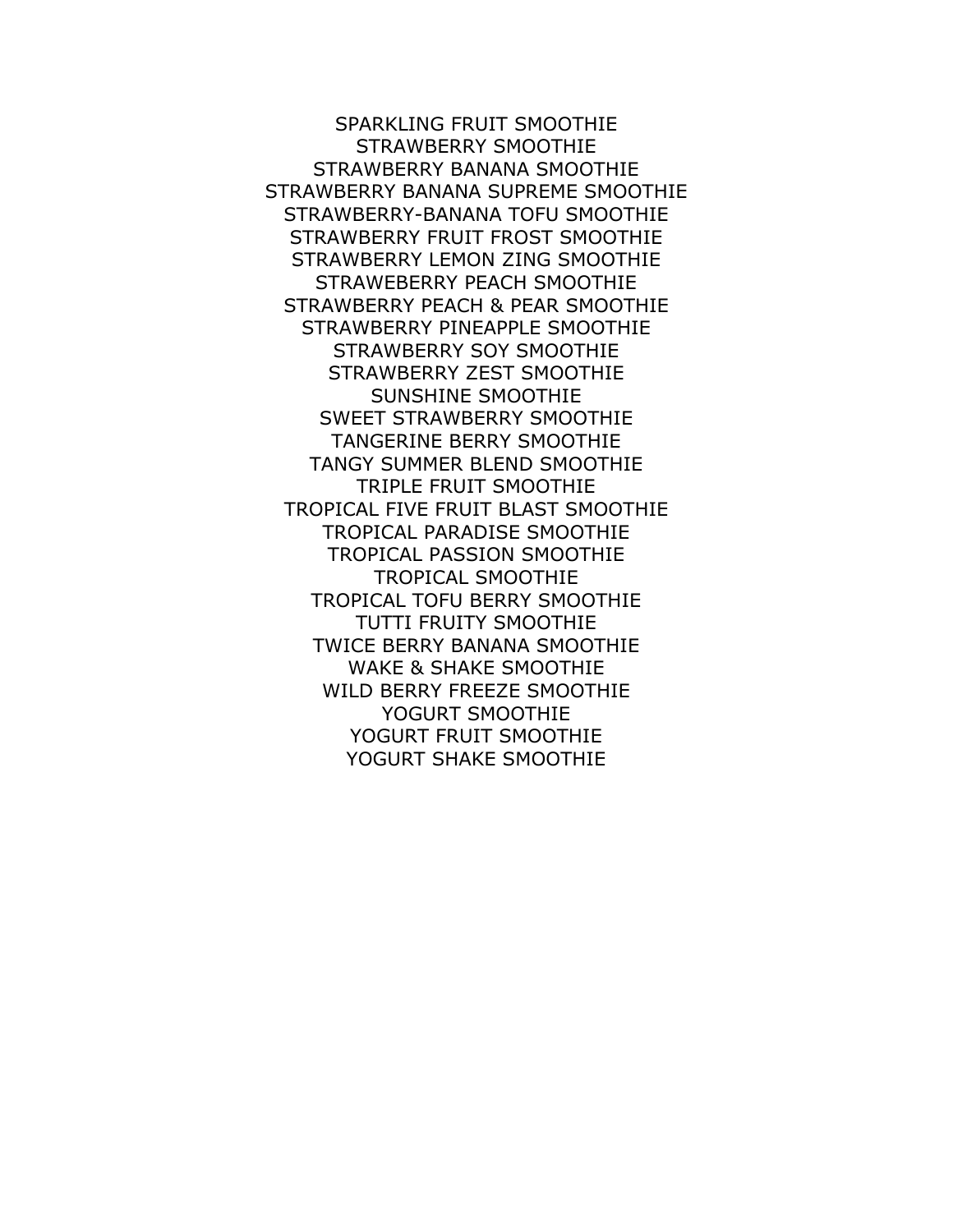APPLE SMOOTHIE

2 c Apple sauce 1 c Apple cider 1 c Orange juice 2 tb Vermont maple syrup 1/2 ts Nutmeg 1/2 ts Cinnamon

Combine all ingredients in a blender and blend until smooth. Pour into glasses and serve. Serves 2.

APPLE APRICOT SMOOTHIE

1 Golden Delicious apple, peeled, cored and chopped 1 c apple juice 4 apricots, fresh, pitted -skin optional 1 banana; peeled 3/4 c plain or vanilla nonfat yogurt 10 ice cubes, up to 12 cubes 1 Tbsp. honey

Place all ingredients in a blender and puree until smooth.

APPLE BANANA SOY SMOOTHIE

2 ripe bananas, peeled and halved 2 apples, peeled, cored and quartered 300ml (10fl oz) nonfat yogurt 2 tbsp sugar 400ml (15fl oz) organic soya milk

Put all the ingredients in a blender and purée for 1 minute.

APPLE BERRY SMOOTHIE

 $\frac{1}{2}$  cup O.J. 1 Cup fresh Apple Cider 4-6 Strawberries with stem left on 1 Frozen Banana 1 cup Yogurt (Sugar & Fat Free flavored) ¼ cup Almonds 2 Tbs. Wheat Germ Blend until a nice smooth consistency. This makes enough for 3.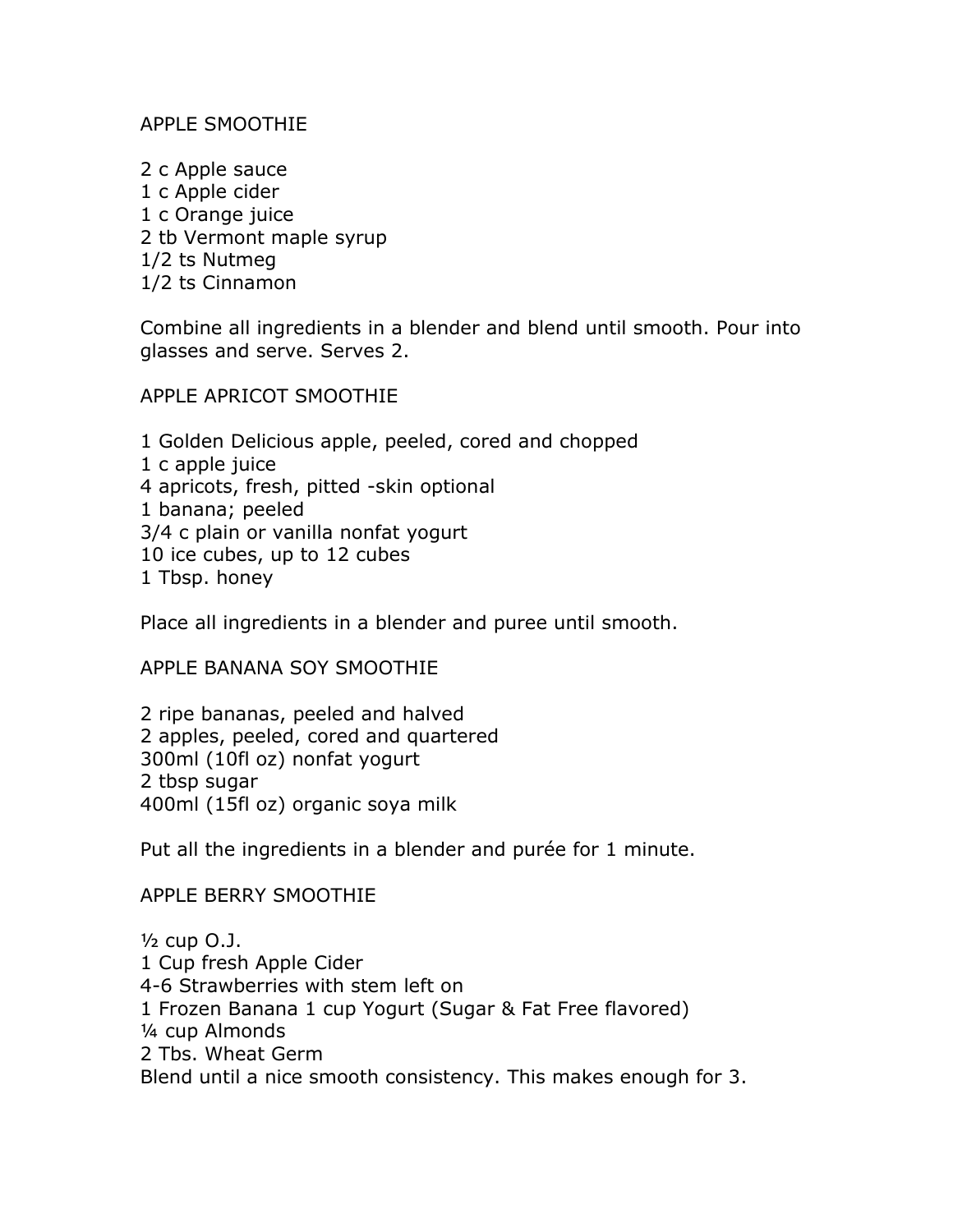#### APPLE CINNAMON SMOOTHIE

3/4 cup Apple Sugarfree Syrup 1/4 cup Cinnamon Sugarfree Syrup 2 scoops VegeFuel 1 1/2 cups crushed ice 1/4 cup Heavy Cream (optional)

Blend until smooth.

#### APPLE COCONUT SMOOTHIE

1/4 cup apple juice 1 pinch grated coconut or 1 T. coconut milk 1/2 banana 1/4 teaspoon fresh ginger root peeled 2 small ice cubes

Put all ingredients into blender. Blend until smoothie consistency is reached!

APPLE COCONUT GINGER SMOOTHIE

1/4 c Apple juice 1 pn Coconut -- grated OR\_ -1 Tbsp coconut milk 1/2 ea Banana 1/4 ts Ginger root -- fresh,peeled -grated 1/2 c -Crushed ice -- or 2 small ice -Cubes Blend all until smooth.

APPLE MAPLE SMOOTHIE 2 c apple sauce 1 c apple cider 1 c orange juice 2 Tbsp. Vermont maple syrup 1/2 tsp. nutmeg 1/2 tsp. cinnamon

Combine all ingredients in a blender and blend until smooth. Pour into glasses and serve.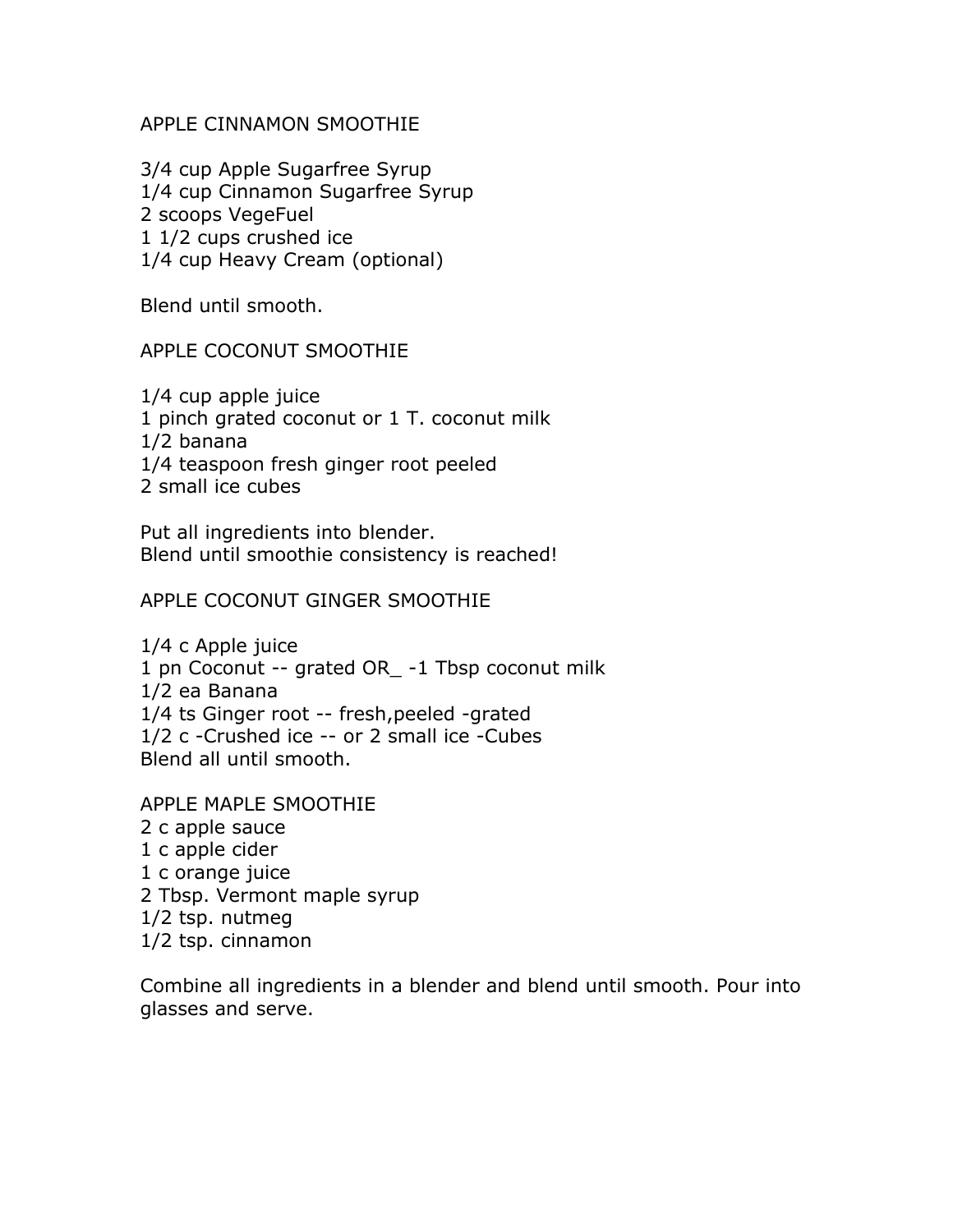APPLE PIE A-LA-MODE SMOOTHIE

2 cup frozen vanilla yogurt, nonfat 3/4 cup unsweetened applesauce 1/4 cup apple juice, chilled 1 cup apple, peeled and diced 1/2 teaspoon cinnamon 1/4 teaspoon ground nutmeg

Combine the frozen yogurt, applesauce, and apple juice in a blender. Add the apple, cinnamon, and nutmeg. Blend until smooth.

APRICOT MANGO SMOOTHIE

6 oz. light (reduced sugar) fat-free Apricot-Mango yogurt (This is one container of Yoplait) 1 cup. Crystal Light lemonade 1/2 banana 5-6 canned apricot halves

Put all ingredients into blender. Blend well until smoothie consistency is reached!

APRICOT NECTARINE SMOOTHIE

1/2 nectarine 1 apricot 6 oz. light (reduced sugar) fat-free peach yogurt, frozen (This is one container of Yoplait) 4 oz. Crystal Light or other sugar-free lemonade

Put all ingredients into blender. Blend until smoothie consistency is reached!

APRICOT SMOOTHIE

1/4 cup orange juice 1/2 cup plain, low-fat yogurt 1/2 cup peeled, pitted and chopped fresh apricots honey to taste

Place all the ingredients in a blender. Blend on high speed until smooth.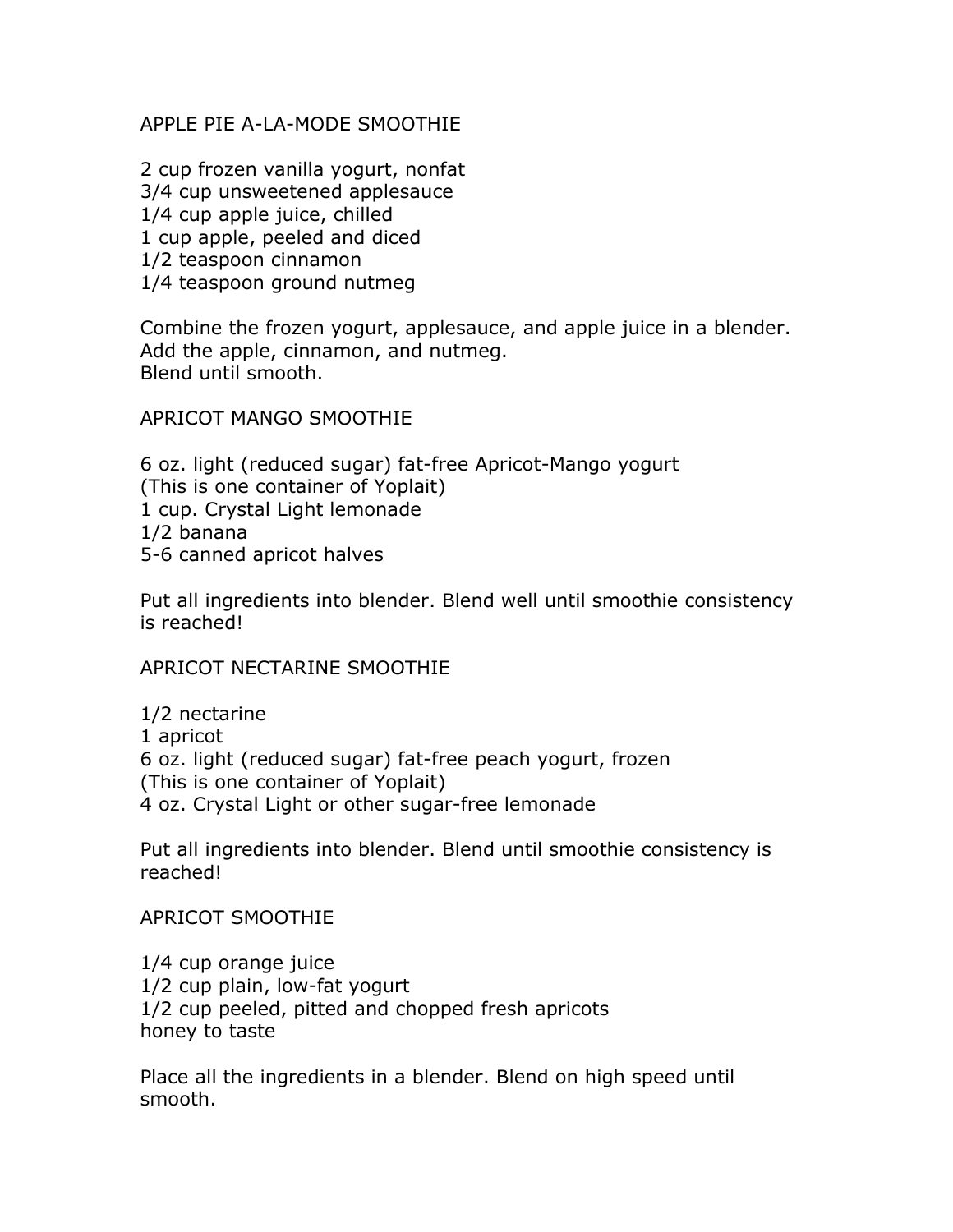#### BAHAMA MAMA SMOOTHIE

1/4 cup tofu 1 1/2 cups tropical V-8 Splash or other pineapple/citrus blend 1/4 cup plain non fat yogurt 1/2 banana Frozen strawberries, pineapple, and mango water or soy milk to taste/consistency Optional: 3 or 4 baby carrots (you'll never know they're in there!) 1 tbs. wheat germ or 4-5 almonds

Blend all ingredients in blender until smooth.

BANANA SMOOTHIE

1 banana

- 1 cup of plain yoghurt
- 1 cup of orange juice

Blend until smooth.

BANANA-APRICOT SHAKE

1 cup mashed ripe bananas -- (about 2 large), -- frozen 1/2 cup low-fat milk 1 cup apricot nectar 1/4 teaspoon vanilla

Place all ingredients in blender. Cover and blend about 30 seconds or until smooth. Serve immediately over ice cubes. Serves 2.

BANANA BERRY SMOOTHIE

2 bananas 1/2 cup blueberries 1 cup plain yogurt

Peel bananas, slice and place on a cookie sheet. Put in freezer and freeze until solid. Remove from freezer and place in blender. Slice berries and add to blender. Pour in yogurt. Blend until smooth. Pour into glass and serve.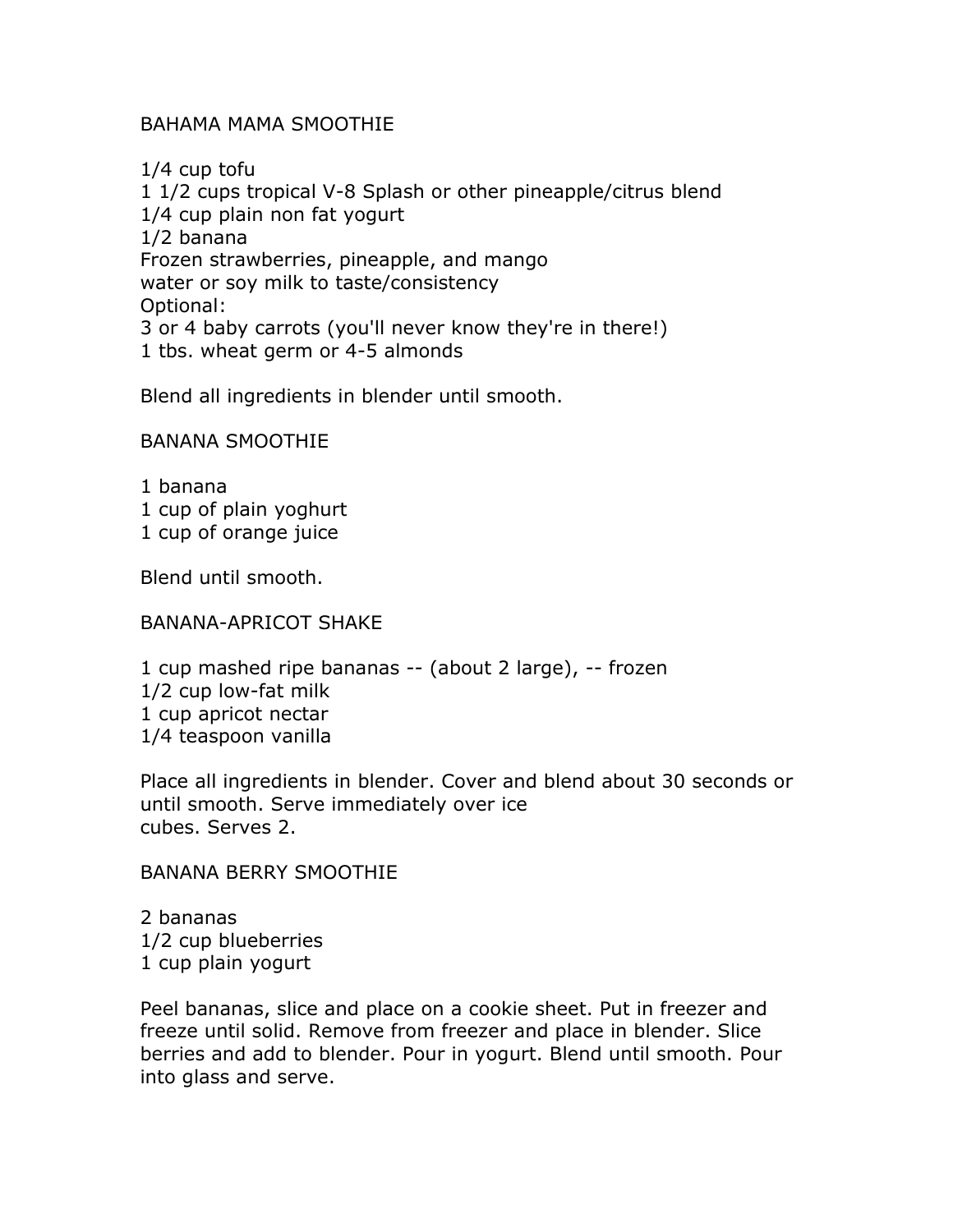#### BANANA-BERRY POWER SMOOTHIE

1/4 cup orange juice 1/2 cup plain, low-fat yogurt 1/2 small, peeled ripe banana 1/4 cup stemmed, sliced strawberries honey to taste 1 1/2 tablespoons vanilla soy protein powder

Place all the ingredients in a blender. Blend on high speed until smooth.

#### BANANA CINNAMON SMOOTHIE

In a blender combine: 1/4 c plain yogurt (I actually use vanilla for mine but it would depend on what else you're adding) 1/4 c skim milk 1/2 banana A splash of vanilla A dash of cinnamon 4 ice cubes

Blend to desired consistency. Substitute whatever fruit is in season or even use something like canned peaches.

#### BANANA COFFEE SMOOTHIE

2 small bananas, peeled, cut up, and frozen 1 1/2 cups skim milk 1 8-oz. container low-fat coffee yogurt 1/4 tsp. ground cinnamon Dash ground nutmeg

In a blender container combine frozen bananas, milk, yogurt, cinnamon, and nutmeg. Cover and blend till smooth. To serve, pour into glasses. If desired, garnish with fresh bananas and mint.

BANANA CREAMA SMOOTHIE

1 banana ½ cup natural yogurt 2 cups milk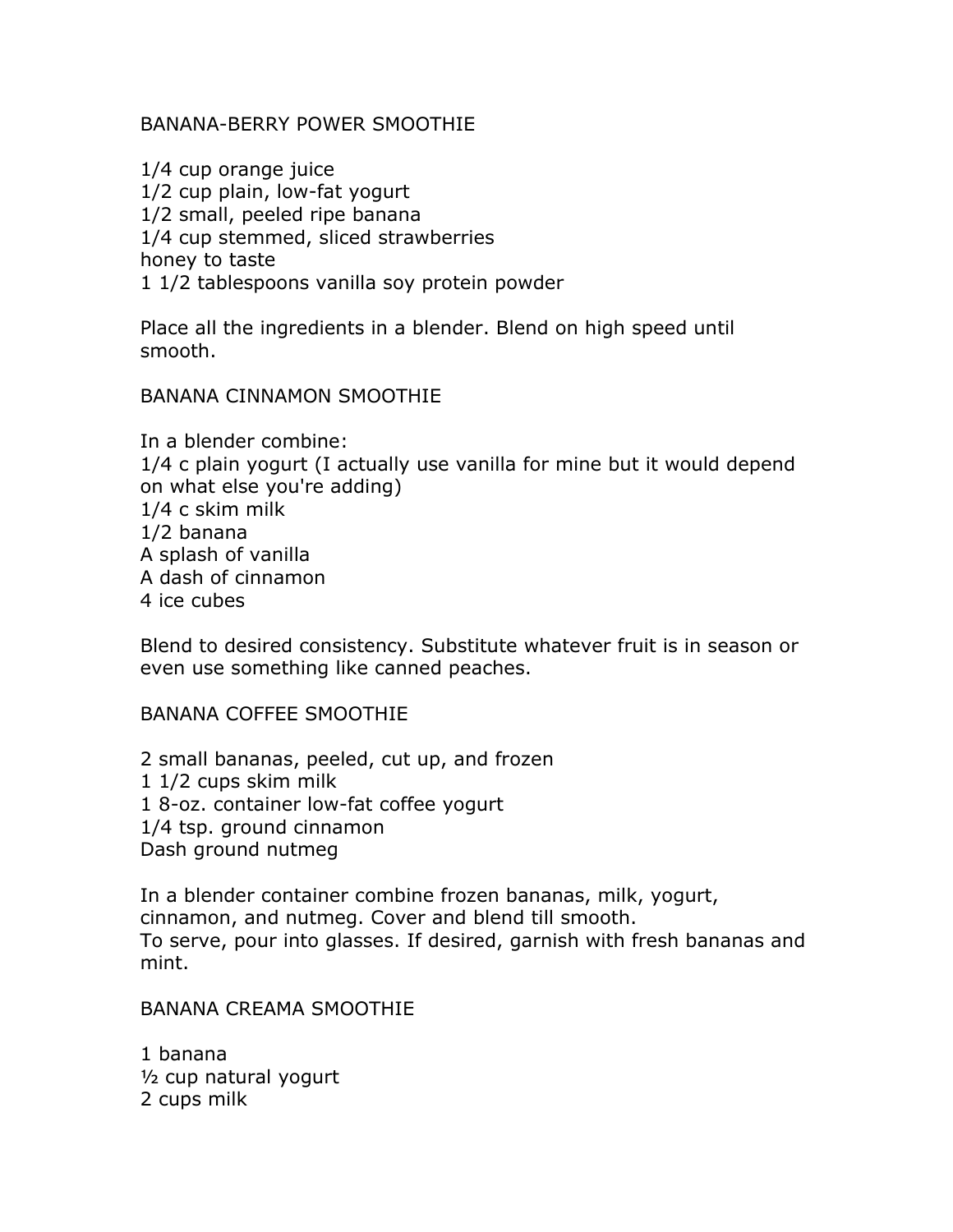2 teaspoons pure vanilla essence

Slice banana and put into a blender. Add ½ cup milk, yogurt and vanilla. Blend until banana is mushed. Add remaining milk and blend until smooth. Pour into glasses.

#### BANANA FRUIT SMOOTHIE

1 cup orange juice 2 cups plain low-fat yogurt 4 small bananas honey to taste

Place all the ingredients in a blender. Blend on high speed until smooth.

BANANA LIME SUBLIME SMOOTHIE

- 2 cups limeade
- 1 banana
- 1 cup lime sherbet
- 3 Tbs. coconut milk
- 1 cup ice

Pour all liquid ingredients into the blender. Add all frozen ingredients. Blend at MIX setting for 30 seconds then blend at SMOOTH setting until smooth. While the machine is running, move the stir stick around counter-clockwise to aid mixing. Serve immediately. Each recipe serves 3-5.

BANANA MOLASSES SMOOTHIE

5 pitted prunes

- 1 medium banana, peeled and cut into 1-inch pieces
- 2 cups low-fat vanilla soymilk.
- 1 tablespoon blackstrap molasses
- 1/4 teaspoon ground cardamom
- 3 ice cubes

Place prunes in small bowl and cover with hot tap water. Let rest for 15 minutes or until plump. Drain. Combine plumped prunes and remaining ingredients in blender and whip until smooth.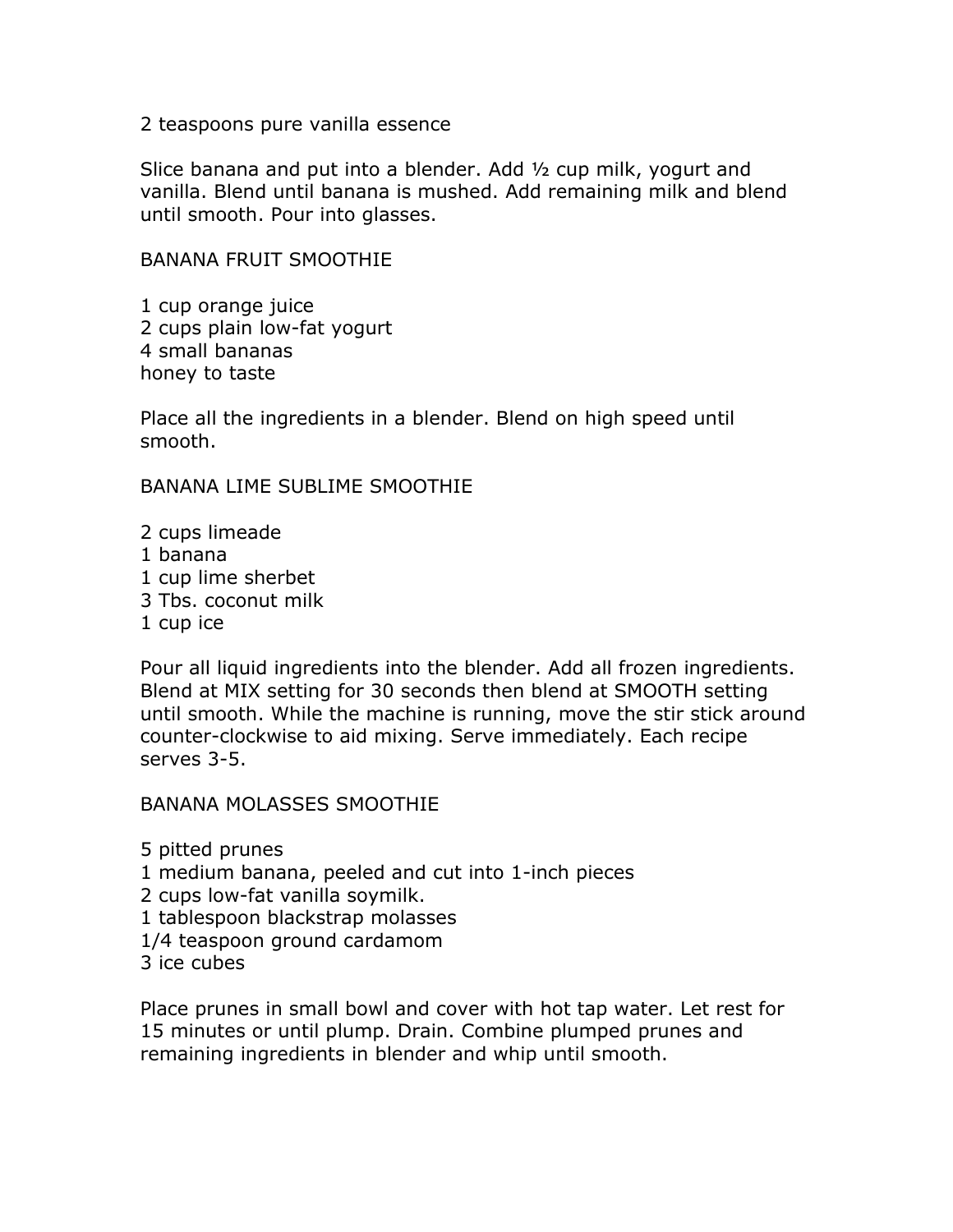#### BANANA OAT SMOOTHIE

- 1 Cup Milk
- 1 Packet Instant Oatmeal, Regular Flavor
- 1 Whole Banana, Cut In Chunks
- 1 Cup Orange Juice

Combine all ingredients in a blender. Cover and blend on high speed for 1 min.

#### BANANA ORANGE SMOOTHIE

- 1 8-ounce container nonfat cherry yogurt
- 1 banana, peeled, cut into pieces
- 1 orange, peeled, white pith removed, cut into segments
- 8 frozen dark cherries
- 6 frozen strawberries

Combine ingredients in blender. Blend on medium speed until smooth. Divide between 2 glasses.

#### BANANA PEACH SMOOTHIE

1 cup mashed ripe bananas -- (about 2 large), -- frozen 1 cup peach nectar 1/2 cup low-fat milk

Place all ingredients in blender. Cover and blend about 30 seconds or until smooth. Serve immediately over ice cubes. Serves 2.

BANANA PEANUT BUTTER SMOOTHIE

8 oz skim milk 1/3 small banana 1 tbsp reduced fat peanut butter 2 sweet n' low or other sugar substitute 5 ice cubes

In blender combine milk, banana, peanut butter and sweet n' low. Add ice cubes and pulse.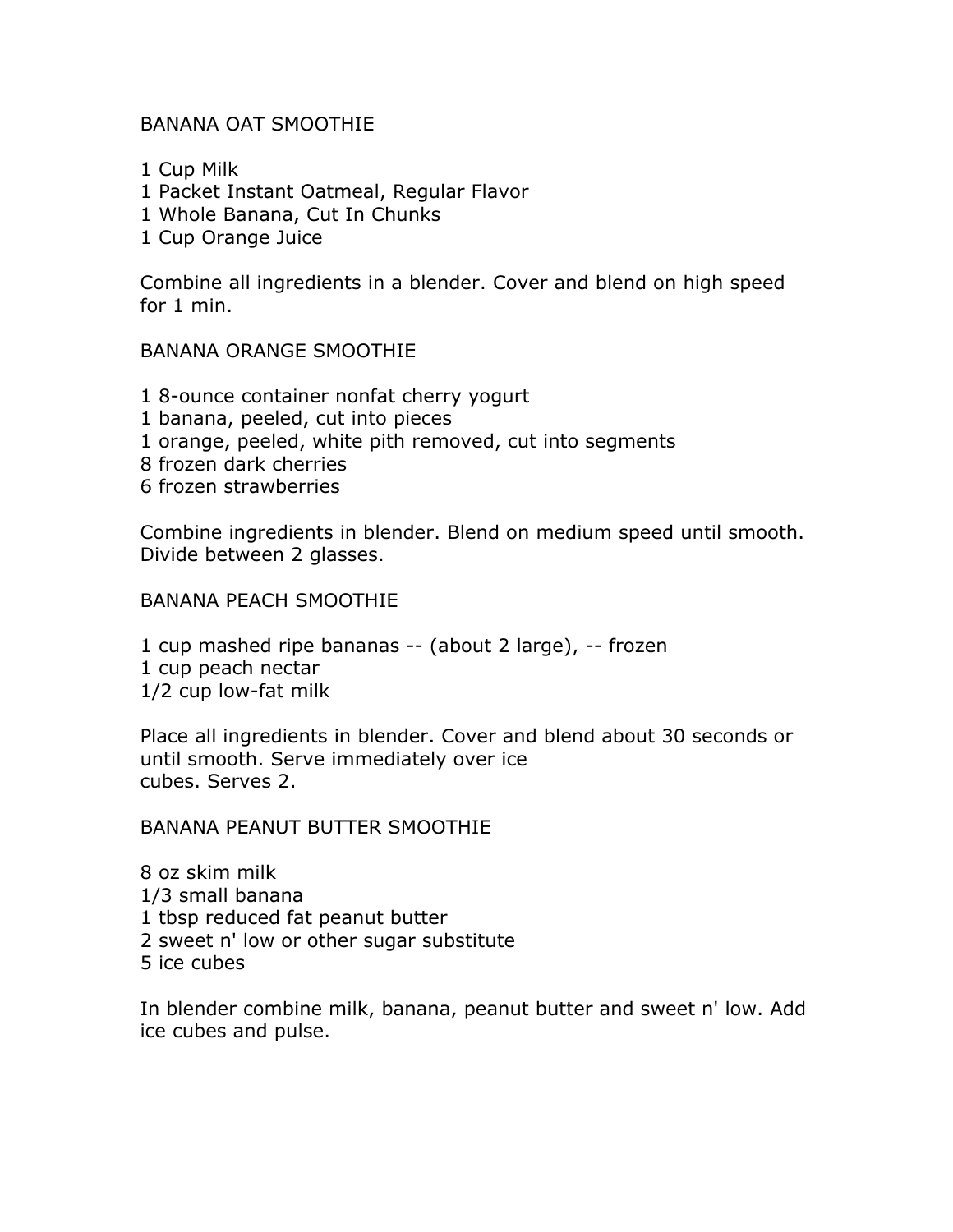#### BANANA PINEAPPLE COLADA SMOOTHIE

1/2 peeled banana 1/2 cup pineapple chunks 1/2 cup pineapple juice 1/2 cup ice cubes 1 tablespoon sugar 1/4 teaspoon coconut extract

Place all ingredients in a blender and blender until smooth.

#### BANANA SOY SMOOTHIE

3/4 cup soy milk 1/2 cup soft silken tofu 4 bananas, frozen 1 tablespoon honey 1 tablespoon vanilla extract 1 tablespoon carob powder

Combine soy milk and tofu in blender. Add bananas, honey, vanilla extract, and carob powder. Blend until smooth.

#### BANANA SPICE SMOOTHIE

1 ripe banana, chopped 2 tablespoons low fat natural yogurt 1-2 teaspoons honey (to taste) 180ml cold milk (low fat or soy may be used) Nutmeg

Place all ingredients, except nutmeg, into a blender and blend until smooth. Pour into a tall glass, sprinkle with nutmeg if desired and serve immediately. For a delicious nutty taste, try adding 1 tablespoon of slivered almonds to the blender.

#### BANANA STRAWBERRY ORANGE

1 banana 1 handful of strawberries 1 cup vanilla yogurt 1/2 cup milk 1/2 cup orange juice a handful of ice cubes Put it all in the blender. Serves 3.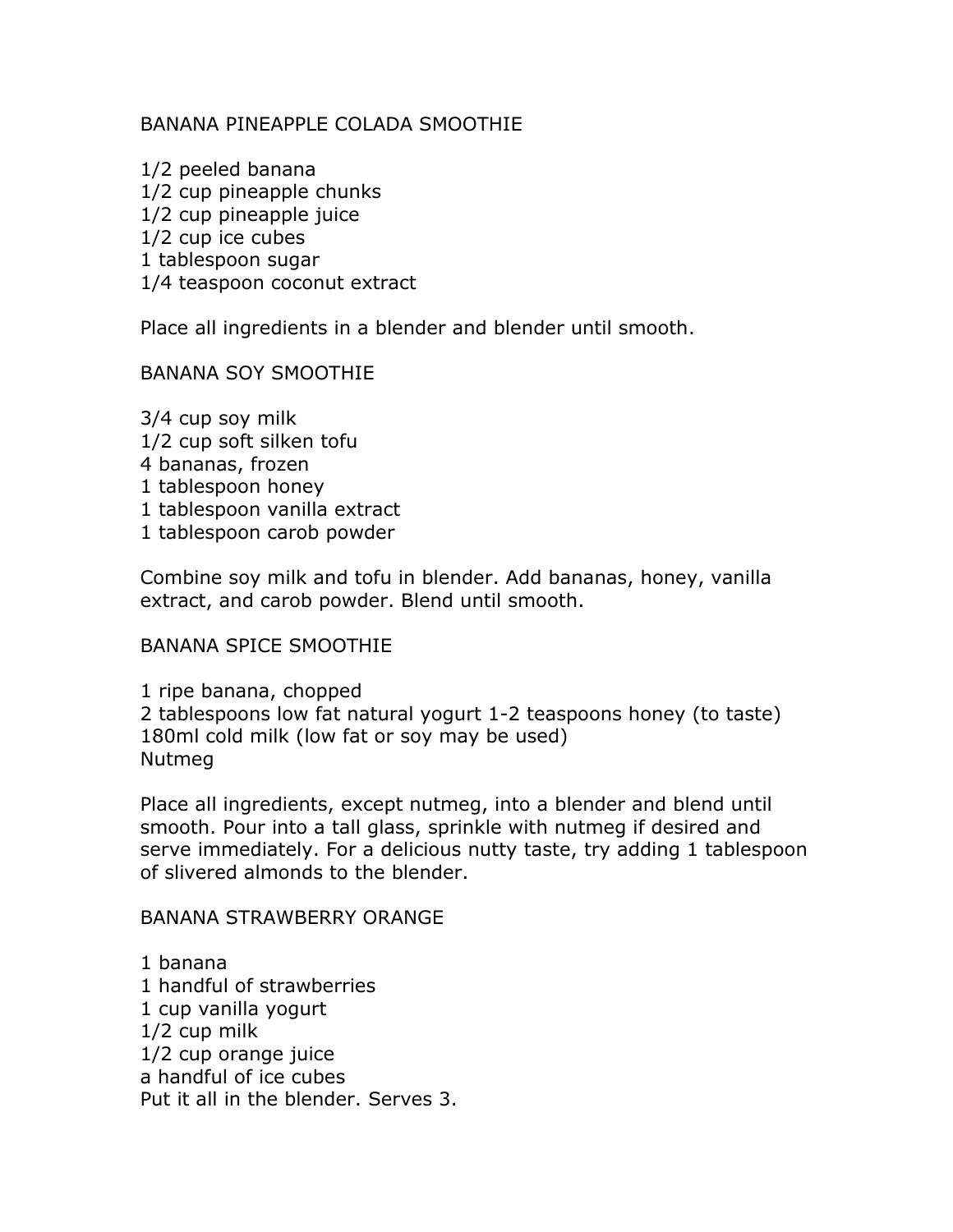#### BANANALICIOUS SMOOTHIE

1 cup orange juice 2 cups plain low-fat yogurt 4 small bananas honey to taste

Peel the bananas and measure the orange juice and yogurt. Place all the ingredients in a blender. Blend on low speed until smooth.

#### BEAM ME UP BANANA SMOOTHIE

2 bananas (frozen) 1 cup of strawberries 1 cup of vanilla rice milk 2 cap full of Vanilla Extract 4 tablespoons of Grade B Maple Syrup 1/10 teaspoon of nutmeg

Place all ingredients in blender, mix and drink

BERRY SMOOTHIE

I small container (6 oz) nonfat yogurt (any flavor)

1 cup skim milk

1 cup frozen berries (any type)

Blend on high till smooth. You could add a few chunks of banana if you prefer. Serves 1.

BERRY BANANA SMOOTHIE

1 small banana, peeled, cut up, and frozen 1/4 cup fresh or frozen assorted berries (such as strawberries, blackberries, and/or raspberries) 1 cup orange juice 3 tablespoons low-fat vanilla yogurt Sliced fresh strawberries (optional)

In a blender container combine the frozen banana pieces, desired berries, orange juice, and yogurt. Cover and blend till smooth. To serve, pour into tall glasses. If desired, garnish each drink with fresh strawberries.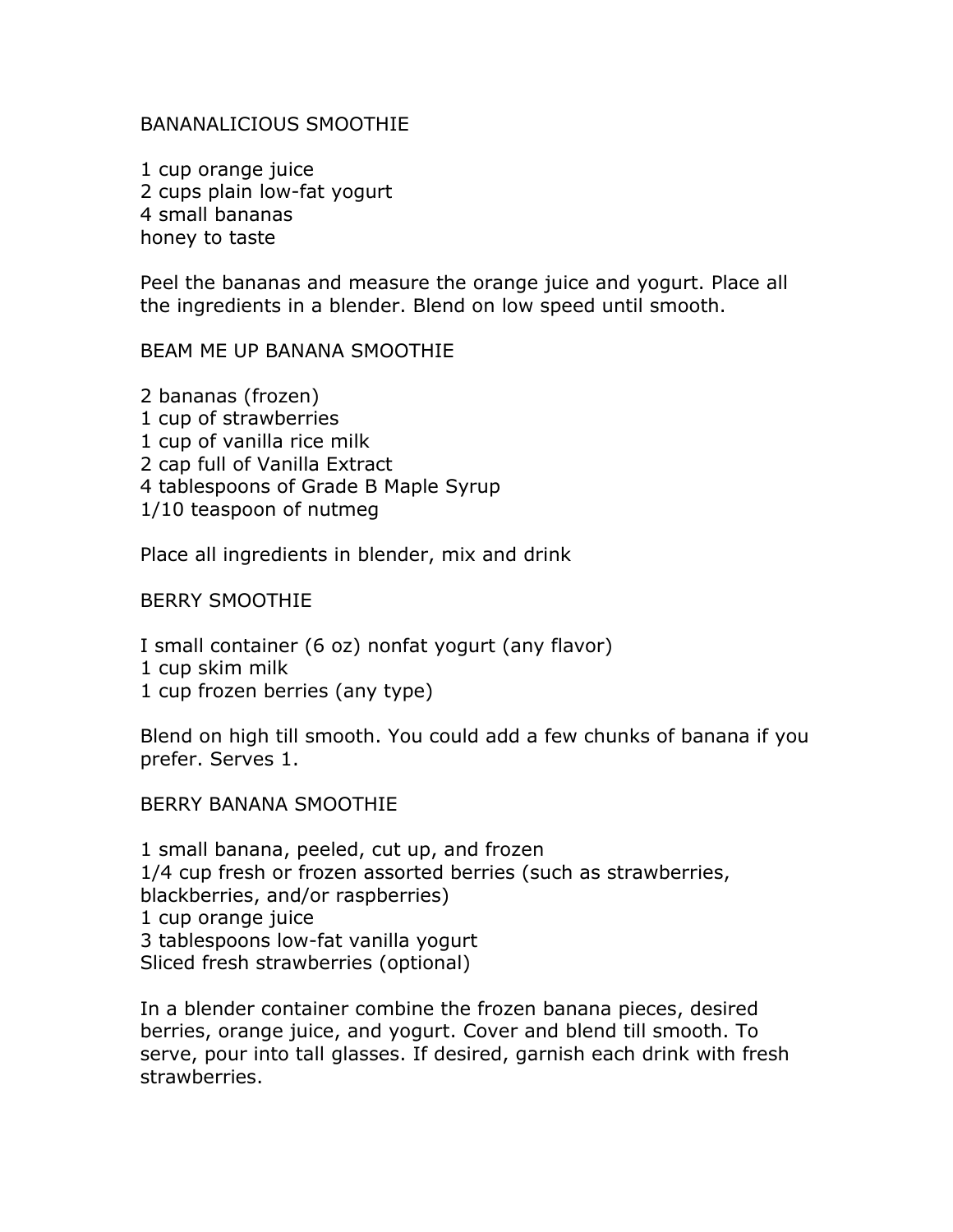#### BERRY BLAST SMOOTHIE

1 cup apple juice 1 1/2 cups lemonade 1 cup frozen raspberries 1/2 cup frozen strawberries 1 cup raspberry sherbet

Pour all liquid ingredients into the blender. Add all frozen ingredients. Blend at MIX setting for 30 seconds then blend at SMOOTH setting until smooth. While the machine is running, move the stir stick around counter-clockwise to aid mixing. Serve immediately. Each recipe serves 3-5.

BERRY BRAINSTORM SMOOTHIE

1/2 cup frozen strawberries 1/2 cup frozen blueberries 1/2 cup frozen raspberries 1/2 cup apple juice 1/2 tsp. lemon juice 1/2 cup nonfat frozen yogurt 1/2 cup ice

Combine ingredients in blender; mix until smooth and frothy. Serves 1.

BERRY DELICIOUS SMOOTHIE

1/4 cup orange juice 1/2 cup plain, low-fat yogurt 1/6 cup washed, stemmed raspberries 1/6 cup washed, stemmed blackberries 1/6 cup washed, stemmed blueberries honey to taste

Wash berries and remove stems. Place all the ingredients in a blender. Blend on high speed until smooth.

#### BERRY GOOD PEACH SMOOTHIE

1/2 cup apple juice 1/2 cup nonfat vanilla yogurt 1 cup fresh peaches, sliced, partially frozen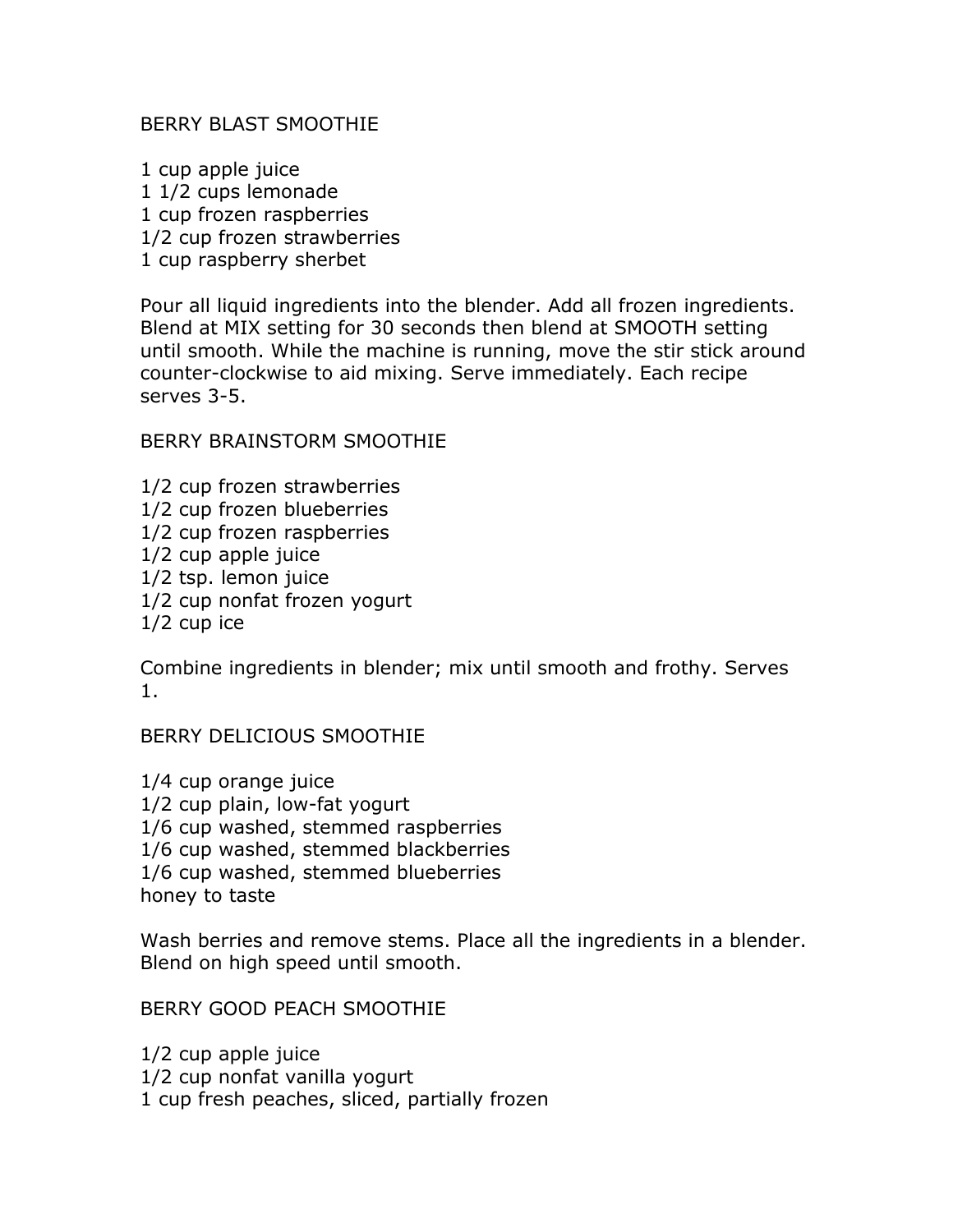1/2 cup raspberries, partially frozen 1 1/2 cups ice chips

Pour ingredients into a blender and blend until smooth. Serves 2.

#### BLACK AND BLUE SMOOTHIE

1/4 cup blueberries 1/4 cup blackberries 1 banana 1/2 cup apple juice 1/3 cup raspberry sorbet

Put all ingredients into blender. Blend until smoothie consistency is reached!

BLACK CHERRY SMOOTHIE

5 huge tablespoons of yoghurt 0.5 cup of frozen black cherries sweeten with honey

Blend until smooth.

BLUEBERRY SMOOTHIE

1 cup frozen blueberries 8 oz fat free yogurt milk to thin (Skim is fine)

Process in blender. Because the berries are frozen, the result is almost like a malt. If I use plain yogurt, I add a little sugar or Equal and sometimes vanilla. Or, I have used blueberry or lemon yogurt. Makes 2 servings.

BLUEBERRY BANANA SMOOTHIE

1 ripe medium banana 3/4 cup fresh or frozen blueberries 1/4 cup nonfat vanilla yogurt 3/4 cup skim milk pinch of cinnamon (if desired) 1/2 cup of crushed ice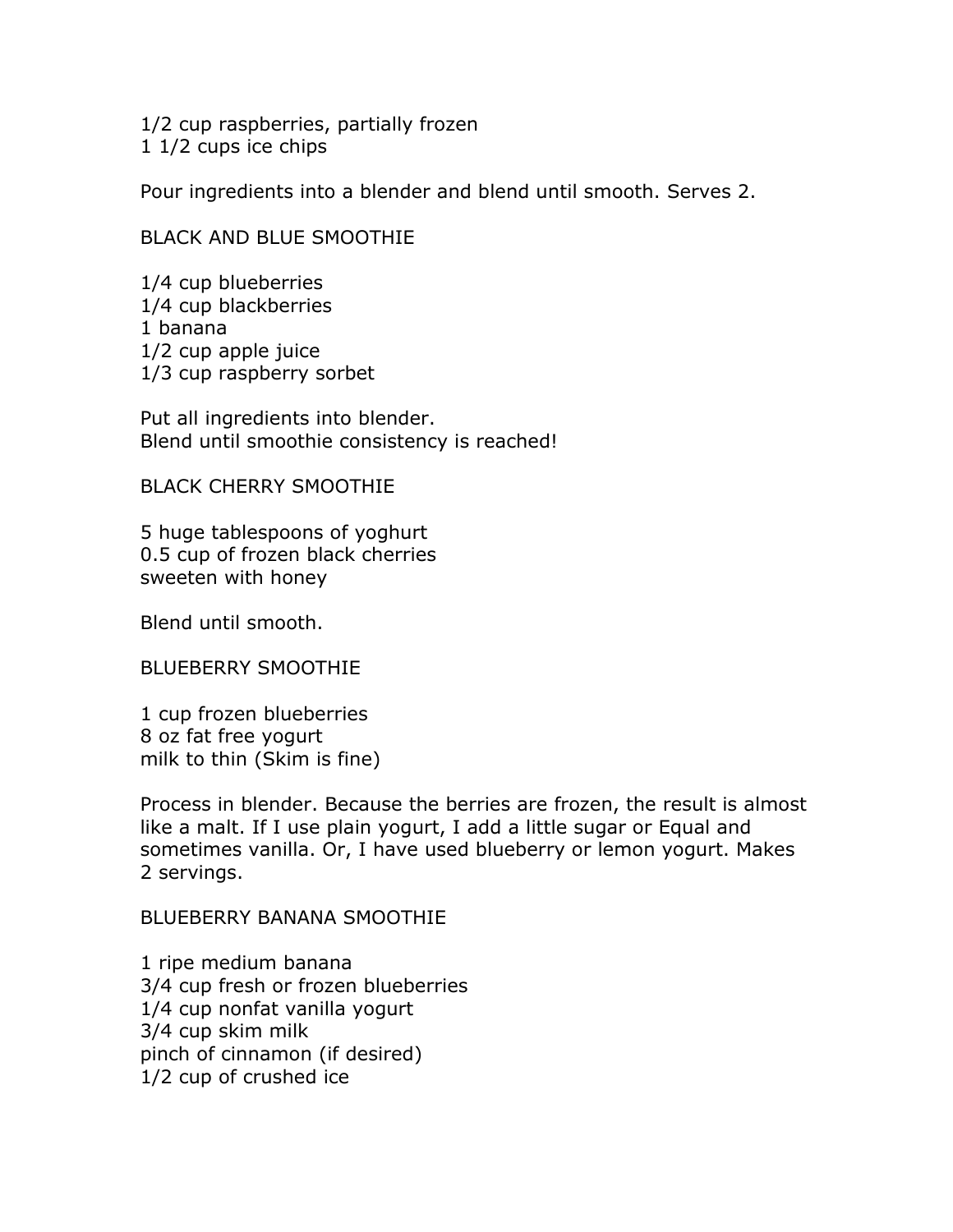Combine all of the ingredients in a blender and puree until smooth. BLUEBERRY BLAST SMOOTHIE

 $1/2$  frozen bannana (or unfrozen  $+1$  ice cube) 1/4-1/2 c frozen blueberries 1/2-3/4 c rice dream vanilla lite 1/2 tsp vanilla extract 1 pkt sweetner

Dump it all in the blender and whir until creamy.

BLUEBERRY BUTTERMILK SMOOTHIE

1 banana, ripe, peeled and cut into chunks 1/2 cup frozen blueberries 1 tablespoon granulated sugar 4 ice cubes 1 cup buttermilk

Place all ingredients in blender and process until smooth. Serves 2

BLUEBERRY PINEAPPLE SMOOTHIE

2 cups chilled fresh or frozen blueberries, slightly thawed

1 cup chilled pineapple-orange juice, or pineapple-orange-strawberry juice

1 8-ounce carton vanilla nonfat yogurt

1 tablespoon sugar

In a blender container, combine all ingredients. Cover and blend for 1 to 2 minutes or until almost smooth. Makes 3 servings.

#### BLUEBERRY SMOOTHIE

1/4 cup orange juice 1/2 cup plain, low-fat yogurt 1/2 cup washed, stemmed blueberries honey to taste

Place all the ingredients in a blender. Blend on high speed until smooth.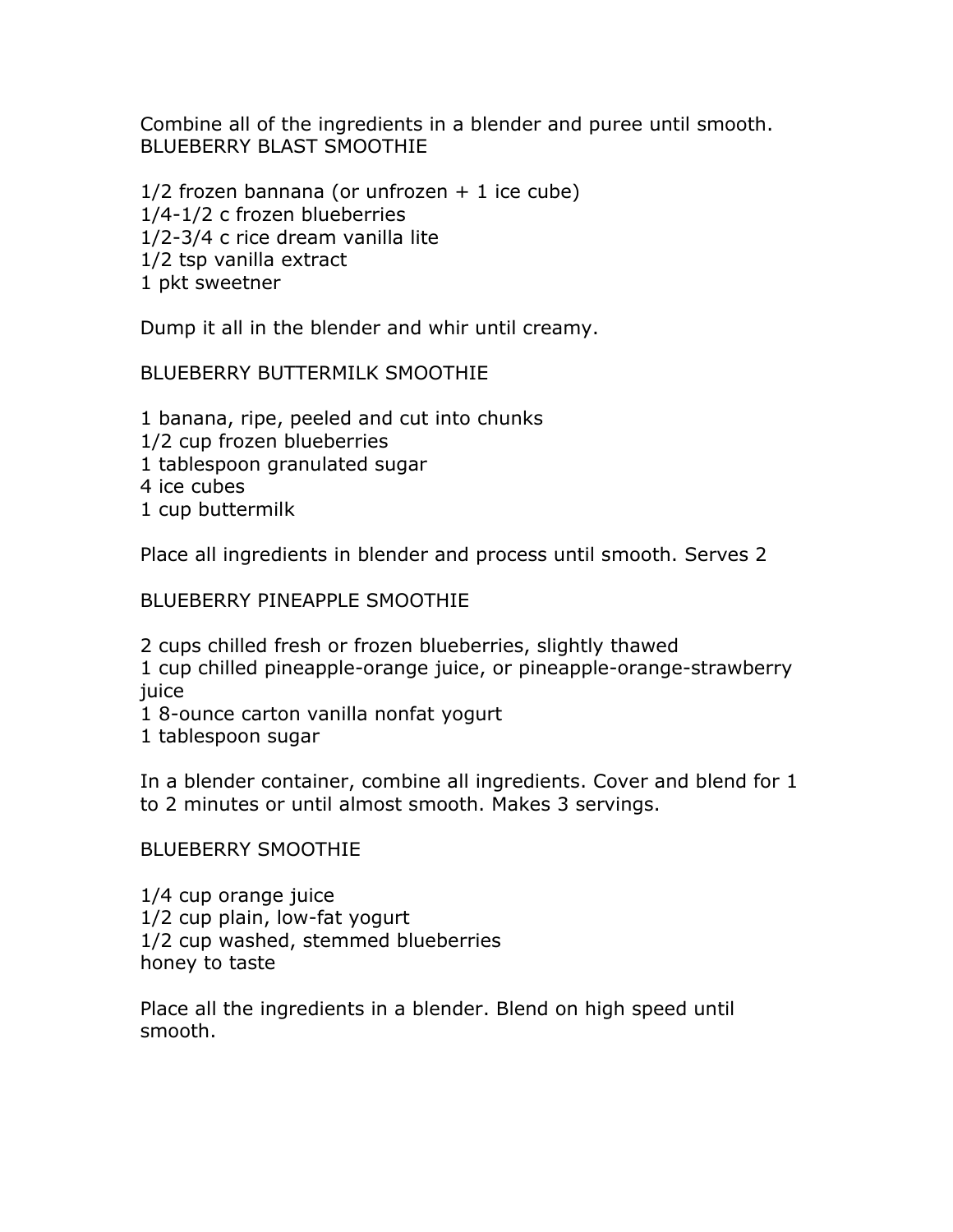#### BLUEBERRY TWIST SMOOTHIE

- 2 cups fresh blueberries
- 1 cup pineapple orange juice
- 1- 8 ounce vanilla yogurt
- 2 teaspoons sugar or honey

Place everything in a blender. Blend until SMOOTH! Serve immediately. Serves 2.

#### BOYSENBERRY BLUEBERRY SMOOTHIE

- 1 1/2 cups boysenberry or blackberry-flavor juice
- 1 cup boysenberries or blackberries
- 1 cup blueberries, frozen

Place all ingredients in blender and process until smooth. Serves 2

#### BREAKFAST SMOOTHIE

1/2 cup orange juice 1 banana 6-7 frozen strawberries 4-5 slices frozen peaches 5-6 frozen blueberries 6-7 ice cubes fresh mint (optional) dash of nutmeg (optional) 1 tsp. honey (optional)

Place all ingredients except ice cubes in blender. Puree until smooth. Add ice, and puree again. Pour into a glass and sprinkle nutmeg on top and garnish the some fresh mint.

#### CANTALOUPE SMOOTHIE

1 Ripe banana 1/4 Ripe cantaloupe 1/2 c Nonfat or low-fat yogurt 2 tb Skim-milk powder 1 1/2 tb Orange-juice concentrate 2 ts Honey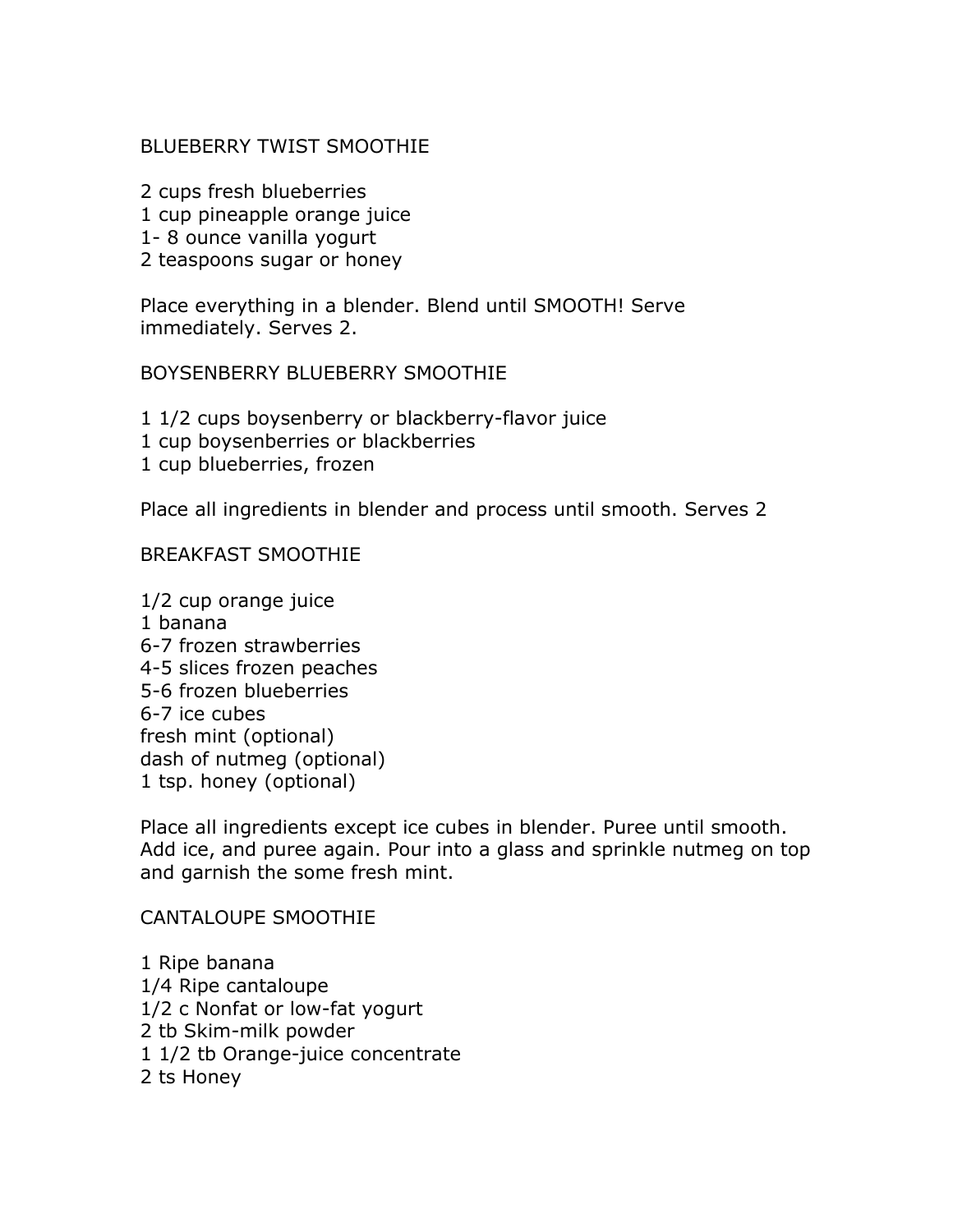Place unpeeled banana in the freezer overnight. Remove banana from the freezer and let it sit for 2 minutes, or until the skin begins to soften. With a paring knife, remove the skin. (Don't worry if a little fiber remains.) Cut the banana into chunks and put in a blender or food processor. Seed the cantaloupe quarter and cut the flesh from the rind. Cut the flesh into chunks and add to the blender. Add the remaining ingredients and blend until smooth. Serves 1.

CANTALOUPE BANANA SMOOTHIE

1 banana, cut in chunks and frozen 1/4 cantaloupe, cut in pieces 1/2 c nonfat yogurt 2 Tbsp. dry milk powder 1 1/2 Tbsp. orange-juice concentrate 2 tsp honey

Place all ingredients in blender and process until smooth and creamy. Serves 2.

CANTALOUPE BERRY SMOOTHIE

1/2 cantaloupe - peeled, seeded and cubed 1/2 cup plain yogurt 1 cup raspberries 3 tablespoons white sugar In a blender, combine cantaloupe chunks, yogurt, raspberries and sugar. Blend until smooth. Pour into glasses and serve. Servers 2.

CANTALOUPE CHERRY SMOOTHIE

1/2 cantaloupe (peeled, seeded, and sliced)

- 1/2 cup apple or apricot juice
- 2-3 pitted cherries
- 1/4 cup raspberries or blackberries
- 3-4 ice cubes

Put all ingredients into blender. Blend until smoothie consistency is reached.

CARROT SMOOTHIE

2 cups carrot juice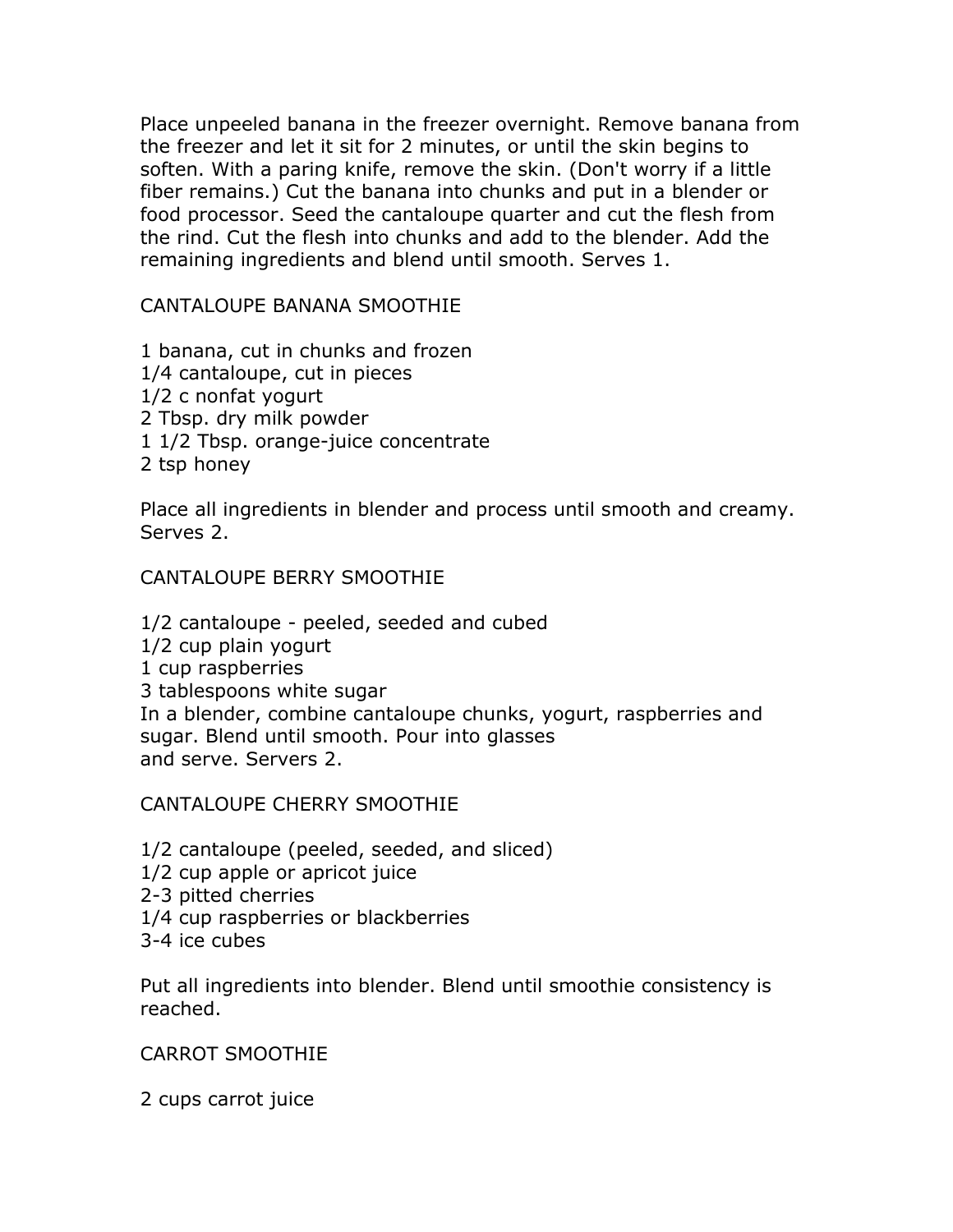1/2 cup apple juice 6 oz. non-fat vanilla or plain yogurt, frozen 1 banana

Put all ingredients into blender. Blend until smoothie consistency is reached!

CHERRY VANILLA SMOOTHIE

1/4 cup Cherry Sugarfree syrup 1/4 cup Vanilla Sugarfree syrup 2 scoops VegeFuel 1 1/2 cups crushed ice

Blend until smooth.

CHOCOLATE BANANA SMOOTHIE I

1 frozen banana -- peeled 6 oz. light (reduced sugar) fat-free cherry -- frozen yogurt 2 T. Hershey's Chocolate Syrup 1/2 cup non-fat milk

Put all ingredients into blender. Blend until smoothie consistency is reached! Serves 1.

CHOCOLATE BANANA SMOOTHIE II

6 oz. SnackWell's Chocolate Cherry Non-Fat Yogurt 1/4 cup skim milk 1 banana 3 large ice cubes Put all ingredients into blender.

Blend well, adding more ice or milk if necessary, until smoothie consistency is reached!

CHOCOLATE KITTY SMOOTHIE

1/2 bar of Heresy's milk chocolate bar 2 scoops chocolate ice cream 1/2 cup milk ice cubes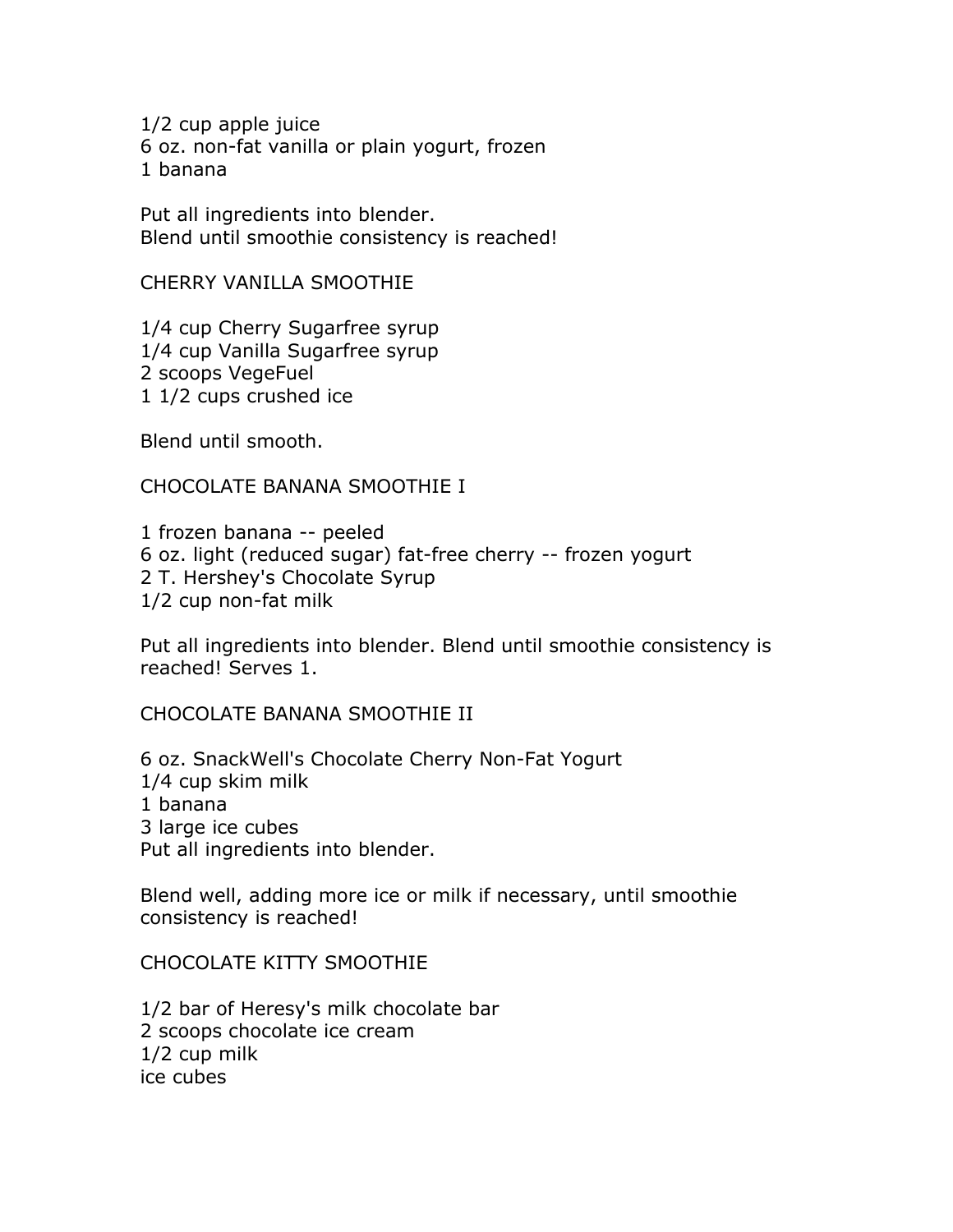In a blender, puree chocolate bar. Add ice cream, milk and ice cubes. Blend until smooth! Serves 2.

CHOCOLATE PEANUT BUTTER BANANA SMOOTHIE

- 1 banana
- 2 Tbs. Peanut Butter (chunky or smooth... whatever you prefer!)
- 1-2 squirts of Hershey's reduced calorie chocolate syrup
- 1 Tbs. wheat germ
- 6 oz. soy milk

Put all ingredients into blender. Blend until smoothie consistency is reached!

COFFEE BANANA SMOOTHIE

2 small bananas, peeled, cut up, and frozen 1-1/2 cups skim milk 1 8-ounce container low-fat coffee yogurt 1/4 teaspoon ground cinnamon Dash ground nutmeg Banana slices (optional) Fresh mint (optional)

In a blender container combine frozen bananas, milk, yogurt, cinnamon, and nutmeg. Cover and blend till smooth. To serve, pour into glasses. If desired, garnish with fresh banana slices and mint.

### COLOSSAL CRANBERRY SMOOTHIE

- 1 1/2 cups Cran-Raspberry Juice
- 2 cups frozen mixed berries
- 1 1/2 cups nonfat vanilla frozen yogurt

Put all ingredients into blender and blend until smooth. Serves 2

#### CRANBERRY ORANGE SMOOTHIE

- 1 cup cranberry juice
- 1/2 cup sorbet, raspberry-flavored
- 1 tablespoon orange juice concentrate
- 1 1/2 cup orange sections
- 1/2 cup fresh cranberries, or cherries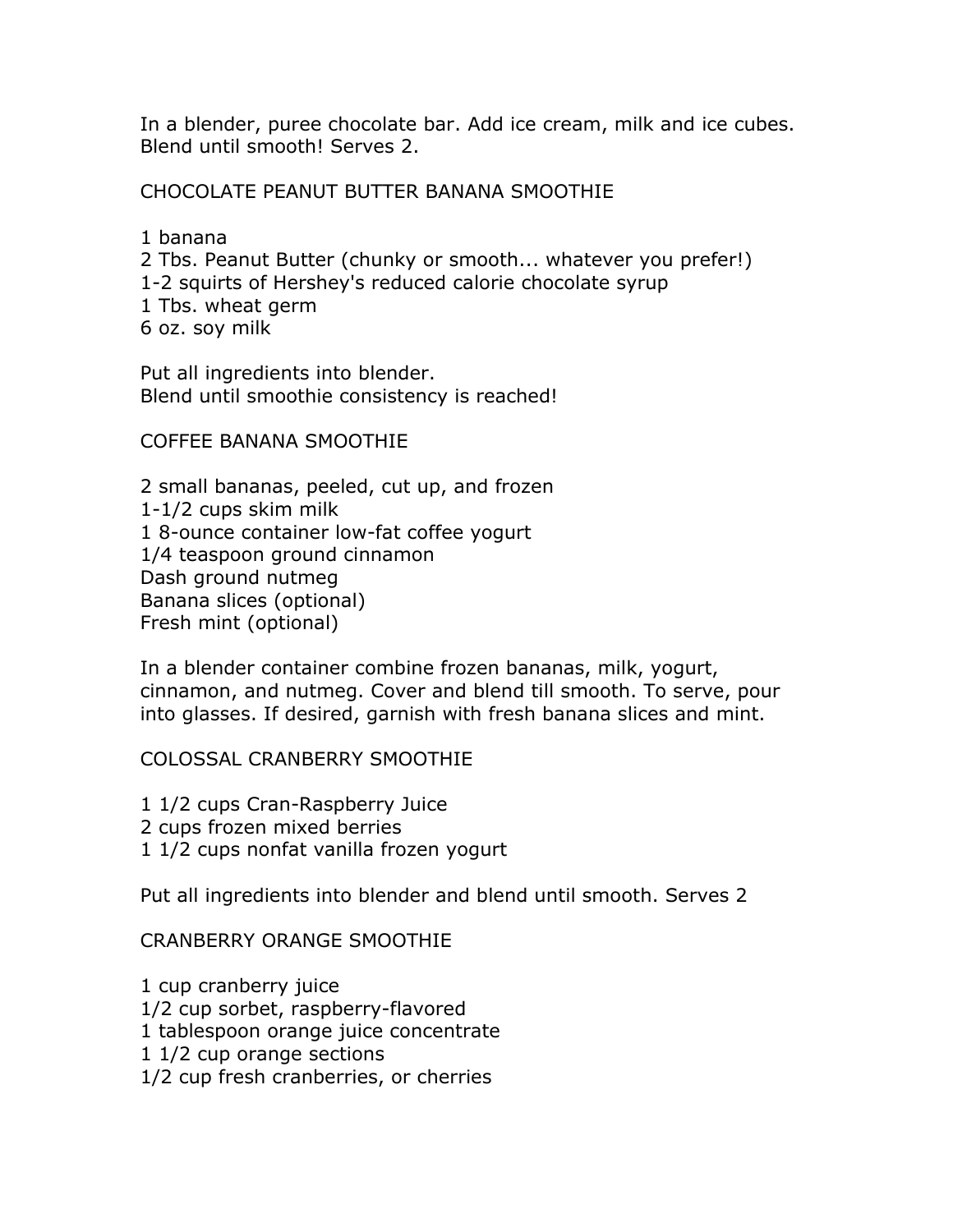Combine the cranberry juice, sorbet, and orange juice concentrate in a blender. Add the orange sections and cranberries. Blend until smooth. Serves 2

CREAMY BLUEBERRY SMOOTHIE

6 oz. light (reduced sugar) fat-free blueberry yogurt, frozen (This is one container of Yoplait) 1 cup blueberries, fresh 1 cup non-fat milk

Put all ingredients into blender. Blend until smoothie consistency is reached! 1/2 cup frozen blueberries may be added to make it thicker.

FAST TRACK BREAKFAST SMOOTHIE

16 oz Low Fat Blueberry Or Strawberry Yogurt 1 1/4 C Skim Milk 3/4 C Fresh Or Frozen Blueberries Or Strawberries 3 Tbsp Dry Milk Powder 2 Tsp Honey

In a blender, blend until smooth. Good health: lower cholesterol, stronger immunity, makes 4. Can be frozen, leave in frig. to thaw overnight, stir well before drinking.

#### FAT FREE CANTALOUPE SMOOTHIE

1/2 ripe cantaloupe, peeled, seeded, and cut into chunks 1 cup (250 ml) skim milk 1 cup (250 ml) unflavored or vanilla fat-free yogurt 1 cup (250 ml) crushed ice 2 Tbs (30 ml) sugar, or to taste

Combine all ingredients in an electric blender and process until smooth. Serves 2.

FRESH FRUIT SMOOTHIE

- 1 Cup Watermelon; Cut Up
- 1 Cup Cantaloupe Or Honeydew;
- 1 Cup Pineapple; Cut Up
- 1 Cup Mango; Cut Up
- 1 Cup Strawberries; Halved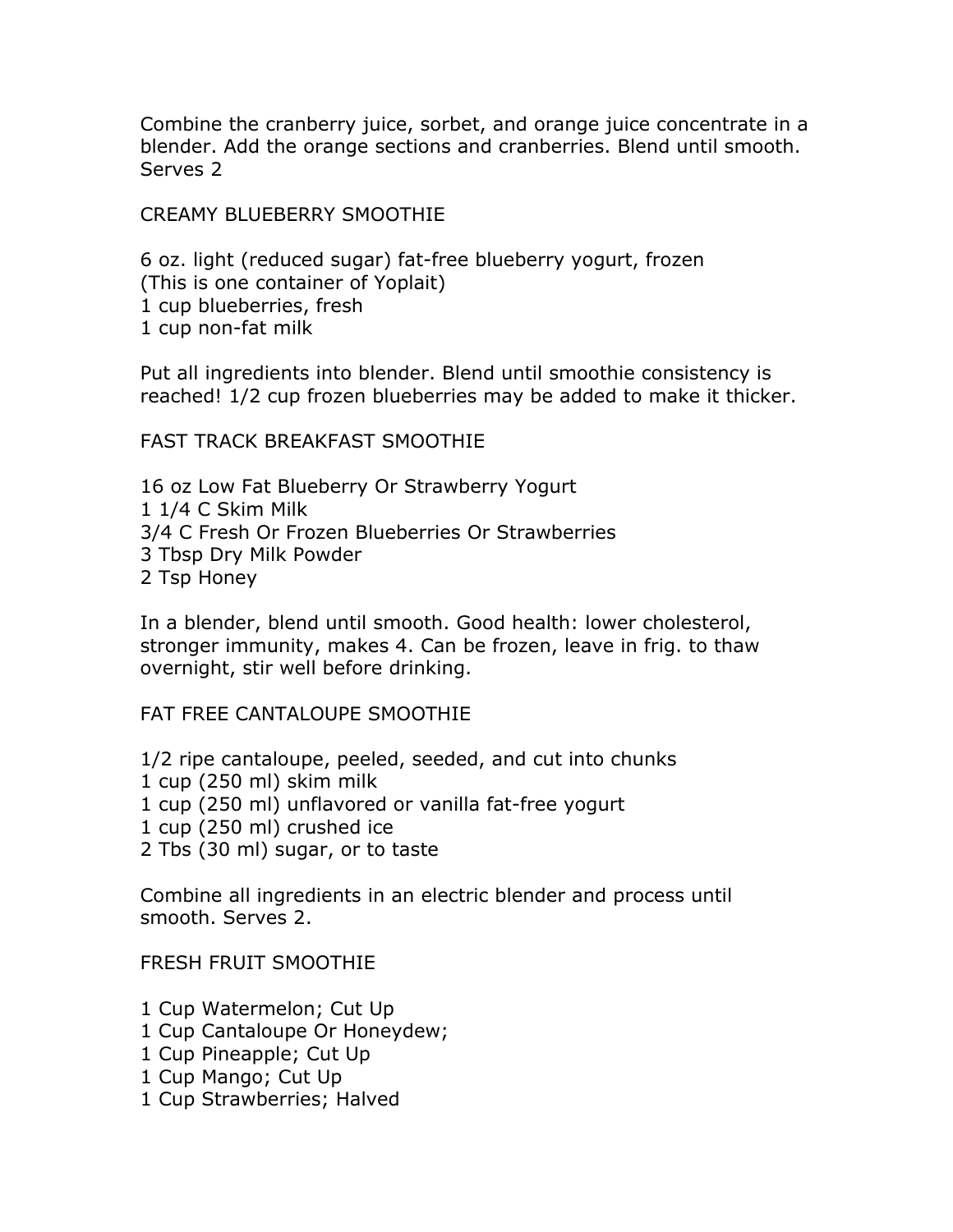1/4 Cup Sugar 1 Cup Orange Juice Crushed Ice

Mix all ingredients except ice. Fill blender container 1/2 full of mixture. Add crushed ice to fill to the top. Cover and blend on high speed until of a uniform consistency. Repeat with remaining mixture. Serve immediately; garnish with fruit, if desired. Serves 6.

FROSTIE FRUIT SMOOTHIE

3/4 cup chilled pineapple juice 1 cup fresh strawberries 1 ripe banana ice cubes

Place all ingredients in blender. Process until smooth.

FROZEN BANANA SMOOTHIE

2 frozen bananas Vanilla extract Sliced seasonal fruit

Cut frozen banana into 4 pieces and cut away peel and discard. In blender, blend banana until thick and smooth.

Add a dash of vanilla extract and blend again. Scoop out and serve with fresh sliced seasonal fruit.

#### FROZEN FRUIT SMOOTHIE

For the fruit: choose a mix from below Frozen strawberries Frozen banana slices Frozen raspberries Frozen blueberries Frozen peach slices Sugar to taste For the flavoring =(choose one): Vanilla extract =  $1/2$  teaspoon per batch Chocolate syrup  $= 2$  tablespoons per batch For the liquid  $=$  (choose one):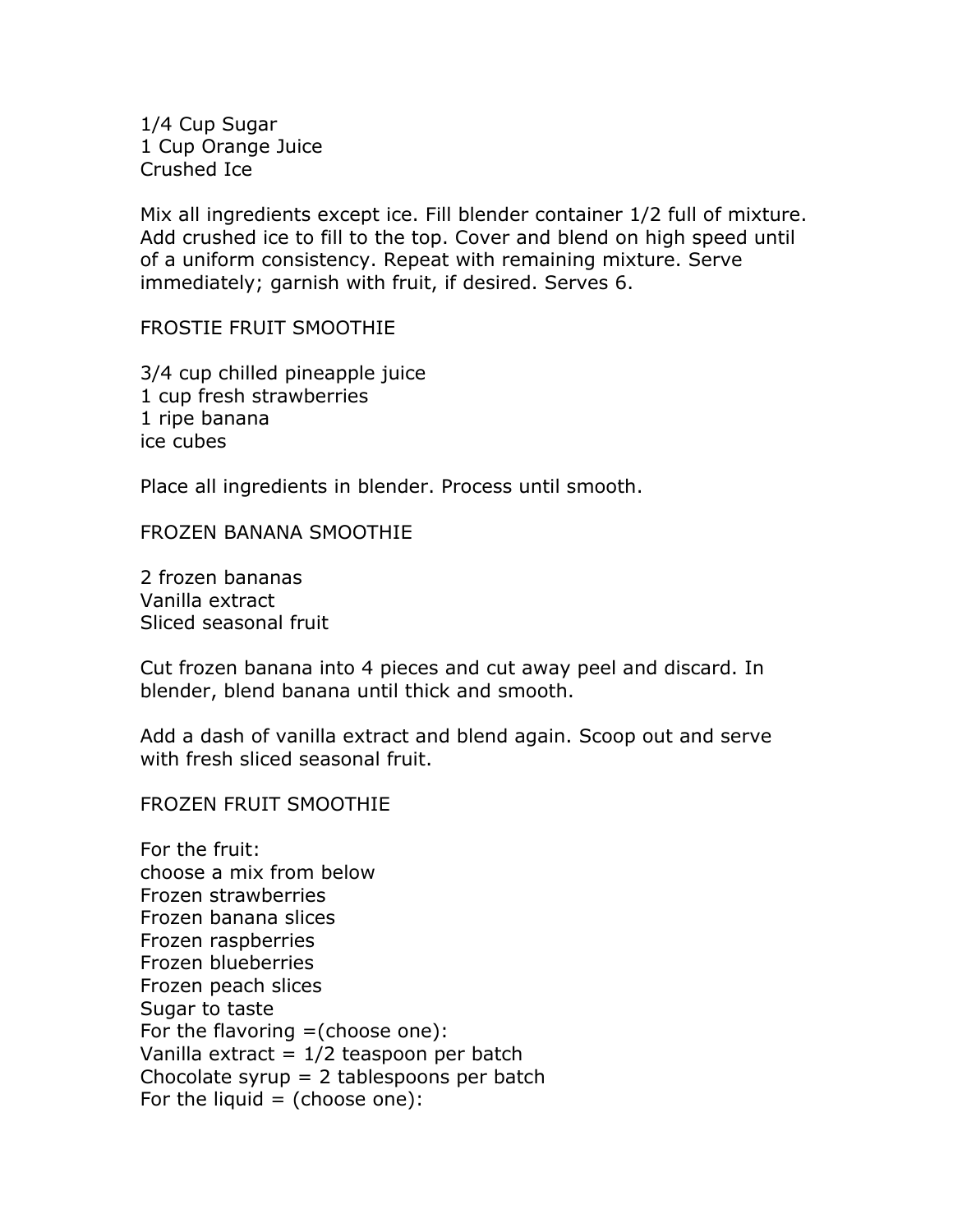Milk Orange juice Flavored yogurt =  $peach/vanilla/$  lemon etc

In a blender combine the fruit with the sugar, the chosen flavoring and enough of the chosen liquid to barely cover the fruit. Blend until smooth. Taste to adjust seasoning. Garnish with a strawberry and a sprig of mint.

FRUIT CREAM SMOOTHIE

1/2 c nonfat vanilla yogurt 1/4 c skim milk 1 banana -- frozen 1/2 c raspberries, frozen 1/2 c strawberries, frozen 1 tbsp maple syrup

Combine all in blender or food processor until smooth.

FRUIT 'N' HONEY SMOOTHIE 1 Scoop Vanilla frozen yogurt 8 ounces apple juice frozen fresh fruit a squeeze of honey ice

Blend in blender until smooth Serves 1.

FRUIT SALAD SMOOTHIE

1 md Ripe peach 3/4 c Fresh OR frozen strawberries 1/2 Banana -- peeled 2 c Skimmed evaporated milk -chilled 4 ts Frozen orange juice concentrate 1 t Vanilla 4-6 ice cubes Cinnamon -- optional

Combine everything in blender except ice and cinnamon. With blender running, add ice cubes one at a time. Divide Smoothie into 4 chilled glasses and sprinkle with cinnamon. Serves 4.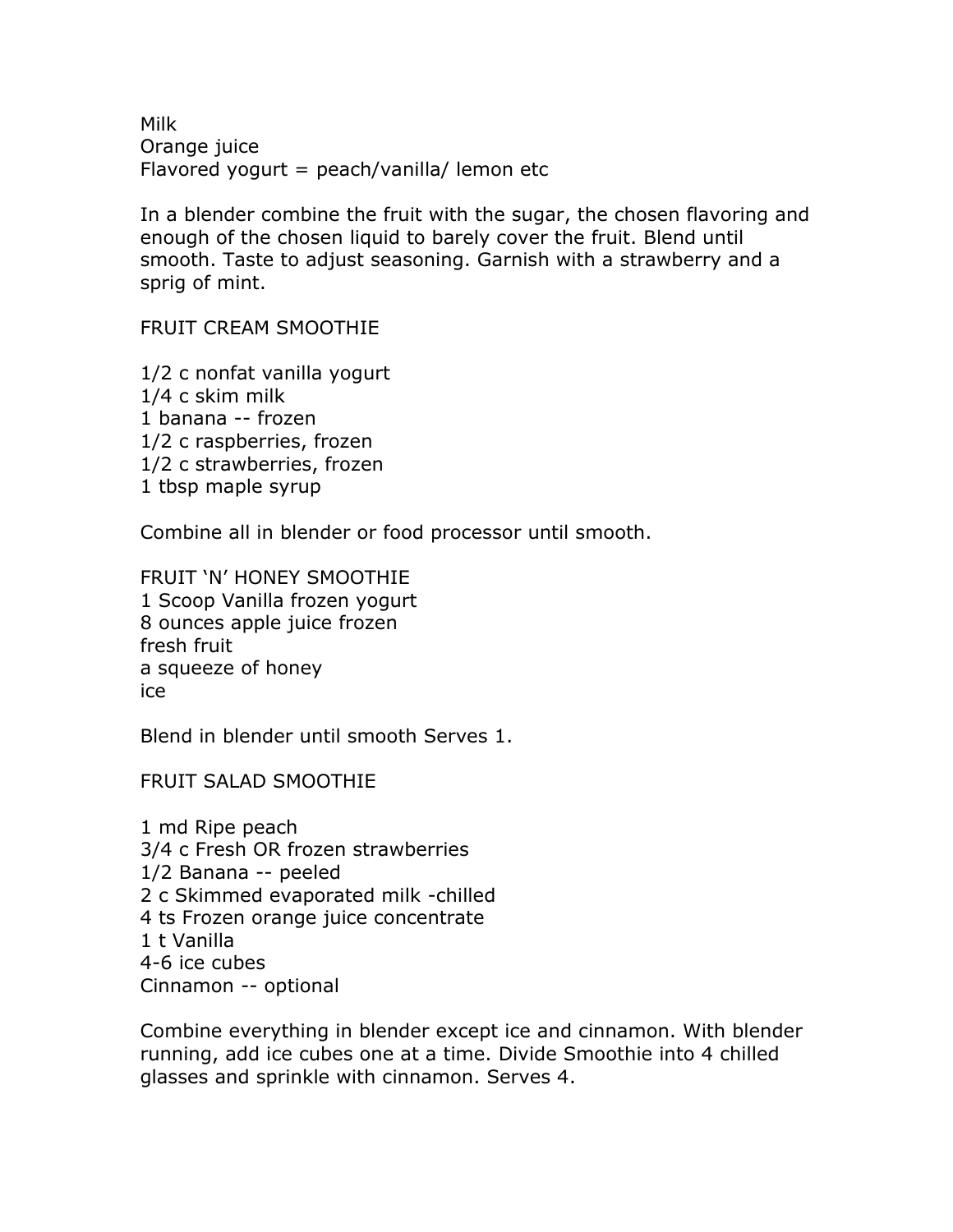FRUIT SMOOTHIE I

1 banana, peeled, cut in half, and frozen

4 or 5 frozen strawberries, stem removed

1 six ounce container strawberry or strawberry/banana yogurt

Let frozen banana and strawberries thaw for 5 to 10 minutes on counter top. Add all ingredients to blender. Pulse the blender button until you can tell the ingredients have all been chopped smooth. Makes approximately 2, eightoz. servings.

#### FRUIT SMOOTHIE II

8 oz Fruit cocktail, can, chilled 1 c Milk 1/4 c Nonfat dry milk powder 1/2 ts Vanilla 1/2 c Ice cubes 2 x Cinnamon, ground (dashes)

In a blender container combine undrained fruit cocktail and remaining ingredients. Cover; blend till combined. Add ice cubes; cover and blend till smooth. Sprinkle with additional cinnamon (for garnish), if desired. Serve immediately. Serves 4.

#### FRUIT SPICE SMOOTHIE

1 frozen banana (best if cut into 1-inch chunks, then frozen) 1/2 - 1 cup hulled strawberries (don't need to cut them up) 1/4 - 1/2 cup soy milk, orange juice, or water cinnamon to taste

Add all of the ingredients in a blender. I start with 1/4 cup of liquid and add more depending on how thick I want the smoothie. Blend in spurts until smooth. Variations: \* Use peaches, blueberries, apple slices, or more bananas in place of strawberries (or combine them!) May need to vary the liquid depending on the juiciness of the fruit.  $*$ Use fresh bananas and 1-2 ice cubes \* In addition to the cinnamon, add one or more of: nutmeg, cloves, ginger, vanilla

FRUITY BANANA SMOOTHIE

6-8 oz plain yogurt ½ banana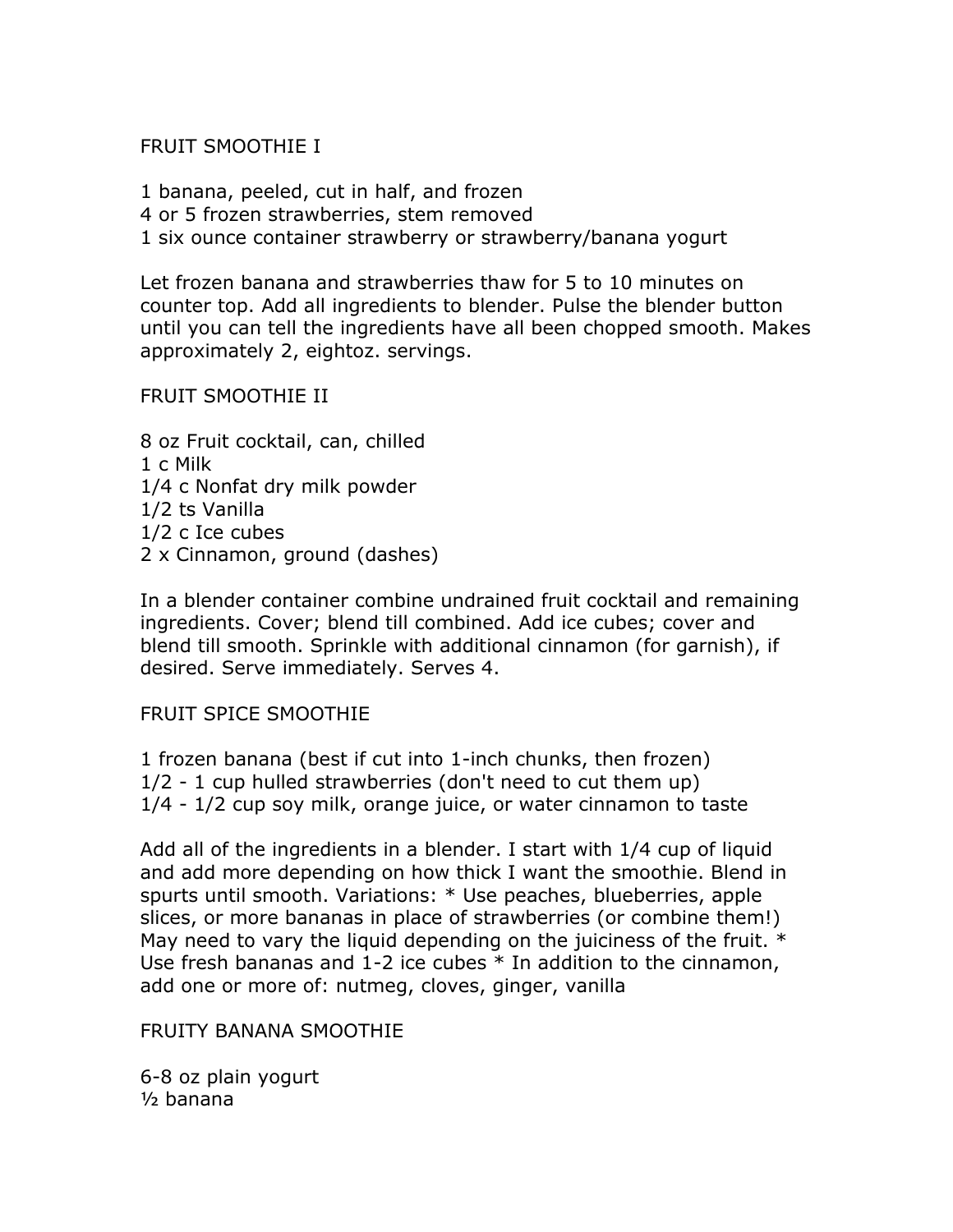1 cup of frozen fruit (usually strawberries, raspberries, and/or blueberries) 4-5 oz plain soy milk a dash of vanilla 1 teaspoon of honey

Blend it all up.

FUZZY BANANA NAVEL

2 medium bananas quartered 1 pint orange sorbet or 2 cups orange sherbet, slightly softened 1 cup Mandarin Tangerine juice

Combine bananas, sorbet and juice in blender container. Blend until thick and smooth. Garnish with orange slices and curls. Serve immediately.

GALA APPLE SMOOTHIE

1 Gala apple, peeled, cored and chopped 1 frozen banana, peeled and chopped 1/2 cup orange juice 1/4 cup nonfat milk

In a blender combine frozen banana, orange juice, apple and milk. Blend until smooth. pour into glasses and serve. Makes 2 servings

GETTIN' MY GROOVE BACK SMOOTHIE

1 cup of natural orange juice 1 cup of sliced strawberries 2 mangos peeled and with seeds removed 2 tablespoons of Grade B Maple syrup 1/3 teaspoon of Cinnamon ¼ Tablespoon of vanilla extract 1 cup of crushed ice

Place all ingredients in blender, mix and drink

GINGER TROPICAL SMOOTHIE

1/2 cup orange juice 1/4 cup pineapple juice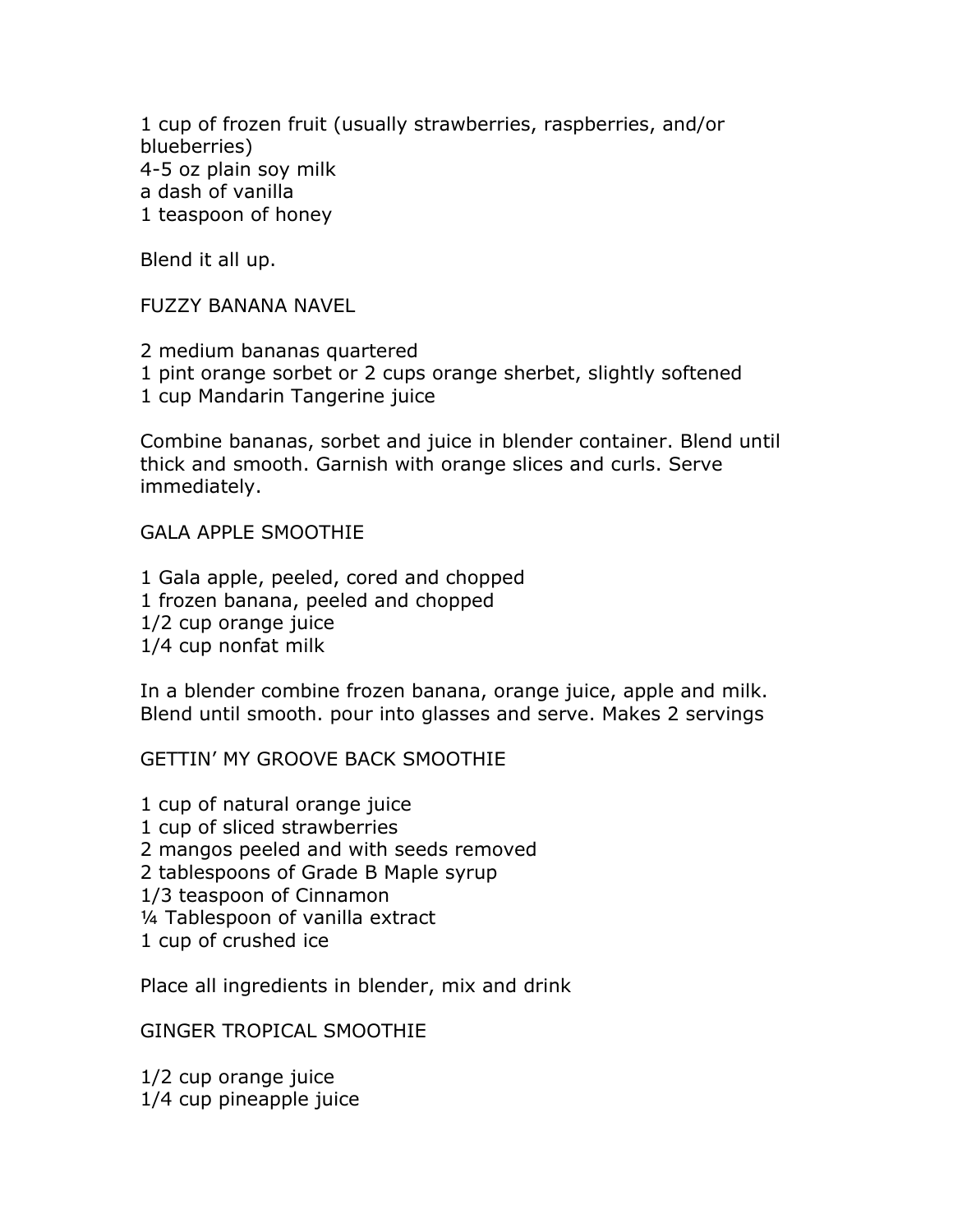1/2 banana 1/4 to 1/2 tsp grated fresh ginger root 1/2 cup crushed ice, or 2 small ice cubes

Add all ingredients to blender and process until smooth. Serves 1

GRAPE EXPLOSION SMOOTHIE

2 cups red seedless grapes 1 cup green seedless grapes 1/2 cup purple grape juice 2 teaspoons lime juice

- 1 teaspoon peeled and minced fresh gingerroot
- 3 ice cubes

Combine all ingredients in blender and whip until smooth.

HAWAIIAN HOLIDAY SMOOTHIE

- 1 cup passion fruit nectar
- 1 cup guava nectar
- 1 cup orange sherbet
- 4 Tbs. coconut milk
- 1/2 frozen banana in chunks
- 1/2 cup frozen strawberries
- 1/2 cup frozen mango slices
- 1 cup strawberry yogurt

Pour all liquid ingredients into the blender. Add all frozen ingredients. Blend at MIX setting for 30 seconds then blend at SMOOTH setting until smooth. While the machine is running, move the stir stick around counter-clockwise to aid mixing. Serve immediately. Each recipe serves 3-5.

#### HAWAIIAN SMOOTHIE

- 1 cup cubed peeled pineapple
- 1 cup cubed peeled papaya
- 1/2 cup pineapple juice or papaya nectar
- 1 ripe banana (about 6 oz.), peeled and cut into chunks
- 1/2 cup nonfat vanilla yogurt
- 1/8 to 1/4 teaspoon coconut extract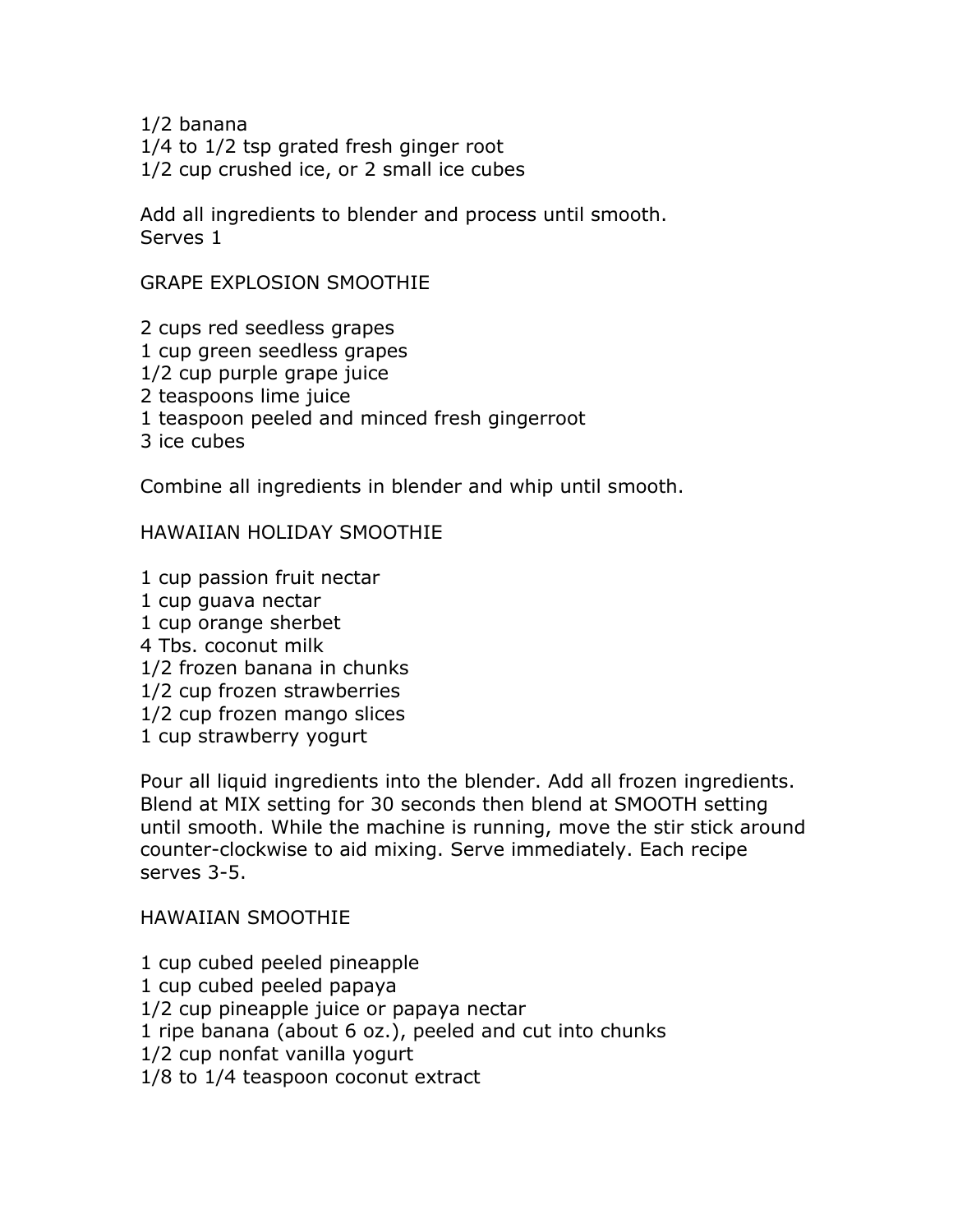Combine all ingredients in blender and blend until smooth. HAWAIIAN SILK SMOOTHIE

1 cup soy milk 1/2 cup pineapple juice 1 frozen banana 1 Tbs. maple syrup 2 Tbs. nonfat dry milk Ice cubes 1 Tbs. coconut milk

Put all ingredients into blender. Blend until smoothie consistency is reached!

HEALING SMOOTHIE

1 firm kiwi fruit -- peeled 1/4 cantaloupe -- with skin 1 ripe banana

Push kiwi fruit and cantaloupe through the hopper. Place juice and banana in a blender or food processor and blend until smooth. Pour into a tall glass, drink immediately and enjoy!! This is a great drink for anyone, especially those with ulcers. This drink has soothing qualities which protect and heal the stomach lining. Serves 1.

HEALTHY SMOOTHIE

2 C. yogurt (Plain) 1 C. orange juice 1 C. grapes (essential for sweetness) 1 apple 1 or 2 sm. bananas 12 walnuts 1 bale shredded wheat or ½ C. Grape Nuts

To these basic ingredients add/subtract: 2 C. sugar-free frozen fruit, 1 orange, 1 peach, 8 oz. dried apricots (can be soaked in the orange juice), 1 kiwi, cantaloupe/honeydew melon (in season). Place all in a blender and blend at high speed.

HI FIBER BERRY SMOOTHIE

- 1 cup blackberries
- 1 cup stemmed and halved strawberries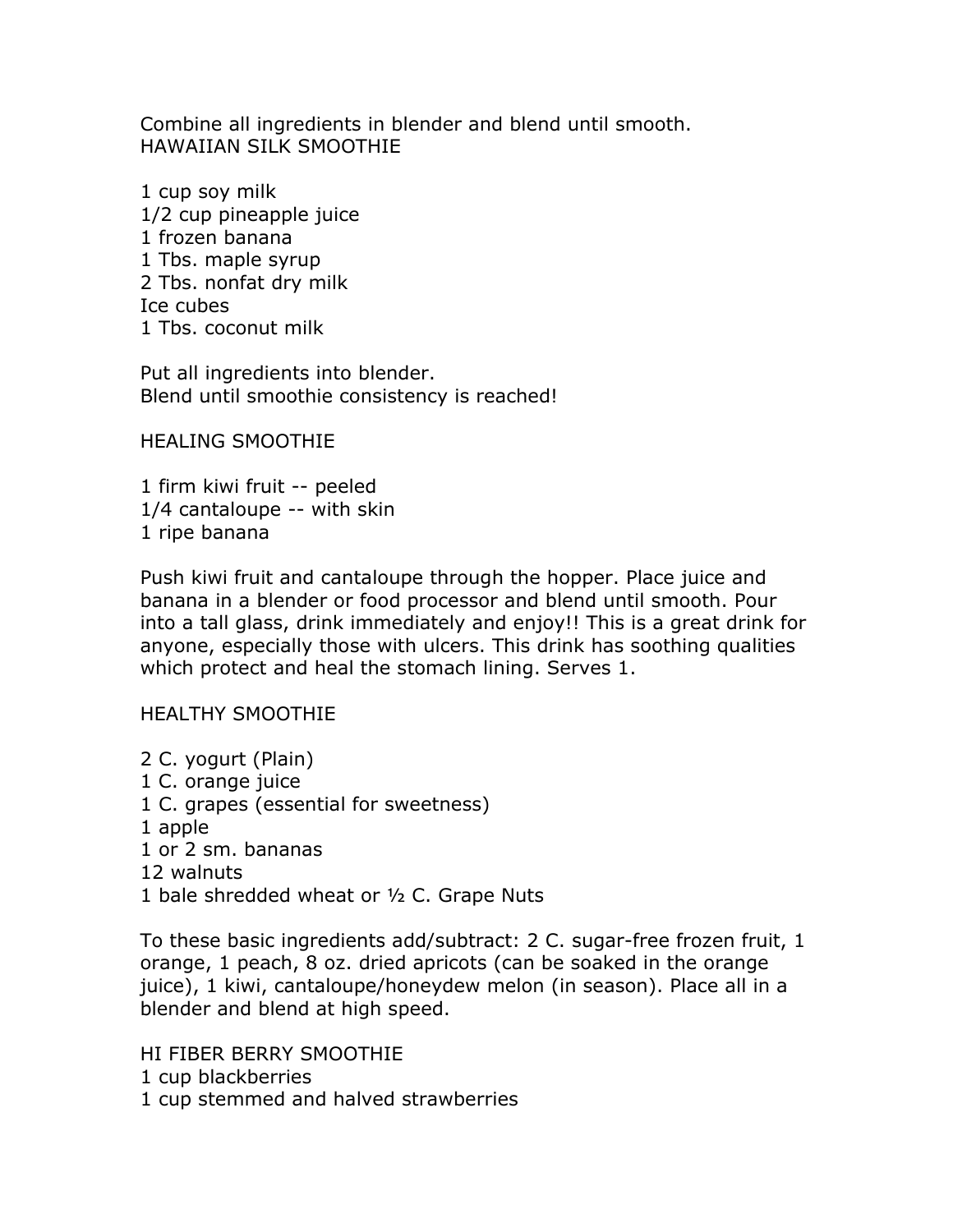1 cup blueberries 1 cup low-fat vanilla soymilk 1/8 teaspoon ground cinnamon 3 ice cubes

Combine all ingredients in blender and whip until smooth. If berries are not fully ripe, add a little honey or sugar substitute for sweetness. serves 2

HIGH PROTEIN SMOOTHIE

- 1 cup Vanilla honey ice milk
- 1 cup milk
- 1 Banana -- peeled and cut in chunks
- 3 Pecans -- broken
- 2 tablespoons wheat germ
- 2 tablespoons Protein powder

Combine ice milk, raw milk, banana, pecans, wheat germ, and protein powder in b lender container. Blend until smooth but still thick. Pour into chilled glass. Serves 1.

#### ISLAND FRUIT SMOOTHIE

1 small banana, peeled and cut into chunks 2 tablespoons coconut milk 2 tablespoons lime juice 1/4 cup orange juice 1/4 cup pineapple juice 1/2 teaspoon ginger, grated 3 ice cubes

In a blender, blend all ingredients until smooth. Yield: 1 smoothie

#### JADE ZINGER SMOOTHIE

1 cucumber, peeled, seeded and chopped 3 tablespoons mint leaves & mint spigs -- finely chopped 1 1/2 cups apple juice or still cider 1 cup lemon sorbet 1 cup ice cubes

Place the cucumber, mint, apple juice or cider, sorbet and ice in a blender, and blend until smooth. Garnish with mint, and serve. Yield: 2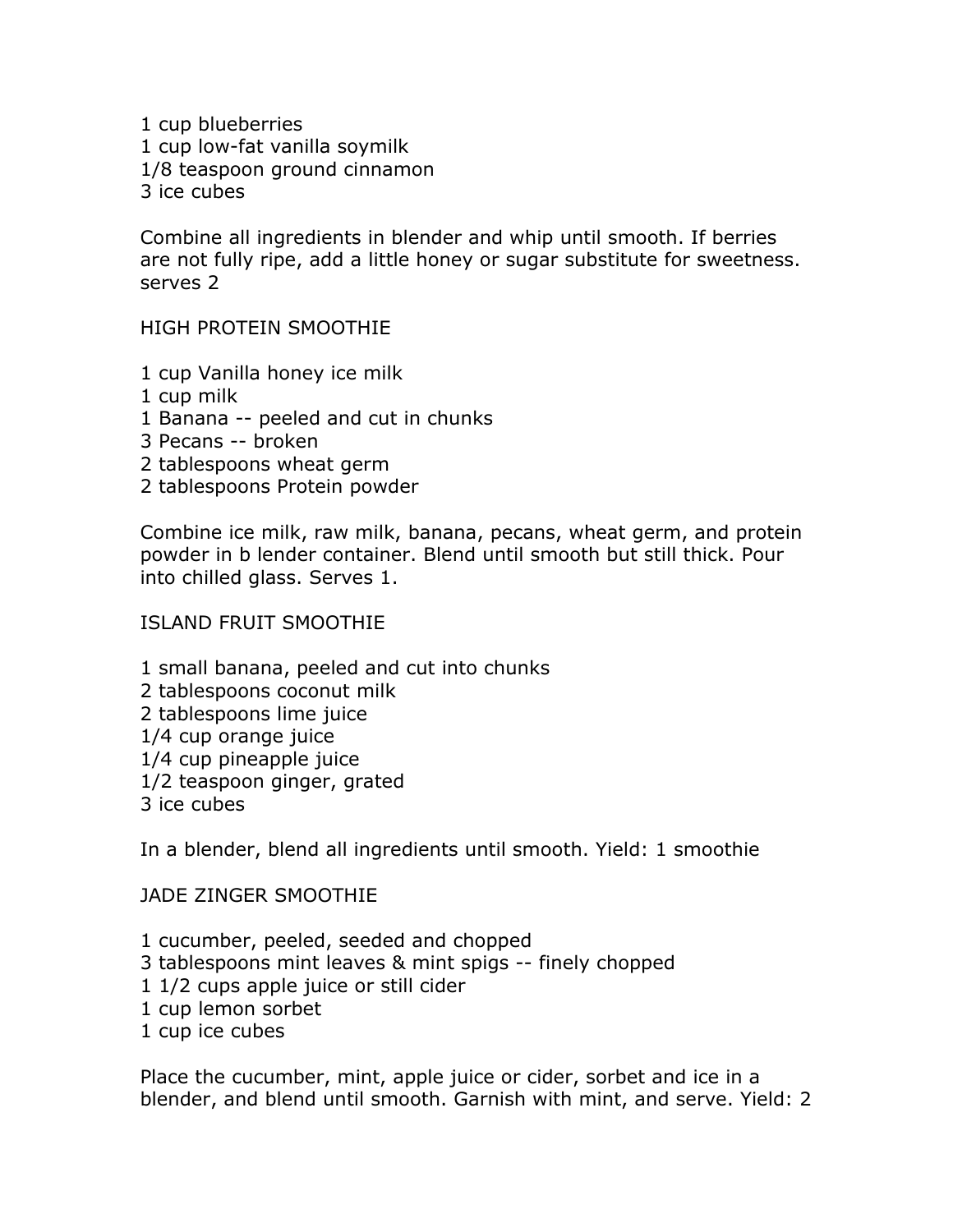16-ounce servings. KIWI COOLER SMOOTHIE

1 1/2 cups diced fresh kiwi

1 1/2 cups lime sherbet

1 cup diced ripe banana

1 cup honeydew melon

Place all ingredients in a blender or food processor. Process until smooth. Serves 3

KIWI LIME SMOOTHIE

2 kiwi fruit 1 banana 1 teaspoon lime juice 1/2 teaspoon grated lime zest 2 ice cubes 1 cup skim milk 1/4 cup part skim millk ricotta cheese

Peel kiwifruits and banana; cut into large chunks. Place fruit, lime juice, lime zest and ice cubes in food processor or blender; process until blended. Add milk and ricotta; process for another 5-10 seconds, scraping down sides of container with rubber spatula. Pour shake into 2 tall glasses and serve. Serve 2.

KIWI STRAWBERRY SMOOTHIE

3 peeled kiwi 1 cup frozen banana slices 3/4 cup pineapple juice 1/2 cup frozen strawberries

Put all ingredients into blender. Blend until smoothie consistency is reached!

LEMON APPLE HONEY SMOOTHIE

1/4 cup lemon juice 1/2 cup apple cider 1 apple (about 8 oz.), peeled, cored, and chopped 1 peeled banana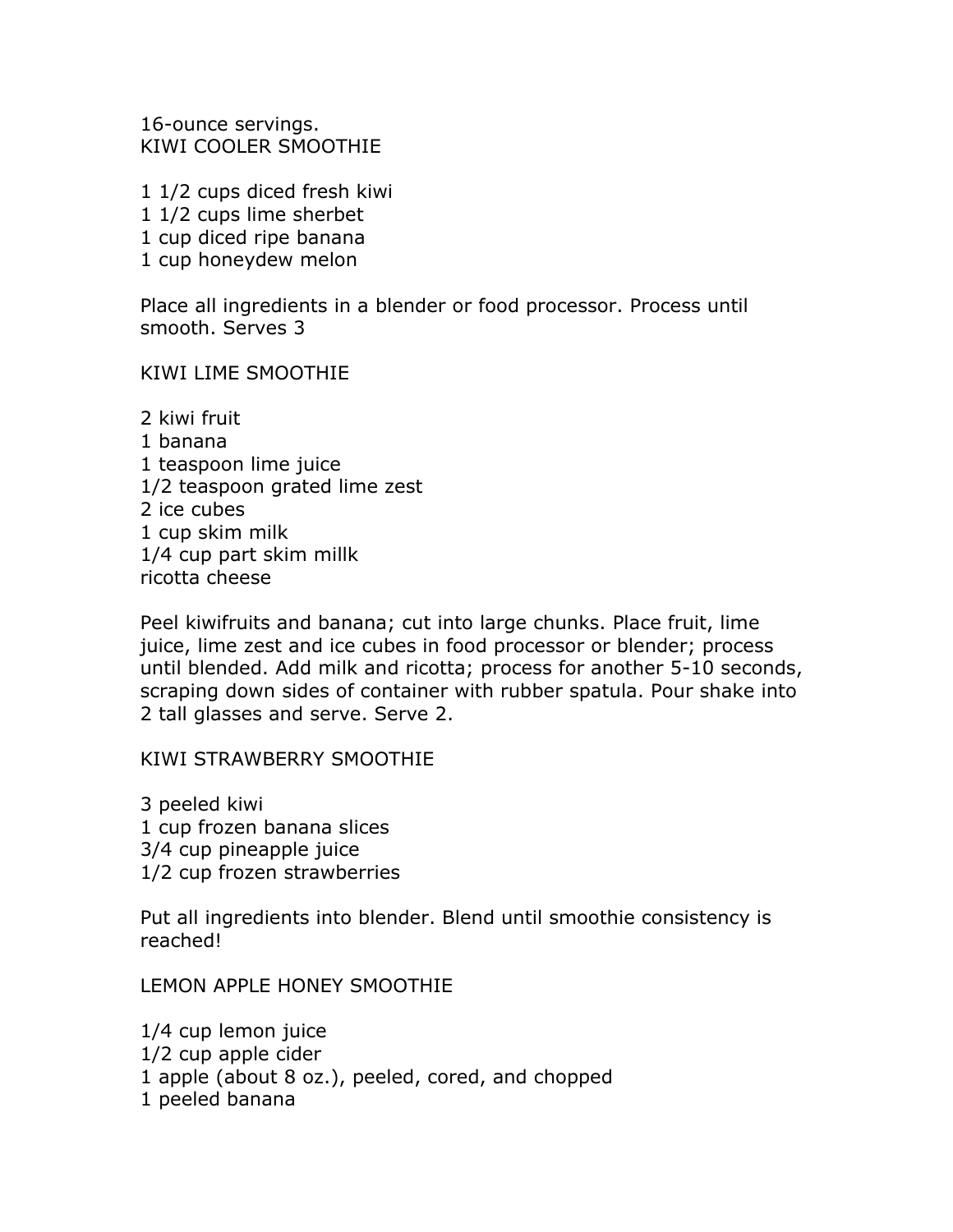2 to 3 tablespoons honey 1 cup nonfat or vanilla frozen yogurt

Combine in blender till smooth. Serves 2

LEMON LOUIE SMOOTHIE

2 cups lemonade

- 1 cup lemon yogurt
- 1 1/2 cups frozen pineapple chunks
- 1 cup pineapple sherbet

Pour all liquid ingredients into the blender. Add all frozen ingredients. Blend at MIX setting for 30 seconds then blend at SMOOTH setting until smooth. While the machine is running, move the stir stick around counter-clockwise to aid mixing. Serve immediately. Each recipe serves 3-5.

#### LEMON MELON SMOOTHIE

1 1/2 cups diced honeydew melon 1/2 cup nonfat lemon yogurt 1 cup frozen green grapes 1 tablespoon chopped fresh mint Fresh lemon juice to taste (optional)

Combine the honeydew melon and lemon yogurt in a blender. Add the grapes and mint. Blend until smooth. Taste and add lemon juice if you like. Serves 2

LEMON PEACH SMOOTHIE

- 1 Dannon Lit N Fit Lemon Chiffon Yogurt
- 1 Fresh Peach or 1 small can of lite canned peaches
- 2 4 Ice Cubes

Place all in blender and blend till Smooth. Add a dash of nutmeg on top and enjoy! Serves 1

LEMON STRAWBERRY YOGURT SMOOTHIE

1 cup nonfat vanilla yogurt 1/2 cup orange juice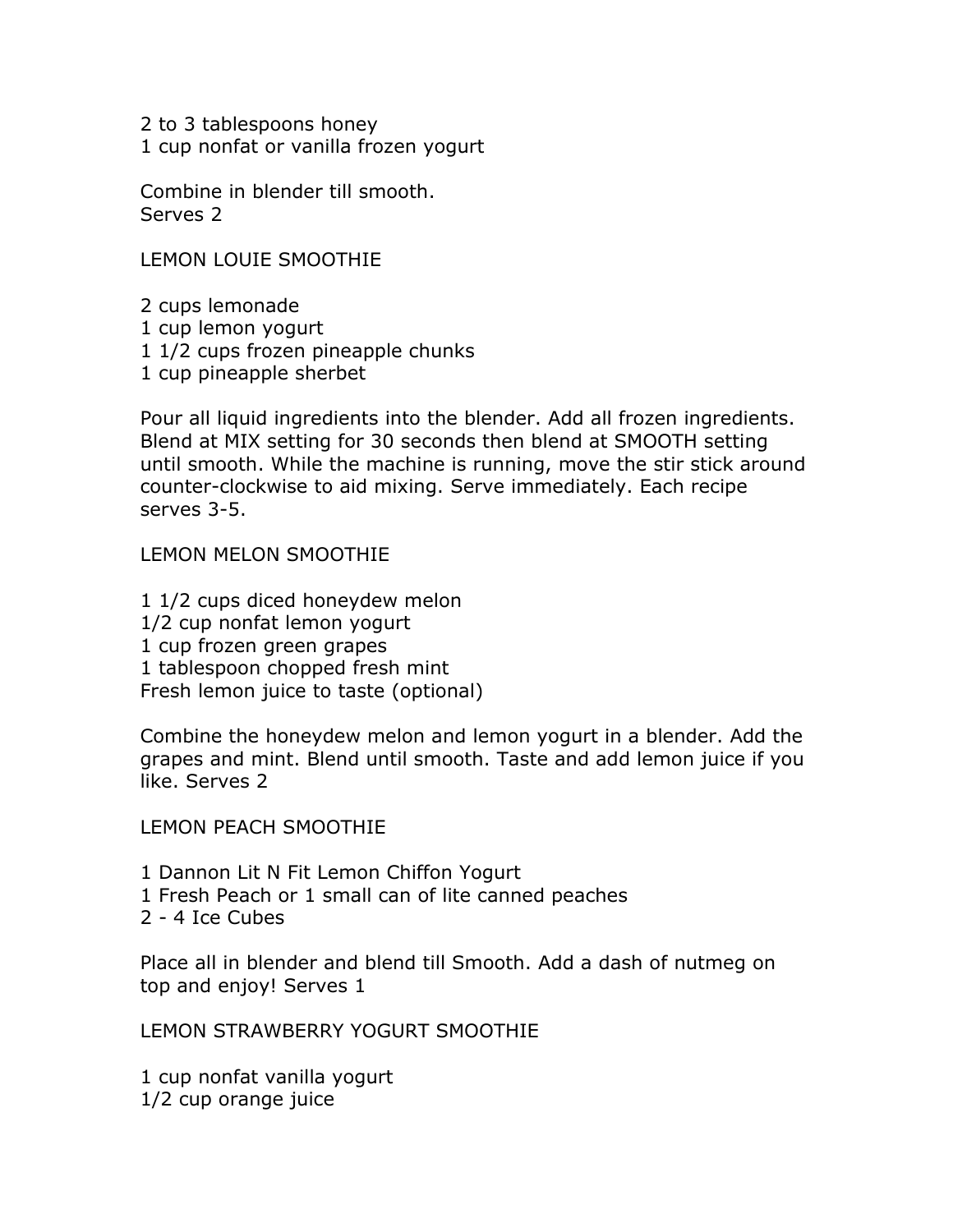1 1/2 cup strawberries 1/2 cup crushed ice 1 T. lemon juice 1/2 tsp. lemon zest

Combine all in blender until smooth. Serves 1 (large)

LIMEY MELON SMOOTHIE

1 1/2 cups watermelon – chopped 1 1/2 cups honeydew melon – chopped 2 limes -- juice only 1 cup vanilla lowfat yogurt 1 cup ice cubes

Place all ingredients in a blender and blend until smooth. Pour into glasses. Yield: 4 serving

#### LOTS O FRUIT SMOOTHIE

All begin with a base of: ½ c. plain, vanilla, or strawberry yogurt ¼-1/2 c. milk then perhaps some fruit juice, usually orange or Dole specialty juices,  $\frac{1}{4} - \frac{1}{2c}$ . Followed by fruit in many varying combinations, always including either banana or melon. 1 banana handful frozen or fresh strawberries or blueberries one 4-5" wide slice out of a cantaloupe or honeydew melon 1 kiwi

Then I'd blend it till I was pleased with the result. I found that melon added a lot of sweetness and made a nice background taste. I don't always use juice when I use the melon. We especially liked melon and blueberries, bananas and strawberries.

#### MACHO POWER SMOOTHIE

1 cup nonfat soy milk (such as Healthy Valley Soy Moo) 1/2 cup orange juice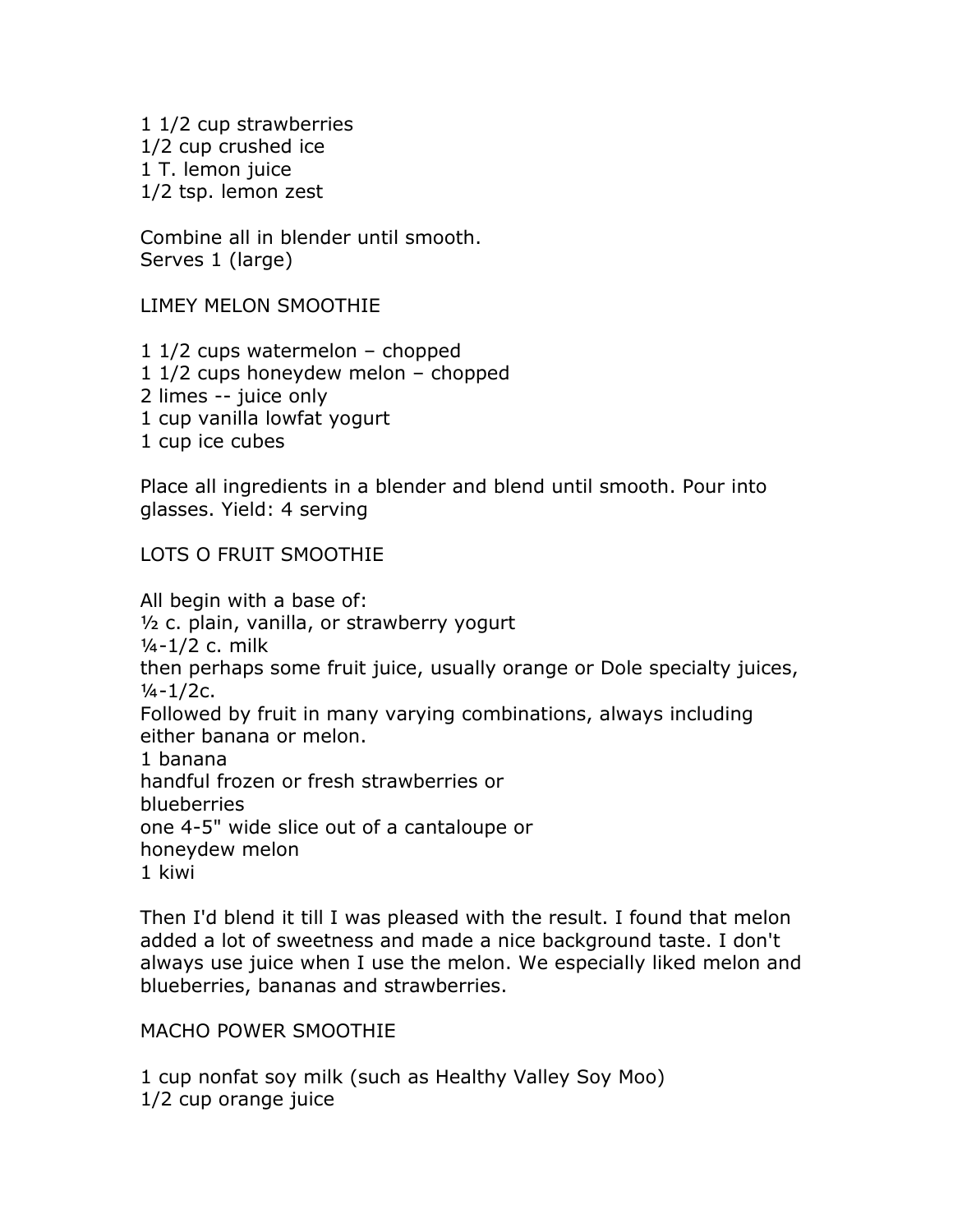1 banana

1/2 cup cantaloupe

1 T. peanut butter

1/2 cup strawberries, fresh or frozen (without sugar)

Put all ingredients into blender. Blend well until smoothie consistency is reached!

MAIN SQUEEZE SMOOTHIE

1 1/2 cups ripe strawberries, hulled and sliced

- 1 cup raspberries
- 1 banana, peeled and sliced
- 1 cup orange juice (preferably freshly squeezed)

Place all ingredients in blender and process until smooth. Serves 2

MALTED DATE SMOOTHIE

1/2 cup pitted dates 1/2 cup nonfat milk 3 tablespoons malt powder 1 1/2 cups nonfat vanilla frozen yogurt

Combine all ingredients in blender and blend until smooth. Serves 2

MANGO SMOOTHIE I

1/2 cup orange juice 1/2 cup peeled, pitted and sliced fresh mango honey to taste 1/2 cup ice

Place the juice, fruit and honey in a blender. Blend on high speed for 30 seconds. Add the ice and blend until smooth.

MANGO SMOOTHIE II

1 ripe mango, peeled, pitted, chopped -- (approx. 1-1/4 cups) 3/4 cup milk, skim -- chilled 1/4 cup nonfat vanilla yogurt 3/4 teaspoon vanilla extract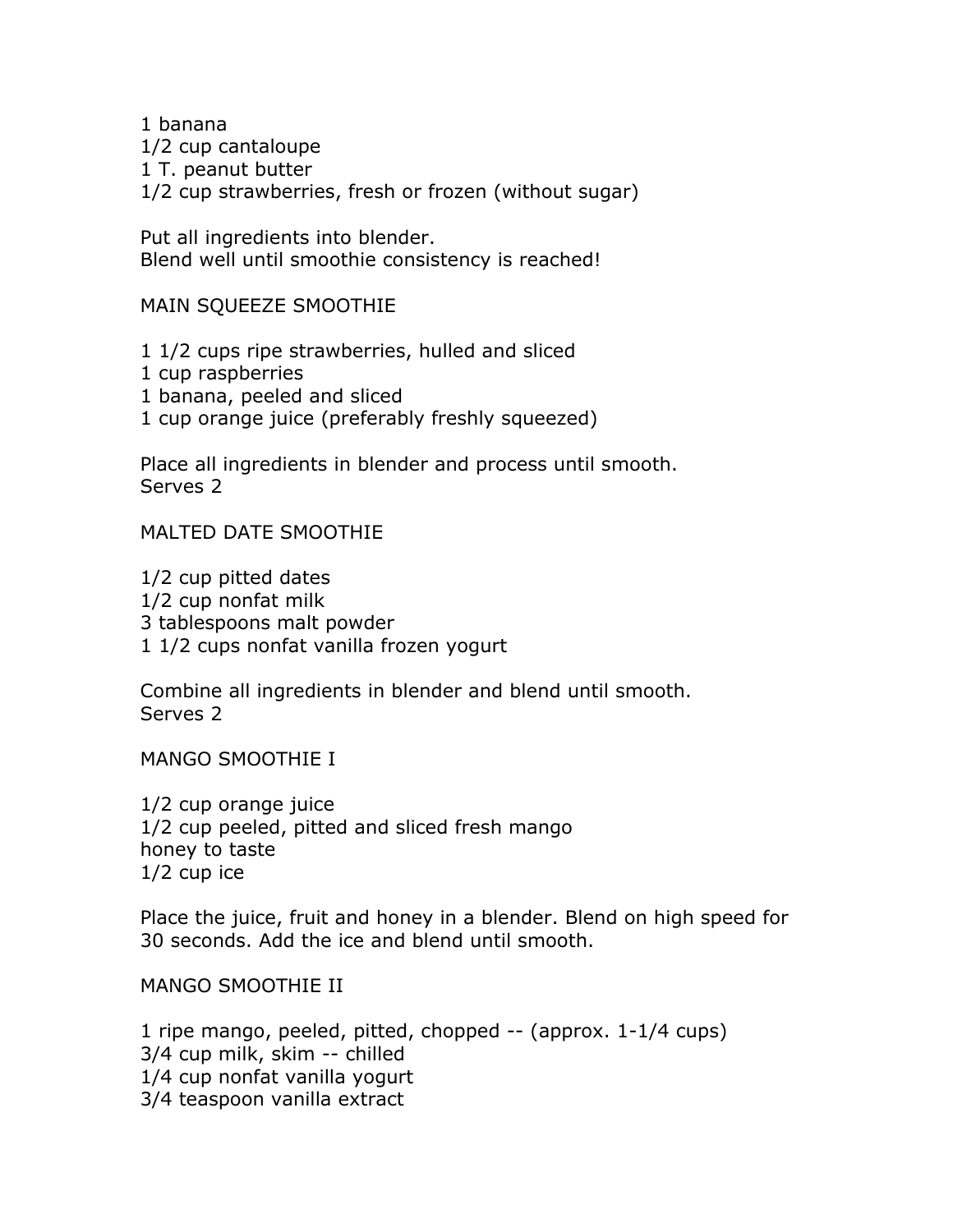3 ice cubes pinch of salt fresh mint sprigs

Combine all ingredients except mint in blender. Blend until smooth and creamy. Garnish with mint. Serves 1.

MANGO GINGER SMOOTHIE

2 ripe mangoes, peeled and chopped 2 pieces crystallized ginger, about 1 ounce 1 cup nonfat buttermilk One 8-ounce container nonfat vanilla yogurt Handful of chipped ice

In a blender, purée the fruit and ginger, scraping down the sides as necessary. Add the buttermilk, yogurt and ice and purée until smooth and frothy. Serves 2

#### MANGO MANIA SMOOTHIE

2 cups nonfat vanilla yogurt 1 cup mango nectar 2 mangos, peeled and chopped 1/4 tsp. cardomom

Add all ingredients to blender and process until smooth. Add 1 cup of ice cubes and blend till crushed and smooth. Serves 2

MANGO PEACH SMOOTHIE

1 cup peeled mango chunks

- 1 large peach (about 8 oz.), peeled, pitted, and cut into chunks
- 1 cup peach nectar
- 2 tablespoons lime juice

Combine all ingredients in blender and blend until smooth. Makes two small drinks.

MANGO TANGO SMOOTHIE

1 cup pineapple juice 1 cup orange juice 1/2 frozen banana (chunks)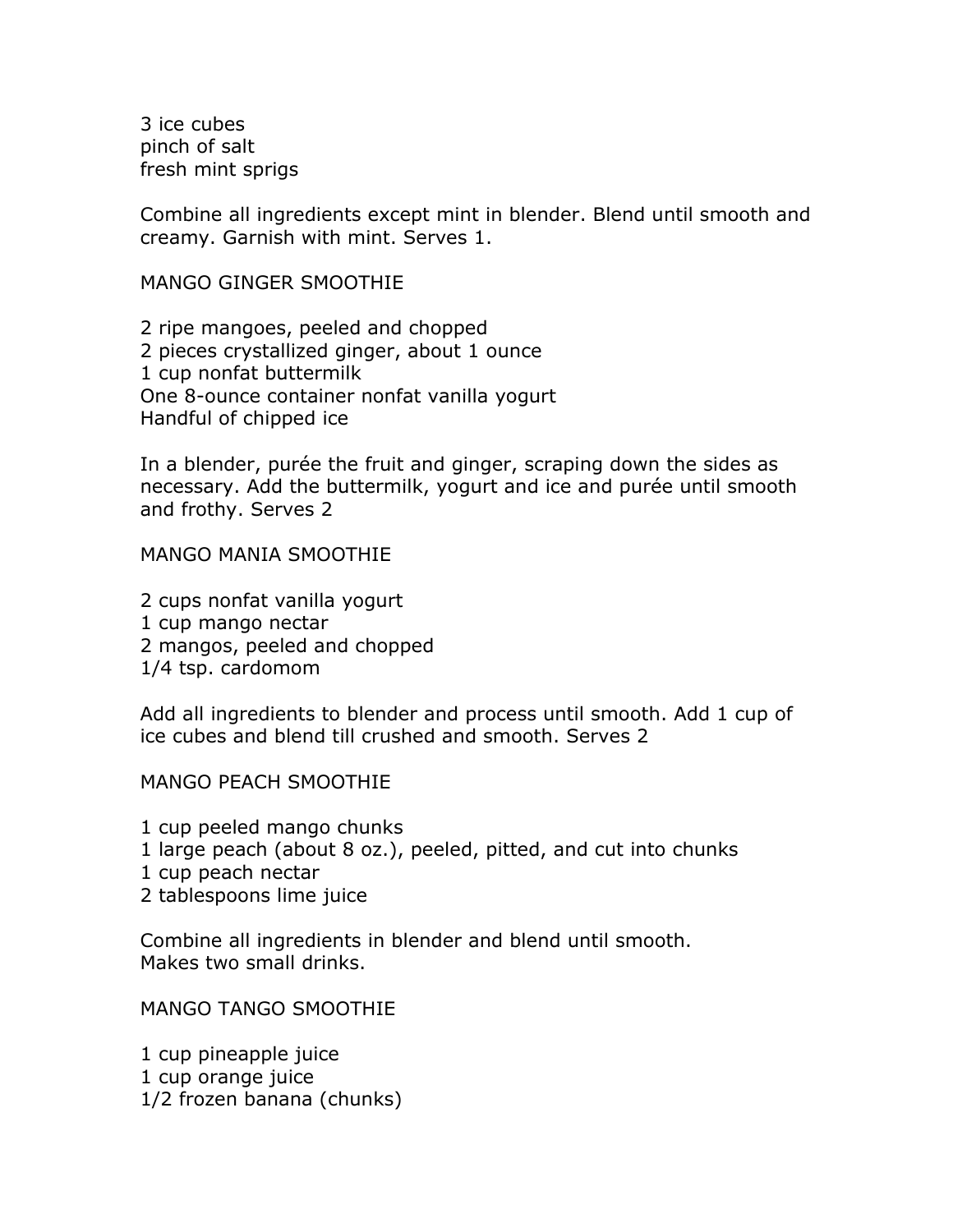#### 1 cup pineapple sherbet

1 1/2 cups frozen mango slices Pour all liquid ingredients into the blender. Add all frozen ingredients. Blend at MIX setting for 30 seconds then blend at SMOOTH setting until smooth. While the machine is running, move the stir stick around counter-clockwise to aid mixing. Serve immediately. Each recipe serves 3-5.

#### MEGA SMOOTHIE

- 1 mango -- peeled, seeded and chopped
- 2 bananas -- peeled and chopped
- 8 large strawberries
- 2 medium carrots -- chopped
- 2 cups ice cubes
- 1 tablespoon honey
- 1 cup yogurt -- optional

In a blender combine half of each ingredient, including: mango, bananas, strawberries, carrots, ice cubes, honey and yogurt and blend until smooth. Pour into a glass and serve immediately. Repeat process for remaining ingredients. Yield: 2 servings

#### MELON MADNESS SMOOTHIE

1 1/2 cups seeded and chopped watermelon 1 1/2 cups seeded and chopped honeydew melon Juice of 2 limes 1 cup vanilla nonfat yogurt 1 cup ice cubes

Place all ingredients in a blender and blend until smooth. Pour into glasses. Makes 4 servings

MELON MINT SMOOTHIE

2 cups diced cantaloupe 1 cup diced honeydew melon 1 cup diced seedless watermelon 1/2 cup passion fruit or mango juice 1 tablespoon lime juice 2 teaspoons honey 10 fresh mint leaves 3 ice cubes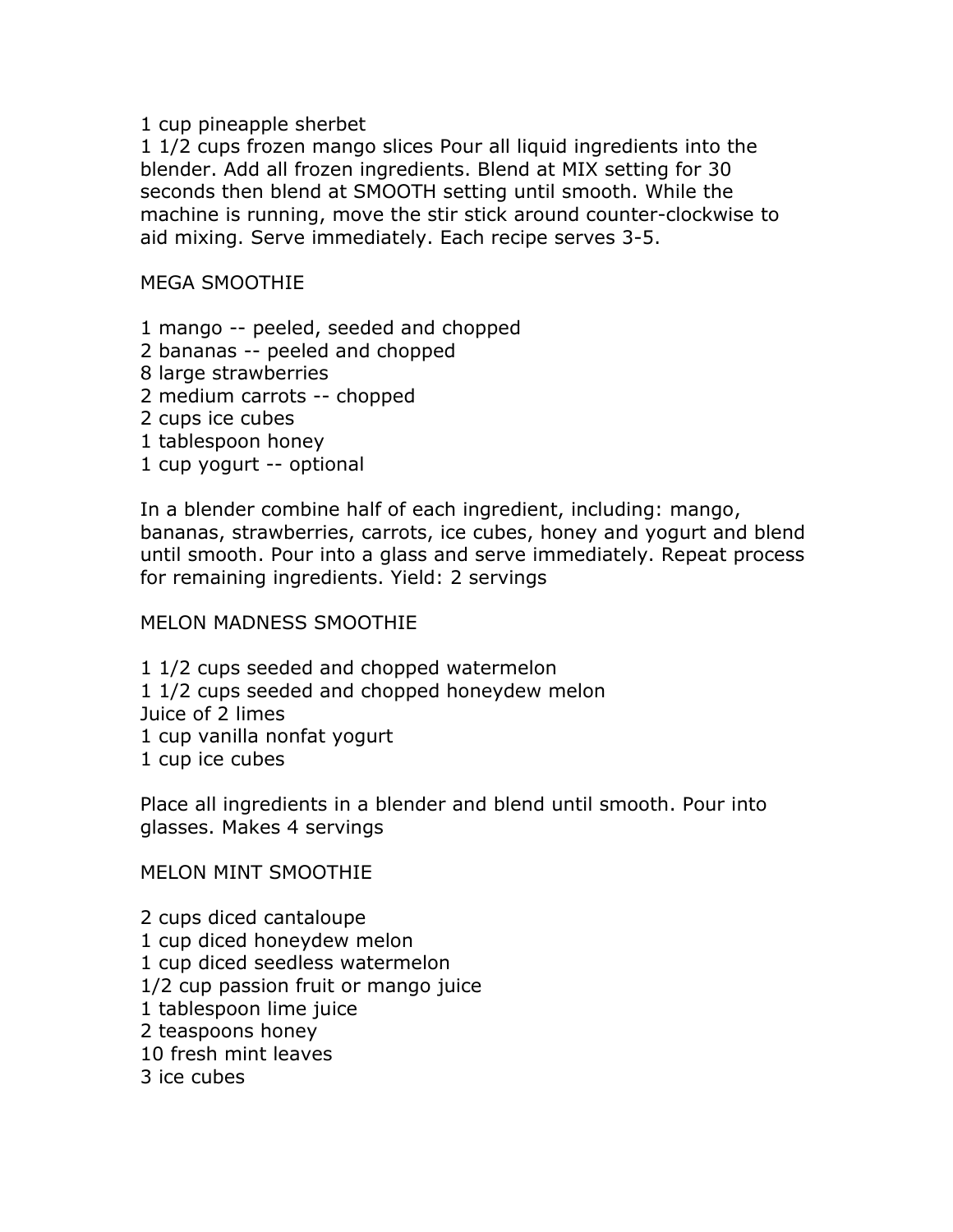Combine all ingredients in blender and whip until smooth. Serves 2 MELON SMOOTHIE

1 1/2 cups seeded and chopped watermelon 1 1/2 cups seeded and chopped honeydew melon Juice of 2 limes 1 cup vanilla lowfat yogurt 1 cup ice cubes

Place all ingredients in a blender and blend until smooth. Pour into glasses. Yield: 4 servings

MORNING SUNRISE SMOOTHIE

1 Banana, peeled and sliced 1/2 cup of strawberries 1/2 cup of orange juice A handful of ice cubes

Place all ingredients in blender and blend until smooth.

MUCHO MELON SMOOTHIE

1 cup of peach fat-free yogurt, frozen 1 cup skim milk 1/2 cup cantaloupe 1/2 cup honey dew melon 4 ice cubes 1/2 cup strawberries (or substitute with watermelon)

Put yogurt, milk, and strawberries into blender. Blend on high for about 30-45 seconds. Then add in cantaloupe, melon, and ice. Blend once again on high for 1 minute.

NECTARINE SMOOTHIE

1/4 cup orange juice 1/2 cup plain, low-fat yogurt 1/2 cup peeled, pitted and sliced nectarines honey to taste

Place all the ingredients in a blender. Blend on high speed until smooth.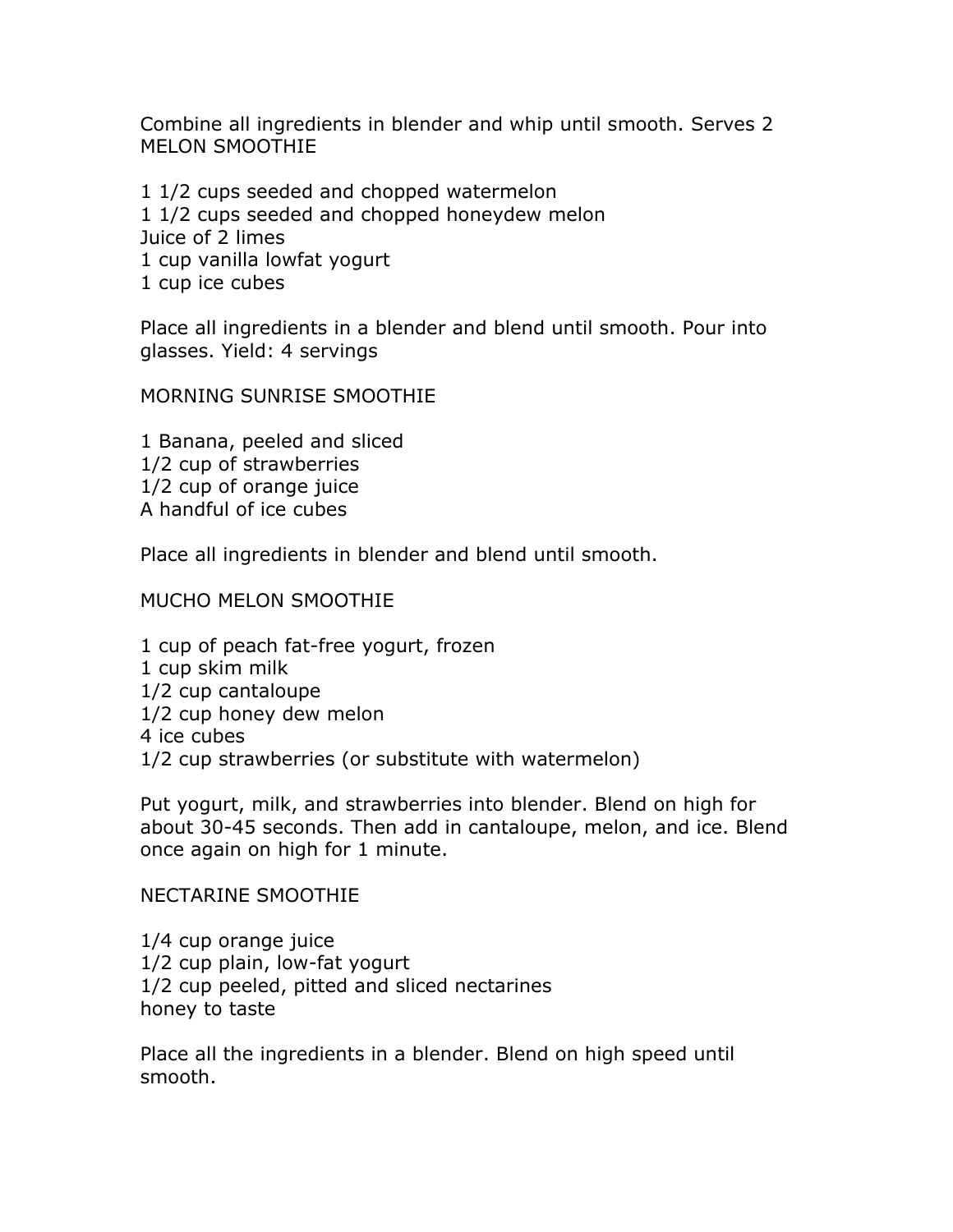#### NECTARINE BERRY SMOOTHIE

1 nectarine, pitted 3/4 cup strawberries, hulled 3/4 cup blueberries, rinsed and drained 1/3 cup nonfat dry milk powder 1 cup crushed ice

In a blender combine nectarine, strawberries, blueberries, milk powder and crushed ice. Blend until smooth. pour into glasses and serve.

NON-FAT LOW CALORIE STRAWBERRY BANANA SMOOTHIE

Maui Wowi

Recipe for a refreshing day-If you can't get a Maui Wowi, here is the next best thing.

- 1 Cup Fresh Strawberries
- 1 Banana
- 1 cup Non-fat yogurt
- 1 packet sugar or sugar substitute
- 2 cups ice

Blend until creamy

#### O LAWD IN A GLASS SMOOTHIE

½ cup of sliced strawberries 2 apples peeled, cut and with seeds removed ½ cup of blueberries ½ cup of peaches ¾ cup of natural apple juice ¾ cup of natural orange juice

Place all ingredients in blender, mix and drink Make sure your juices are not from concentrate

#### ORANGE BANANA CREAM SMOOTHIE

1/4 cup orange juice 1/4 cup pineapple juice 1 tbsp coconut milk 1/2 banana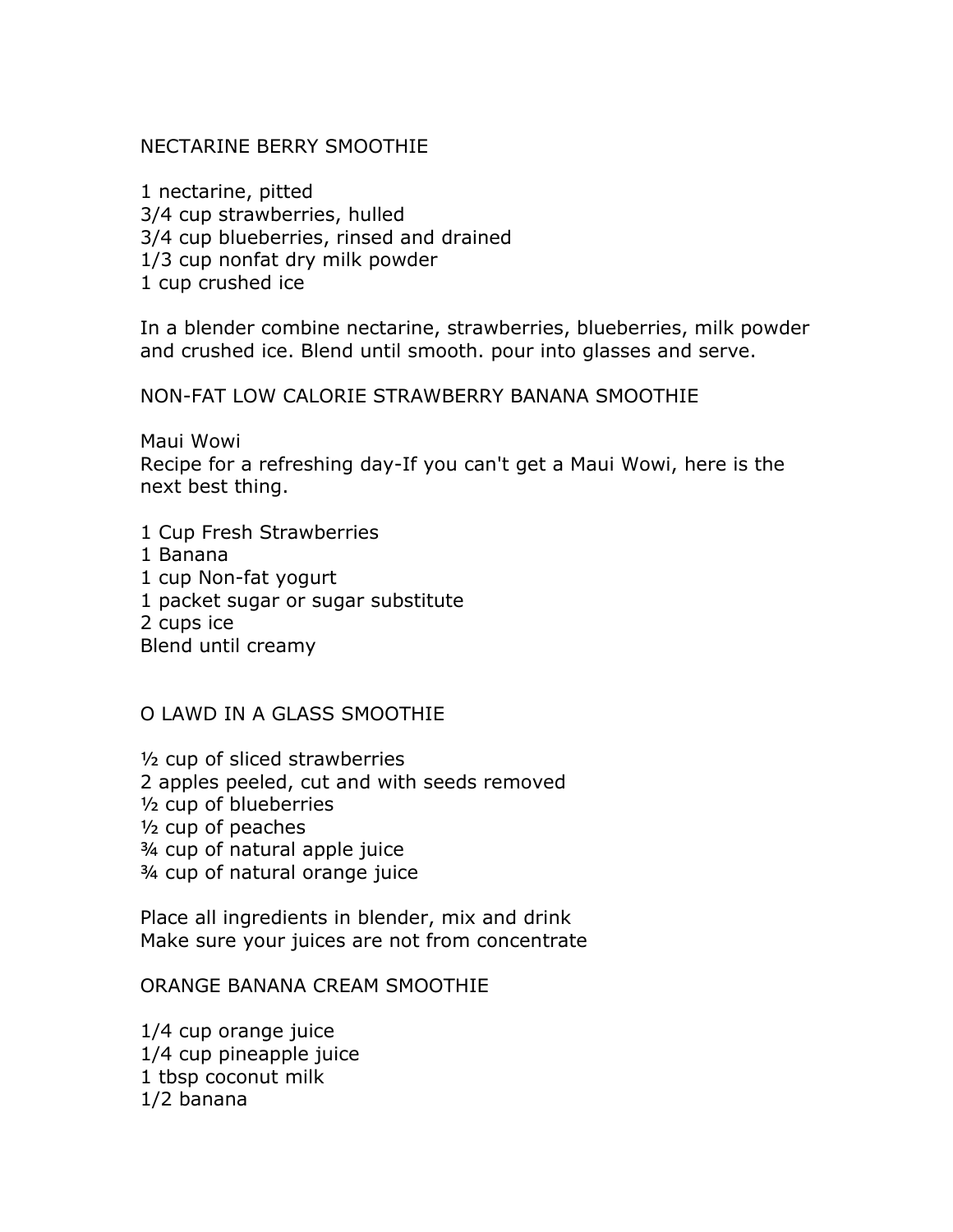1/4 tsp grated fresh ginger root 1/2 cup crushed ice or 2 small ice cubes Add all ingredients to blender and process until smooth. Serves 1.

#### ORANGE FRUITY SMOOTHIE

1 medium banana, peeled and cut into 1-inch pieces

1 ripe peach, peeled, halved, pitted, and diced

- 1 cup raspberries
- 1 1/2 cups freshly squeezed orange juice
- 3 ice cubes

Combine all ingredients in blender and whip until smooth. Serves 2

ORANGE PINEAPPLE COCONUT SMOOTHIE

1/4 cup orange juice 1/4 cup pineapple juice 1 tbsp coconut milk 1/2 banana 1/4 tsp grated fresh ginger root 1/2 cup crushed ice or 2 small ice cubes

Add all ingredients to blender and process until smooth. Serves 1.

ORANGE PINEAPPLE GINGER SMOOTHIE

1/2 c Orange juice 1/4 c Pineapple juice 1/2 ea Banana 1/4 ts Ginger root -- fresh,peeled, -grated, up to 1/2 tsp 1/2 c -Crushed ice -- or 2 small ice -cubes

Blend all until smooth.

ORANGE SMOOTHIE I

2 oranges, peeled & sectioned 1 frozen banana, chunked ¼ c. orange juice 2 T. yogurt

1 tsp. vanilla Blend in blender until smooth. Serves 2.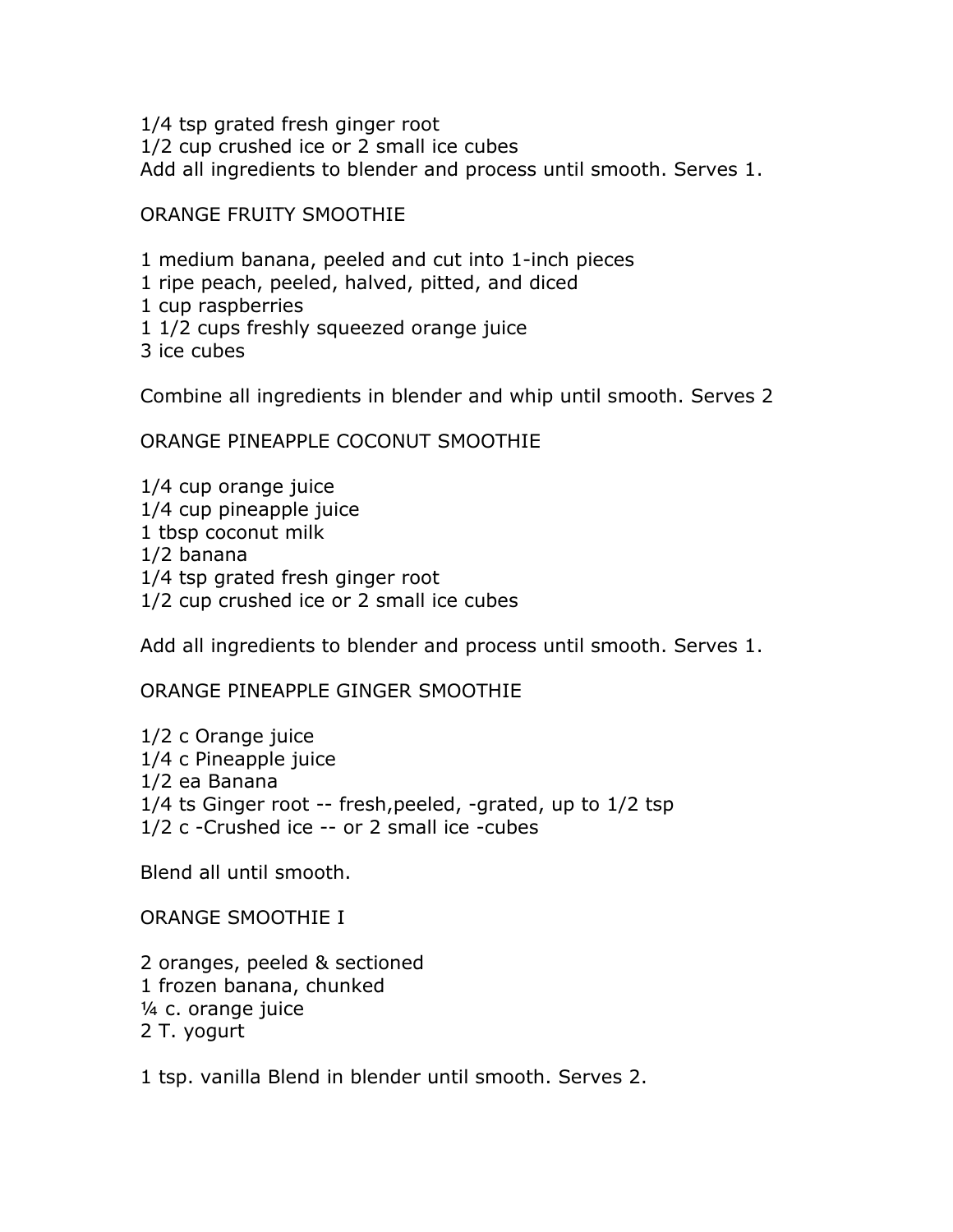#### ORANGE SMOOTHIE II

6 oz Orange juice concentrate -- frozen 1 c Milk 1 c Water 1/4 c Sugar 1/2 ts Vanilla 10 Ice cubes

Place all ingredients in a blender. Cover and blend until smooth. Serve immediately. Serves 6.

#### ORANGE FRUITY SMOOTHIE

- 1 medium banana, peeled and cut into 1-inch pieces
- 1 ripe peach, peeled, halved, pitted, and diced
- 1 cup raspberries
- 1 1/2 cups freshly squeezed orange juice
- 3 ice cubes

Combine all ingredients in blender and whip until smooth. Serves 2

#### PAPAYA CREAMSICLE SMOOTHIE

2 ea Papayas; ripe 1/2 c Orange juice 1/2 c Vanilla frozen yogurt Peel, seed and coarsely chop papayas. Combine all ingredients in a blender or food processor and blend until smooth.

#### PAPAYA SMOOTHIE

1/2 cup orange juice 3/4 cup peeled, seeded and chopped ripe papaya honey to taste 1/2 cup ice

Place the juice, fruit and honey in a blender. Blend on high speed for 30 seconds. Add the ice and blend until smooth.

#### PAPAYA BERRY SMOOTHIE

1 frozen banana (freezing it makes the drink super cold without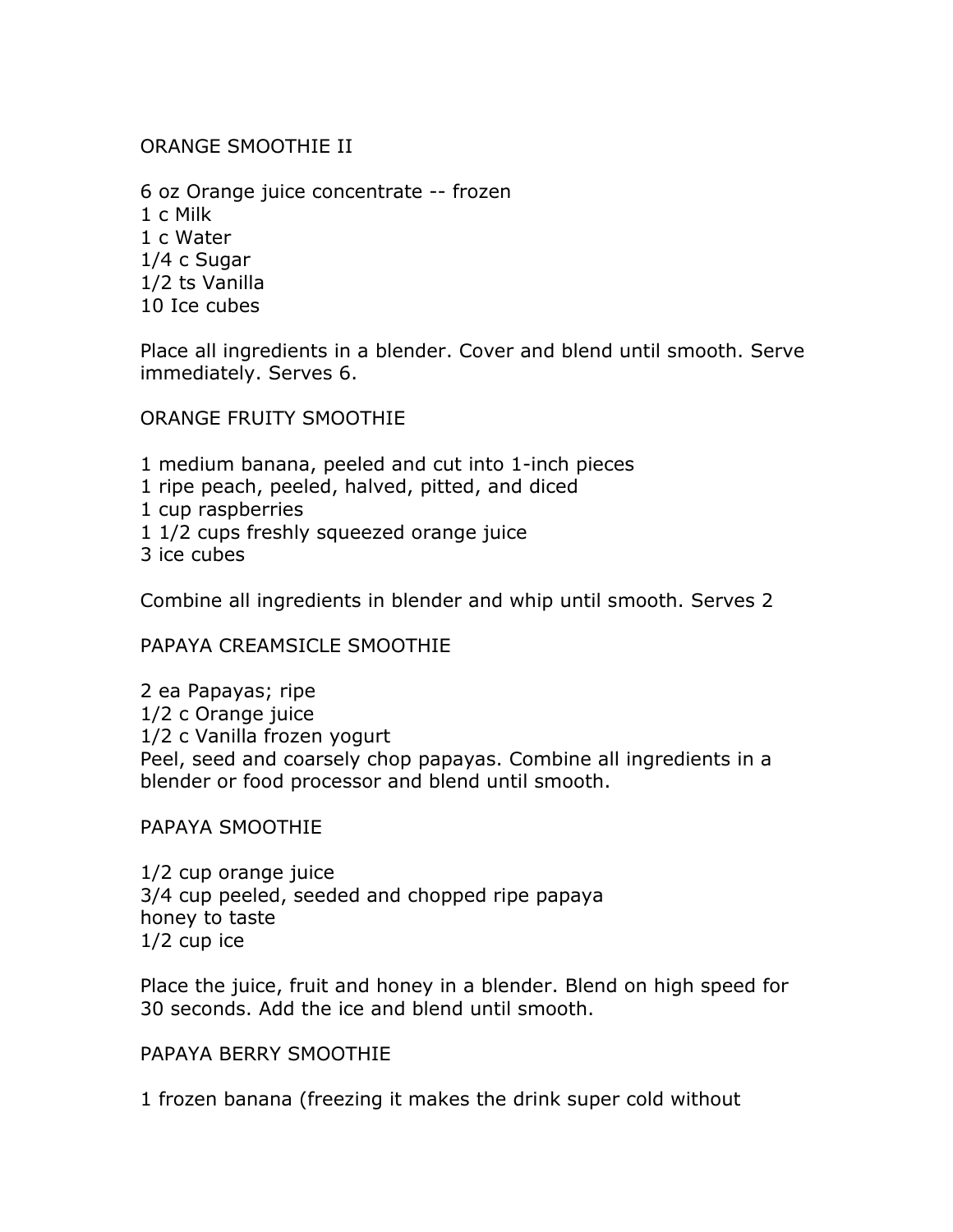diluting it with ice) 1/2 fresh papaya 10-12 raspberries (fresh or frozen) 1/2 c water or fruit juice 1 tbsp toasted wheat germ (optional)

Puree in blender 30-45 seconds. makes about sixteen delicious, filling, vegan, nutritious ounces.

PAPAYA NECTARINE SMOOTHIE

1 cup Crystal Light or any other sugar-free lemonade 6 oz. fat free peach yogurt, frozen (This is one container of Yoplait) 1 nectarine, pitted and unpeeled 1 cup papaya, seeded and peeled

Put all ingredients into blender. Blend well until smoothie consistency is reached!

PAPAYA RASPBERRY SMOOTHIE

1 frozen banana, peeled 1/2 fresh papaya 10-12 raspberries (fresh or frozen) 1/2 cup water or fruit juice

Put all ingredients into blender. Blend until smoothie consistency is reached!

PEACH BERRY SMOOTHIE

1 cup nonfat peach yogurt 3/4 cup peach nectar 1/2 cup raspberries 1 1/2 cup ripe medium peaches, diced

Combine the yogurt and nectar in a blender. Add the raspberries and peaches. Blend until smooth. Serves 2

PEACH CINNAMON SMOOTHIE

2 ripe peaches 2 cups nonfat plain yogurt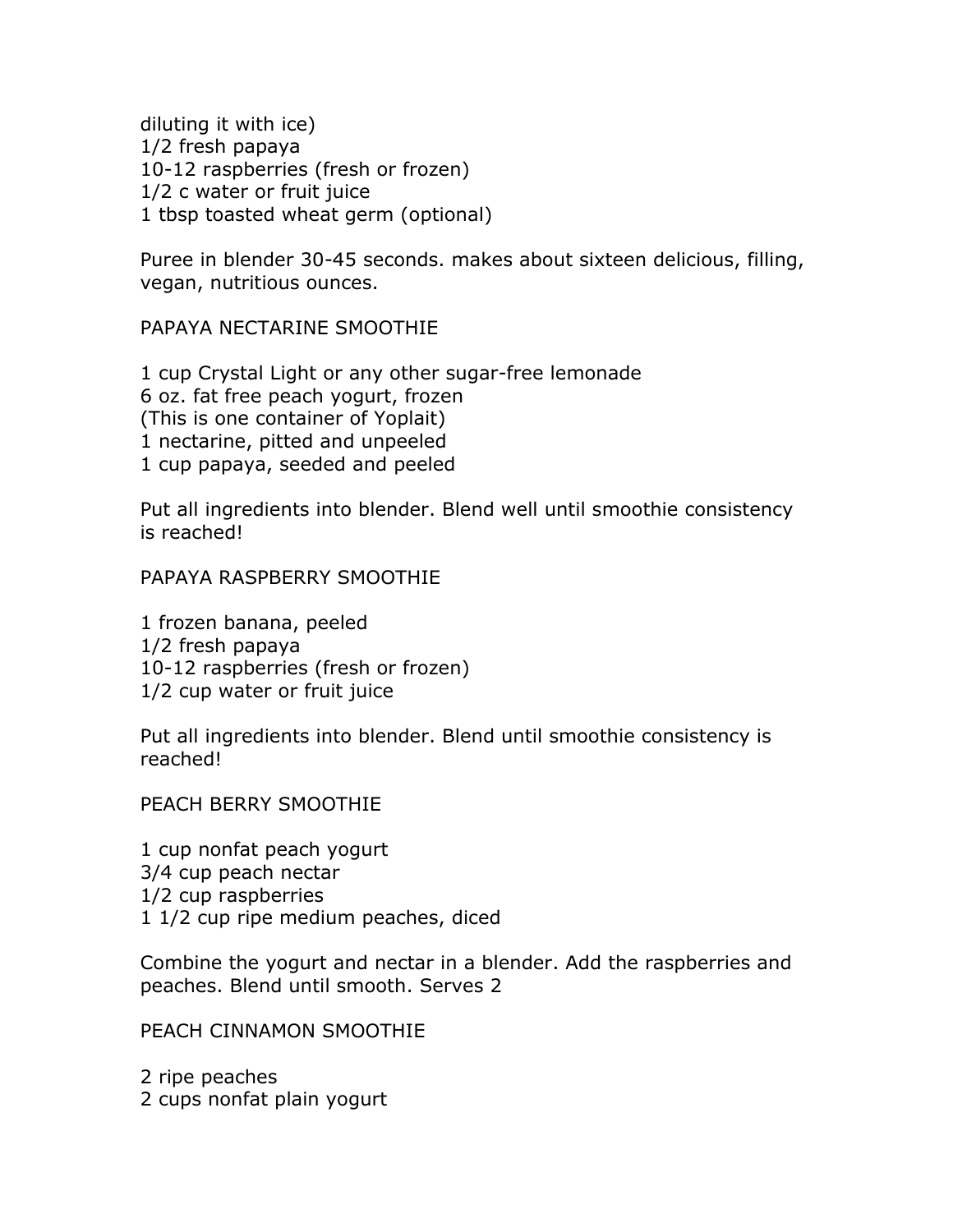3 tablespoons firmly packed brown sugar 1/4 teaspoon ground cinnamon 1 cup ice cubes

In a 2- to 3-quart pan over high heat, bring about 1 quart water to a boil. Immerse peaches in boiling water for 15 seconds; drain. When peaches are cool enough to touch, in 1 to 2 minutes, peel, pit, and cut into chunks. In a blender, combine peaches, yogurt, brown sugar, and cinnamon; whirl on high speed until smooth, about 1 minute. Add ice and whirl until smooth, about 2 minutes longer. Pour into tall glasses (at least 16-oz. size). Serves 2

PEACH MELBA SMOOTHIE

1 cup peeled, sliced peaches 1/4 cup fresh or frozen raspberries 1 cup chilled peach juice 1/2 vanilla yogurt 3 ice cubes

Pour all items in a blender and blend until smooth. Pour into 2 glasses and garnish with fruit. Serves 2.

PEACH REFRESHER

2 cups peach nectar or apple juice 1 cup vanilla frozen yogurt 1/2 banana 1 cup peach yogurt 1 1/2 cups frozen peach slices

Pour all liquid ingredients into the blender. Add all frozen ingredients. Blend at MIX setting for 30 seconds then blend at SMOOTH setting until smooth. While the machine is running, move the stir stick around counter-clockwise to aid mixing. Serve immediately. Each recipe serves 3-5.

PEACHES & CRANBERRY SMOOTHIE

1 can peaches 1 cup cranberry juice ½ cup plain yogurt 1 cup crushed ice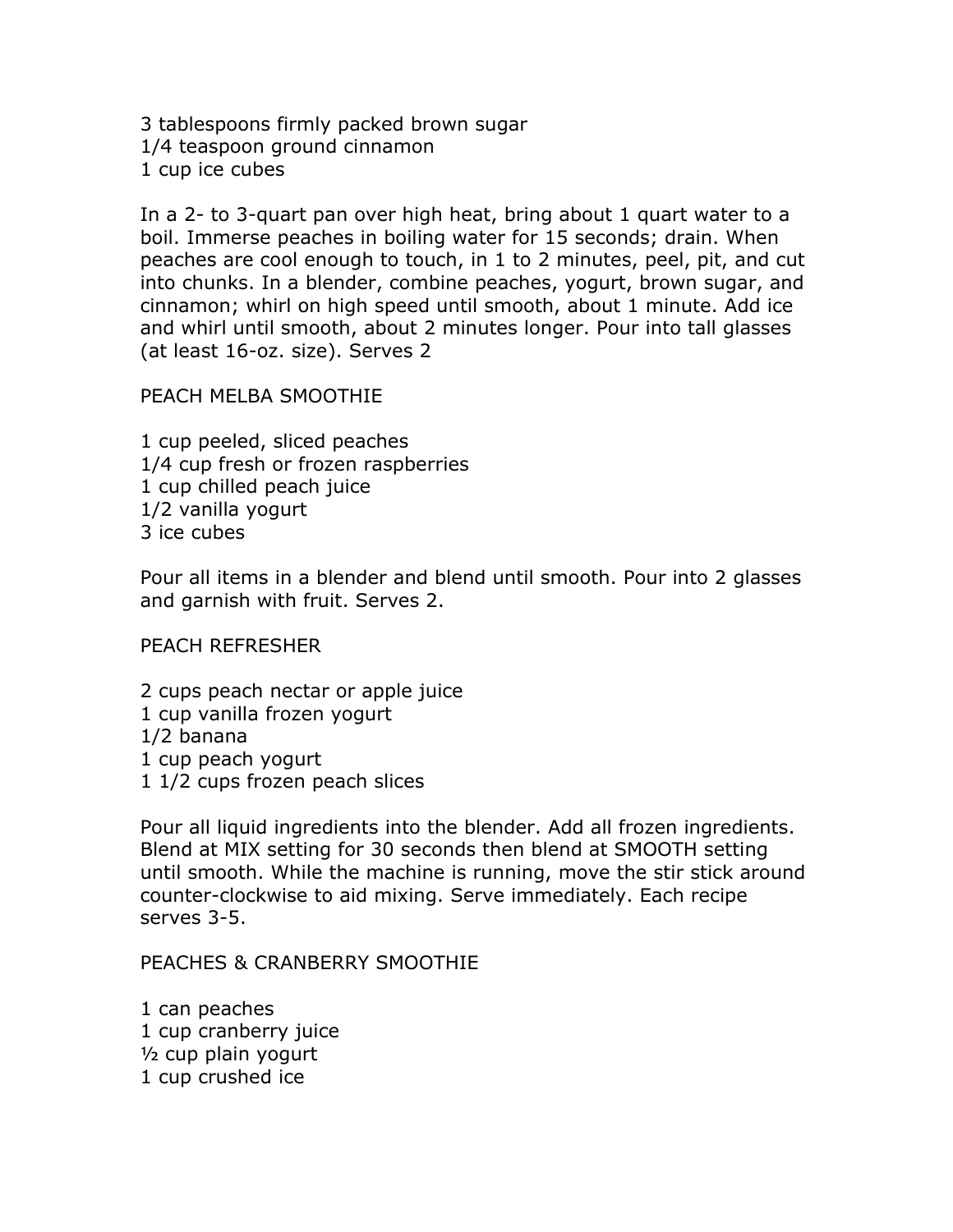Strain off juice from large can of peaches and throw juice away. Blend until smooth. Serves 4.

PEACHY APPLE SMOOTHIE

1 fresh peach 1/3 cup non-fat milk 1/4 cup of frozen apple juice concentrate

Peel 1 fresh peach. Cut it into thin slices. Put into a plastic bag with a zipper bag, laying flat. Put the plastic bag into the freezer for 1-2 hours. Take out 1/4 of the peaches and break them into pieces. Mix in a blender with 1/3 cup of milk and 1/4 cup of frozen apple juice concentrate. Cover and blend until smooth. pour into a glass, and add more peach slices for peachy ice cubes!

#### PEACHY BLUE SMOOTHIE

1 peach, frozen 10 blueberries, frozen 1 cup light (reduced sugar) fat-free vanilla yogurt, frozen 1/2 cup 1% milk 1/2 T. crushed pecan 1/2 tsp salt 1/4 tsp vanilla extract

Put all ingredients into blender. Blend until smoothie consistency is reached!

PEACHY COOLER SMOOTHIE

1 c Chilled peach nectar ½ c Milk 1 Container (6 ounces) peach yogurt Ground nutmeg

Place nectar, milk and yogurt in blender. Cover and blend on high speed about 30 seconds or until smooth. Sprinkle with nutmeg. 2 servings (about 1-1/4 cups each); 180 calories per serving.

PEACHY POWER SMOOTHIE

1 cup Low-fat vanilla yogurt 1 cup Sliced peaches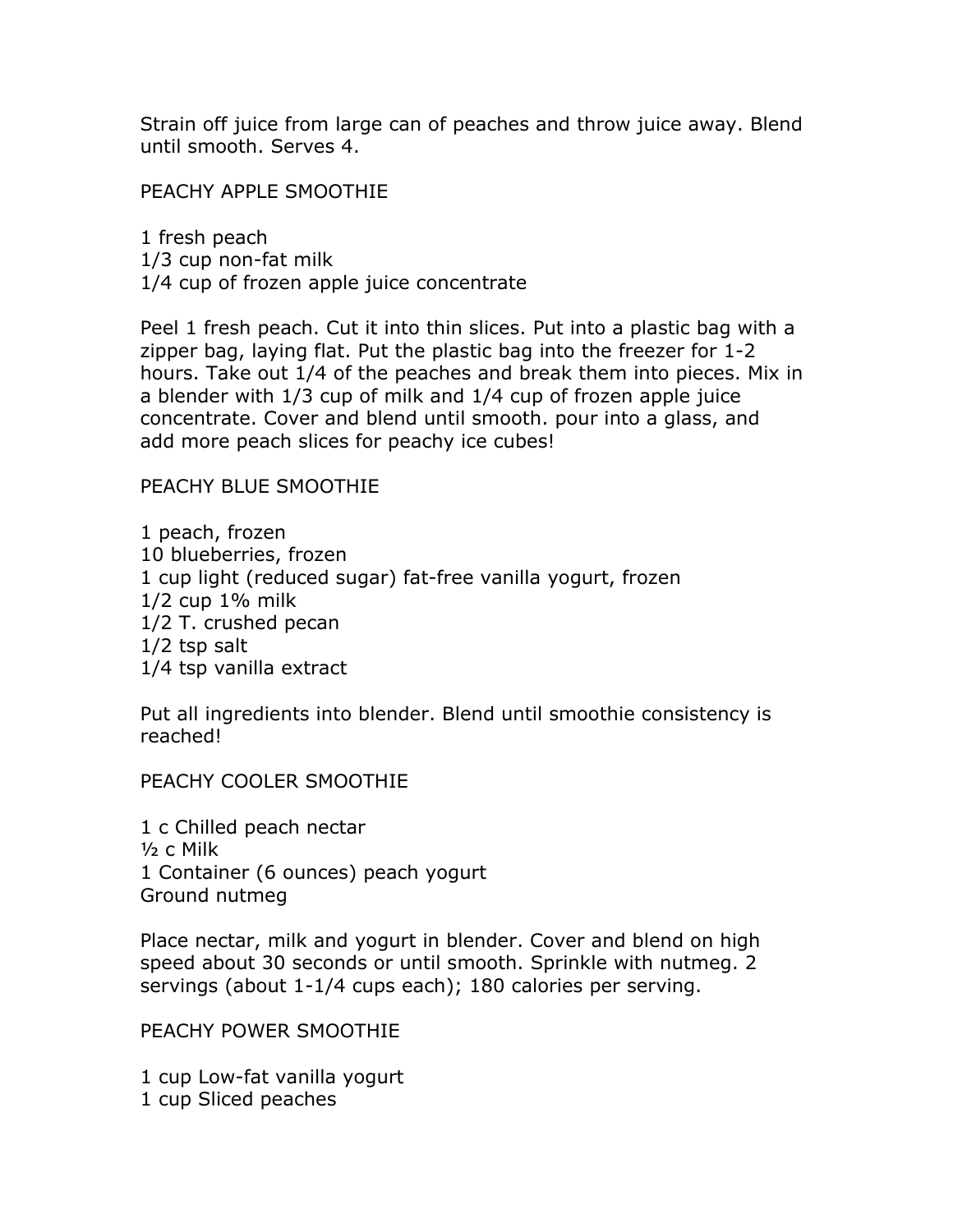1/4 cup Wheat germ 1/4 cup Orange juice 1 cup Ice cubes

In blender or food processor, combine yogurt, peaches, banana, wheat  $germ, = 1/4$  cup orange juice and ice cubes. Cover and blend about 1 minute, or until smooth. Serve immediately, poured into tall glasses and garnished with peach slices and sprinkled with 2 tablespoons wheat germ.

PEACHY PUNCH SMOOTHIE

10 oz of apple cider 3-5 slices of peach 4 large strawberries 1 banana 1/8 tsp of cinnamon

Put all ingredients into blender. Blend well until smoothie consistency is reached!

PEANUT BUTTER BANANA SMOOTHIE

1 banana, frozen, cut in chunks

- 2 Tbsp. reduced fat creamy peanut butter
- 1 cup skim milk
- 1/2 cup frozen vanilla yogurt or fat free ice cream

Mix in blender till smooth. Serves 2.

PEANUT BUTTER POWER SMOOTHIE

1/2 cup soy milk 1/2 cup silken tofu 1/3 cup creamy peanut butter 2 bananas -- frozen 2 tablespoons chocolate syrup

Combine soy milk, tofu, and peanut butter in blender. Add bananas, chocolate syrup, and any ice cubes if desired. Blend until smooth. Serves 2.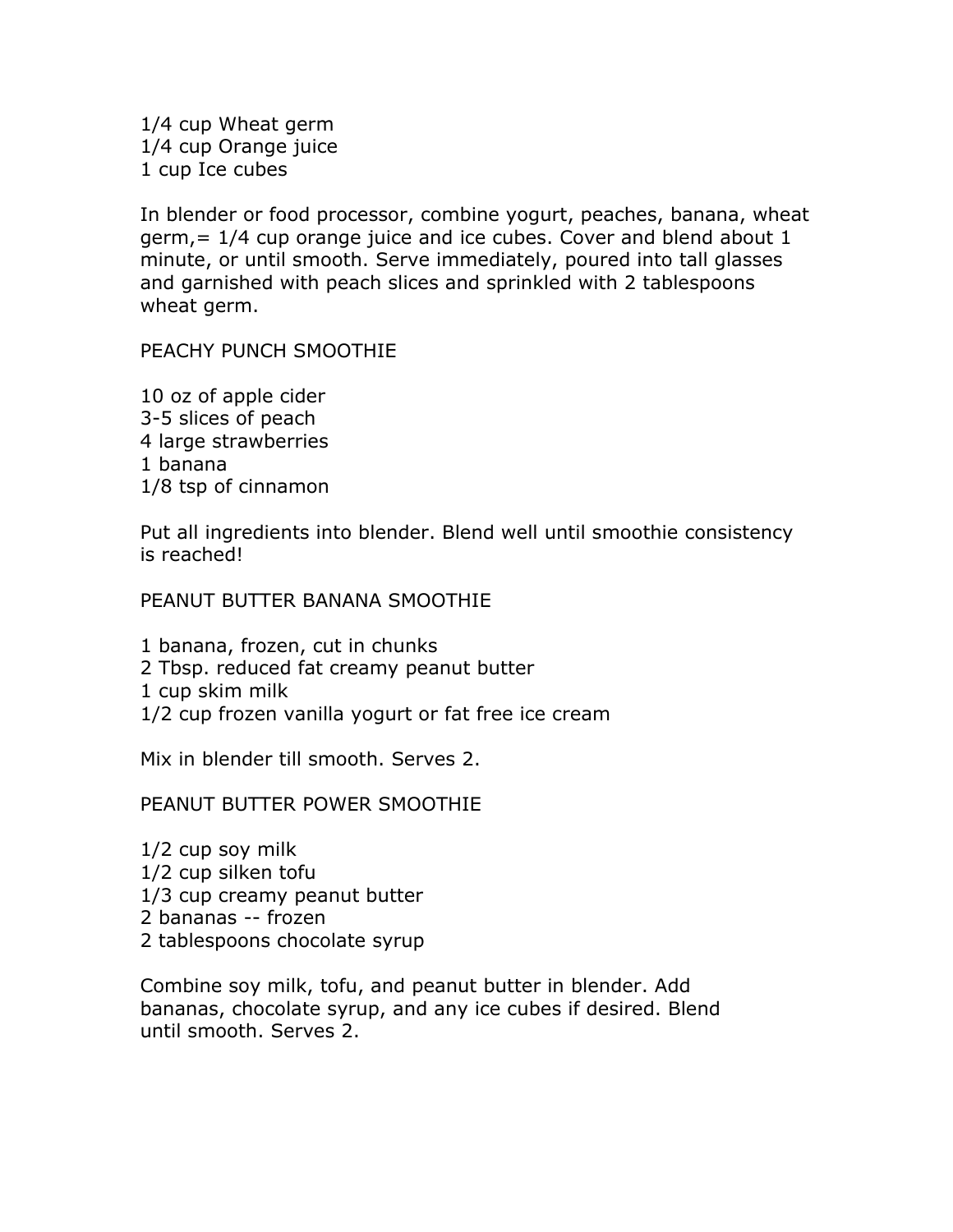#### PEANUT BUTTER SUNDAE SMOOTHIE

1/4 cup smooth peanut butter 2 Tablespoons honey 1/3 cup milk 3 cups vanilla ice milk 1/4 teaspoon wheat germ

Stir peanut butter, honey and milk together. Cook over low heat, stirring constantly. Remove from heat when peanut butter has melted; stir in ice milk and wheat germ; serve chilled. Serves 4.

#### PEAR SMOOTHIE

1 1/2 c. diced pears 1/2 c. peach yogurt 1/2 c. pear nectar 1 tsp. lemon juice 1/4 tsp. grated fresh ginger 3-5 ice cubes

PINA COLADA SMOOTHIE I

5 Tbs. Coconut milk 2 1/2 cups pineapple juice 1/2 cup vanilla ice cream 1/2 frozen banana (chunks) 1 1/2 cups frozen pineapple chunks

Pour all liquid ingredients into the blender. Add all frozen ingredients. Blend at MIX setting for 30 seconds then blend at SMOOTH setting until smooth. While the machine is running, movethe stir stick around counter-clockwise to aid mixing. Serve immediately. Each recipe serves 3-5.

#### PINA COLADA SMOOTHIE II

1 6oz container nonfat coconut yogurt (frozen) 1/2 banana (frozen) 1/2 of a 20 oz can crushed pineapple 1 c. nonfat milk

Put all ingredients into blender. Blend well until smoothie consistency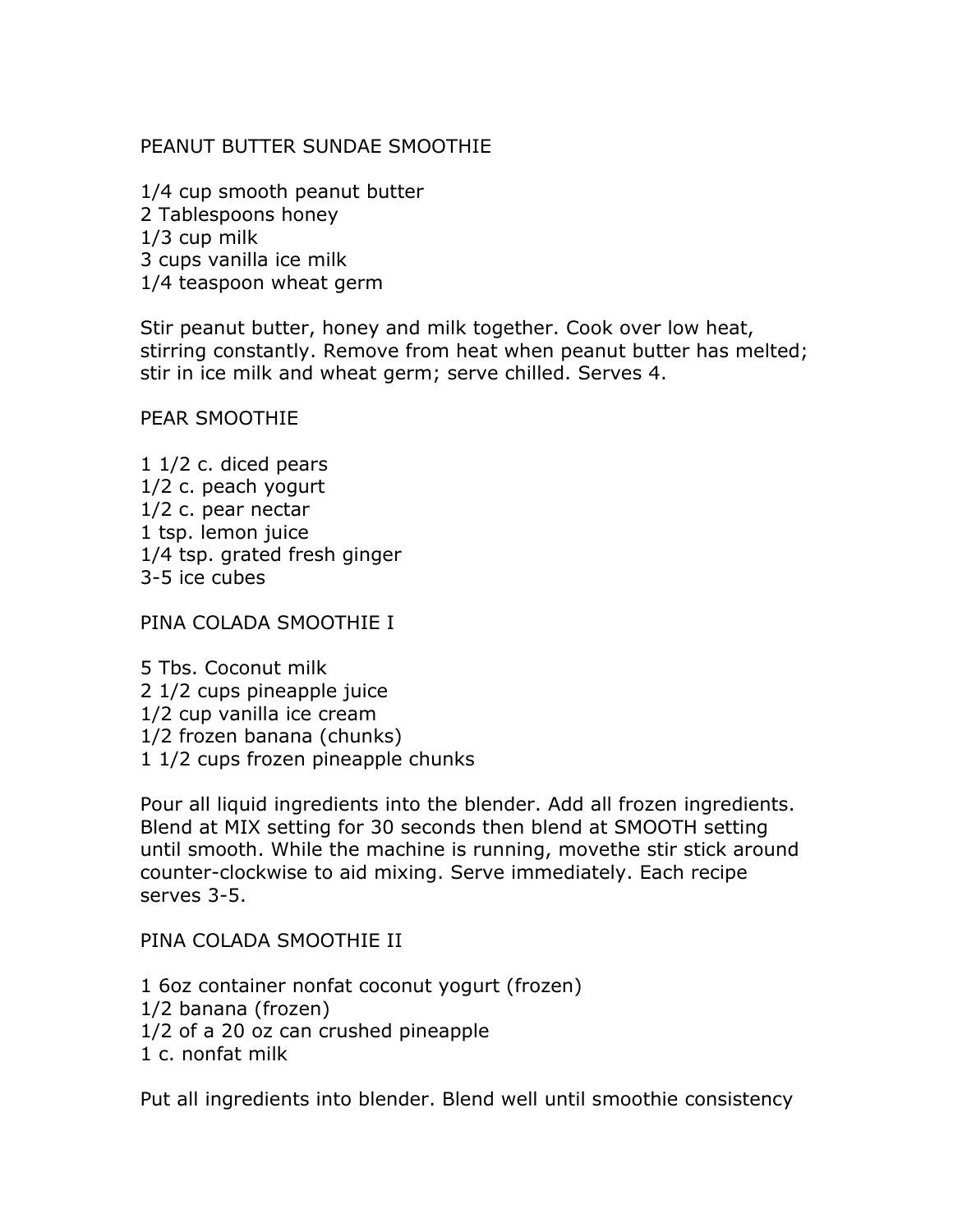is reached! PINA COLADA SLUSH SMOOTHIE

2 cups cubed fresh pineapple 1-1/2 cups pineapple juice, chilled 1/4 cup cream of coconut (such as Coco Lopez) 1 cup ice cubes 1 cup vanilla fat-free frozen yogurt

Place pineapple into freezer; freeze until firm (about 1 hour). Remove from freezer; let stand 10 minutes. Combine juice and cream in a blender. With blender on, add pineapple and ice cubes, 1 at a time; process until smooth. Add yogurt; process until smooth. Serve immediately.

#### PINEAPPLE SMOOTHIE

20 oz Unsweetened pineapple chunks 1 c Buttermilk 2 ts Vanilla extract 2 ts Liquid sweetener Mint Leaves--Optional

Drain pineapple, reserving 1/2 cup juice. Freeze pineapple chunks. Place juice, buttermilk, vanilla, sweetener and frozen pineapple into a blender container. Blend until smooth. Pour into glasses and garnish with mint if desired.

#### PINEAPPLE BERRY SMOOTHIE

1 cup orange juice 1/4 cup pineapple juice 2 pineapple rings (Dole pineapple slices) 6 fresh strawberries 12-15 frozen raspberries 8-10 frozen boysenberries 12-15 frozen blueberries 3 oz. non-fat yogurt, any flavor (about half a container of Yoplait) Ice (however much you prefer for consistency)

Put all ingredients into blender. Blend well until smoothie consistency is reached!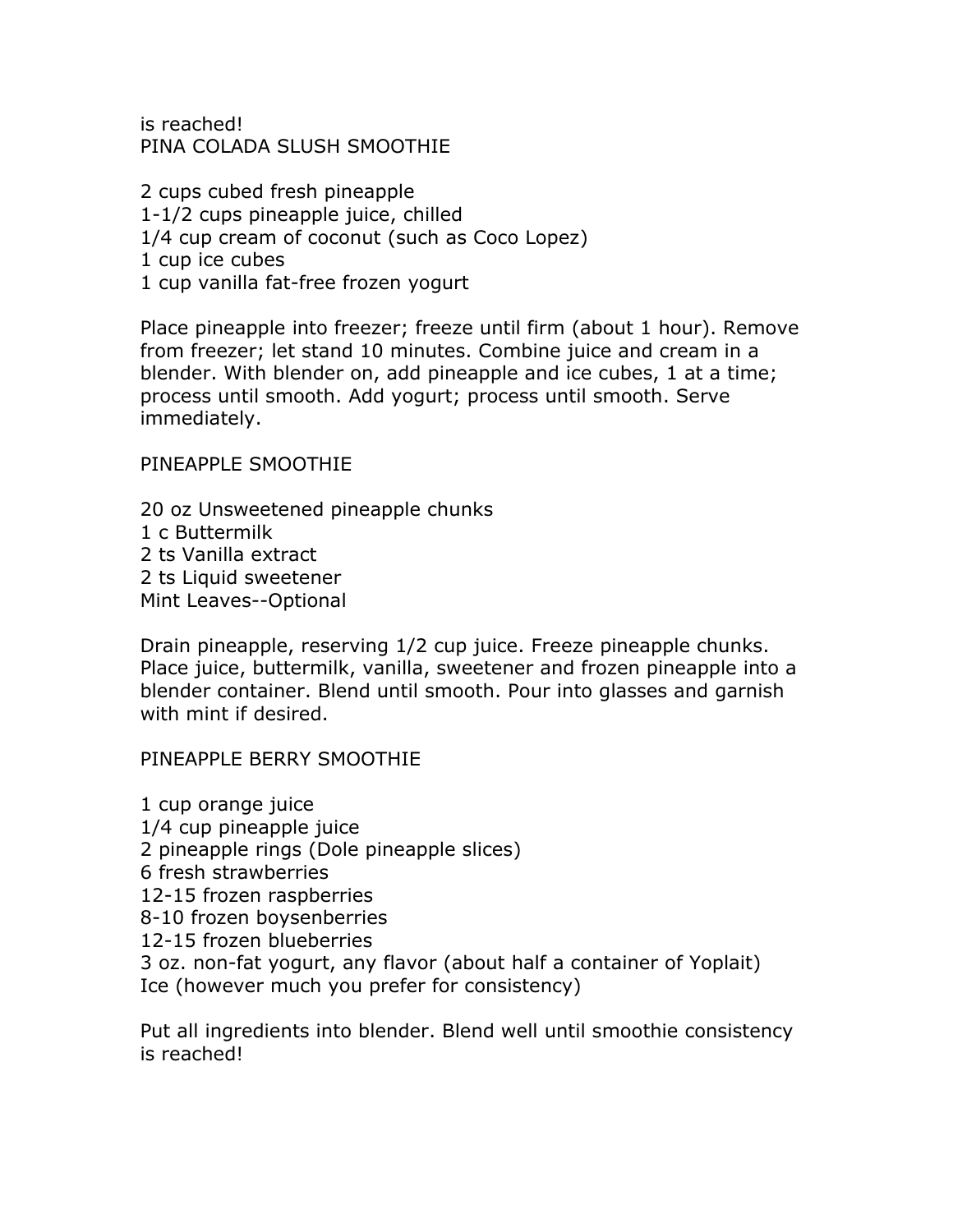#### PINEAPPLE CANTALOUPE SMOOTHIE

1 1/2 cups diced pineapple 1 1/2 cups diced cantaloupe 1/2 cup freshly squeezed orange juice 1/2 cup carrot juice Pinch nutmeg 3 ice cubes

Combine all ingredients in blender and whip until smooth. Serves 2.

PINEAPPLE COCONUT SMOOTHIE

1/2 cup buttermilk 1 cup pineapple chunks, canned in juice, drained 1 tsp. coconut flakes 1/2 tsp. coconut extract

Add all ingredients to blender and process until smooth. Serves 1.

PINEAPPLE DELIGHT SMOOTHIE

2 cups nonfat milk 2 bananas, frozen and chunked 6 slices canned pineapple

1 tablespoon honey

In a blender combine milk, frozen bananas, pineapple and honey. Blend until smooth. Makes 4 cups, or 2 large servings.

PINEAPPLE ORANGE BANANA SMOOTHIE

1 banana 6 oz. light (reduced sugar) fat-free peach yogurt, frozen (This is one container of Yoplait) 6 oz. (1 can) Dole Pine-Orange-Banana juice

Put all ingredients into blender. Blend until smoothie consistency is reached! If drink is too thick, add orange juice.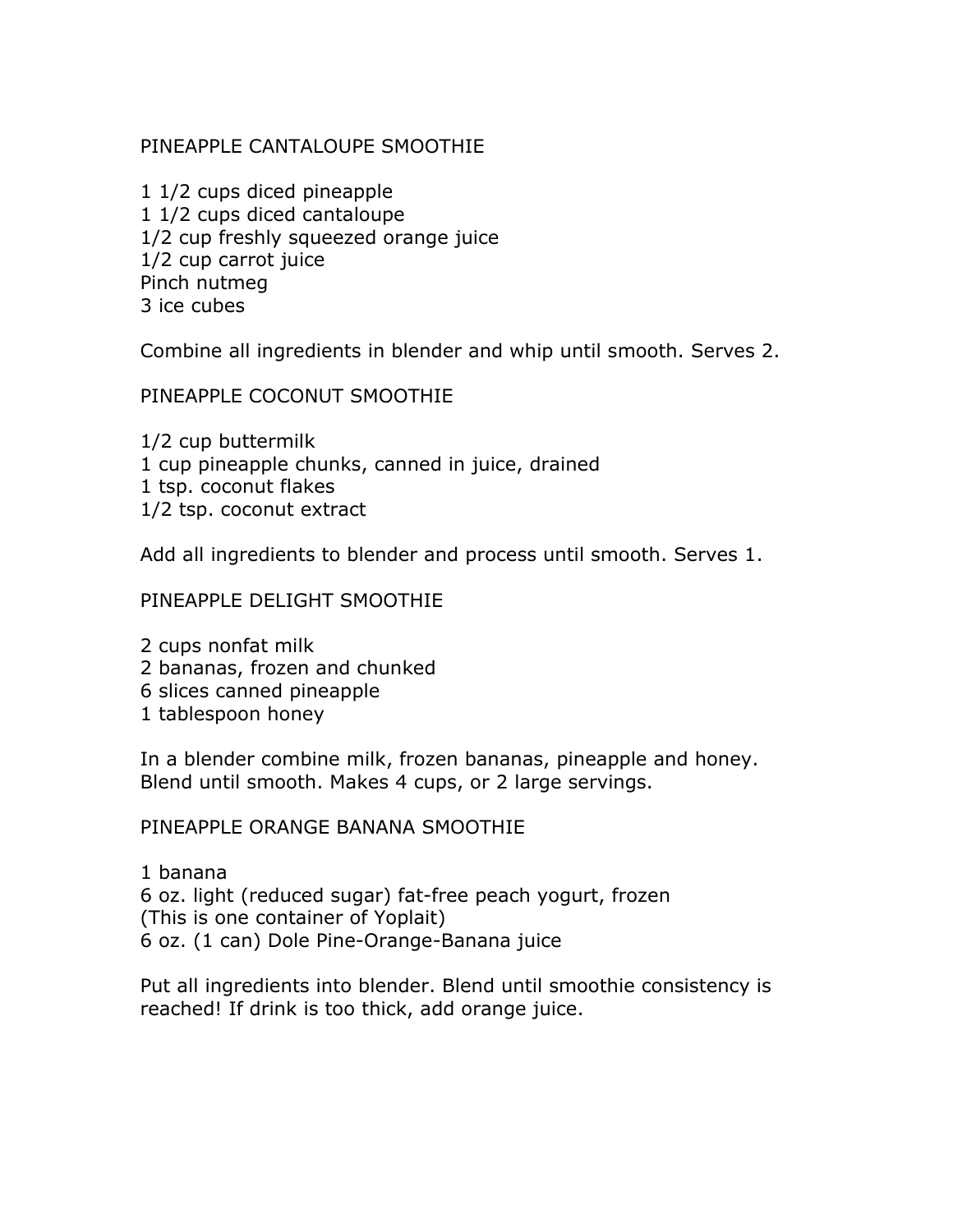#### PINEAPPLE PAPAYA SMOOTHIE

1/2 cup orange juice 1/4 cup peeled, cored and cubed pineapple 1/4 cup peeled, seeded and chopped ripe papaya honey to taste 1/2 cup ice

Place the juice, fruit and honey in a blender. Blend on high speed for 30 seconds. Add the ice and blend until smooth.

#### PISTACHIO BANANA SMOOTHIE

1 container plain nonfat yogurt 2-3 oz pistachio instant pudding mix 1 ripe banana 1/4 c skim milk handful or more of crushed ice

Put all ingredients into blender. Blend until smoothie consistency is reached!

#### POWER BERRY SMOOTHIE

1 cup cranberry juice 1 cup fresh or frozen strawberries 1 8 ounce container of vanilla yogurt 2/3 cup uncooked oats 1 cup ice cubes sugar to taste

Place all ingredients except ice in blender. Cover and blend on high for 2 minutes or until smooth. Gradually add ice cubes; blend on high until smooth. Serve immediately.

#### POWER FRUIT SMOOTHIE

1 frozen banana (best if cut into 1-inch -- chunks then f rozen) 1/2 cup hulled strawberries (don't need to cut them up) 1/4 cup soy milk, orange juice or water cinnamon to taste

Add all of the ingredients in a blender. I start with 1/4 cup of liquid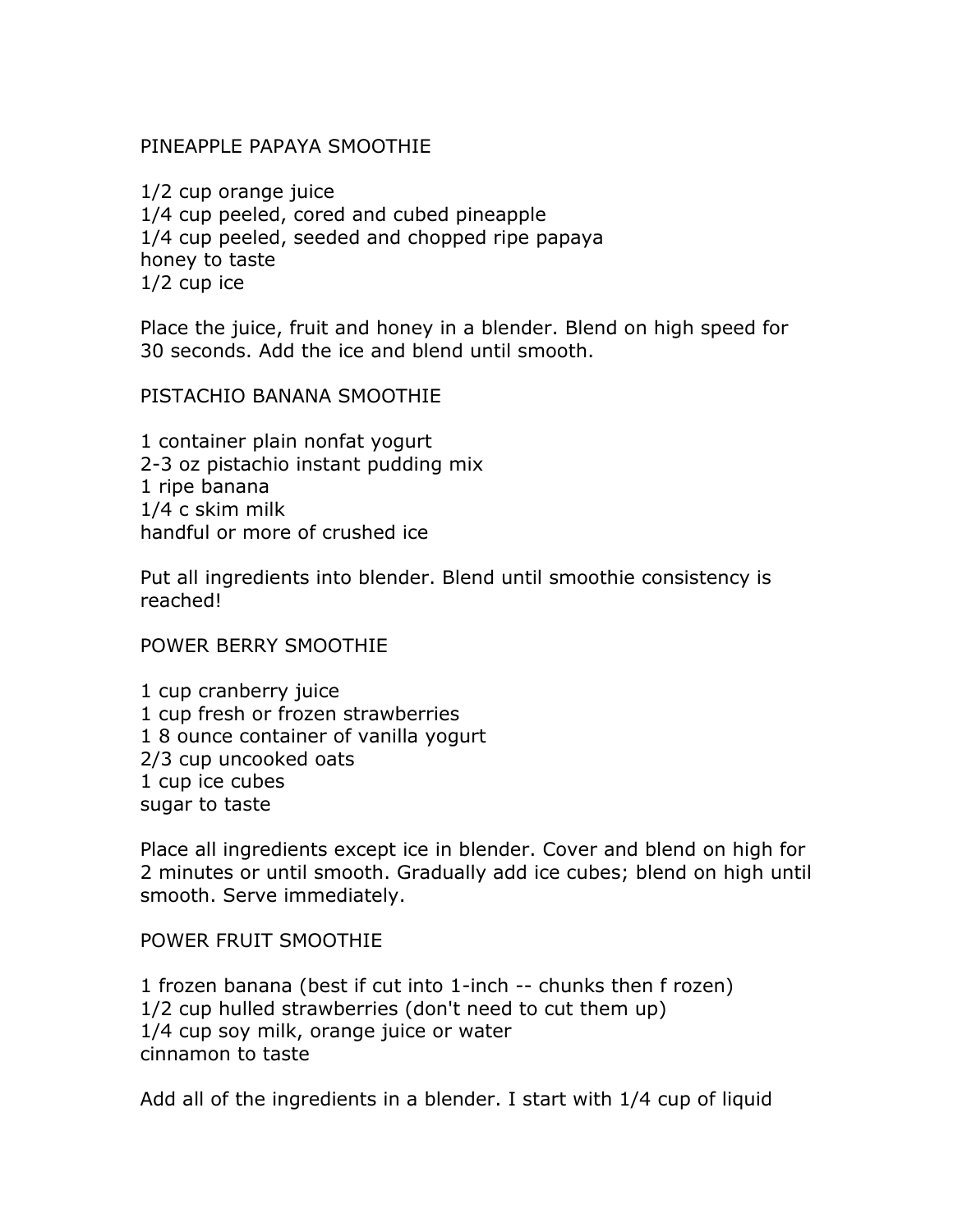and add more depending on how thick I want the smoothie. Blend in spurts until smooth. Variations: \* Use peaches, blueberries, apple slices, or more bananas in place of strawberries (or combine them!) May need to vary the liquid depending on the juciness of the fruit.  $*$ Use fresh bananas and 1-2 ice cubes \* In addition to the cinnamon, add one or more of: nutmeg, cloves, ginger, vanilla

#### POWER SMOOTHIE

In a blender, combine 1/2 banana, 1/2 cup yogurt ( I like vanilla flavored), 1/2 cup fruit juice (i.e. orange, cranberry, etc.). For added nutrition I use 1 Tbls. soy protein powder, 1 Tbls. molasses, and 1 tsp. wheat germ. Blend until smooth. Then add frozen fruit, i.e. strawberries, raspberries, etc., one at a time, until smoothie is consistency you desire. The basic recipe is: ice, fruit, yoghurt, juice and/or milk. (I usually stick to juice, but sometimes add just a splash of milk to smooth it out.)

#### PUMPKIN SMOOTHIE

1 3/4 cups pumpkin, canned -- chilled 12 ounces evaporated skim milk -- chilled 1 1/2 cups orange juice 1/2 cup banana -- sliced 1/3 cup brown sugar, packed Place all ingredients in blender and blend well. If desired, serve over ice and sprinkle with cinnamon. Serves 6.

RAINFOREST FUSION SMOOTHIE

1 cup frozen pineapple pieces 1/2 banana 1/2 cup orange juice 2 Tbsp. coconut milk 1/2 tsp. lime juice 1/2 cup nonfat frozen vanilla yogurt 1/2 cup ice

Combine ingredients in blender; mix until smooth and frothy. Serves 1.

#### RASPBERRY CAPPUCCINO SMOOTHIE

3/4 cup chocolate milk, low-fat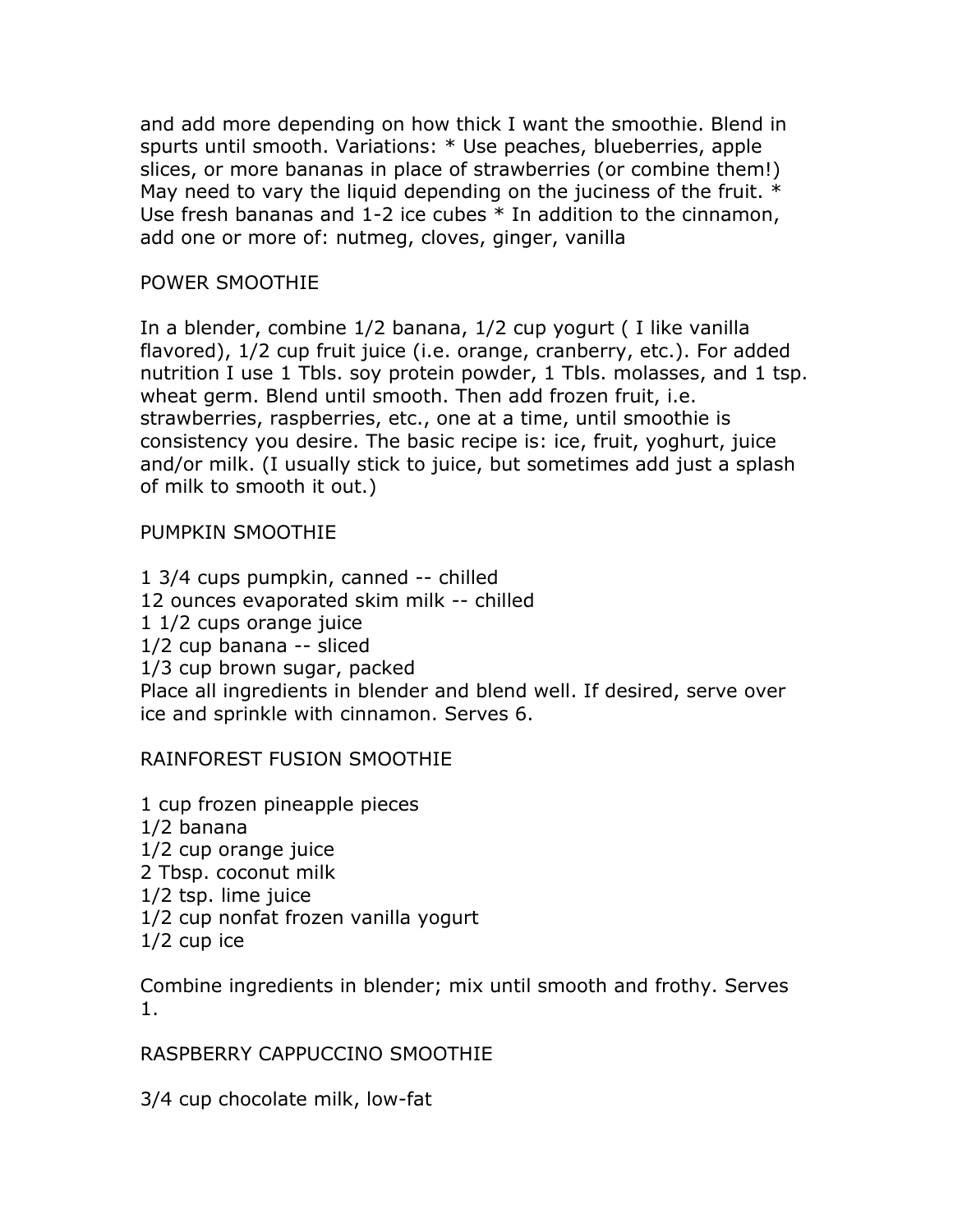1/3 cup fresh-brewed espresso 2 tablespoon chocolate syrup 1 1/2 cup nonfat coffee flavor frozen yogurt 1 cup raspberries 1/2 cup skim milk 1/4 teaspoon cocoa powder

Combine the chocolate milk, espresso, and chocolate syrup in a blender. Add the frozen yogurt and raspberries. Blend until smooth. Pour into glasses. Rinse out the blender container. Pour the milk into the blender and blend on high speed until frothy, about 15 seconds. Divide between the smoothies and sprinkle them with chocolate powder. Serves 2.

RASPBERRY CREAM SMOOTHIE

- 1 cup orange juice
- 1 cup raspberry yogurt
- 1 cup vanilla frozen yogurt
- 1/2 frozen banana (chunks)

1 1/2 cup frozen raspberries Pour all liquid ingredients into the blender. Add all frozen ingredients. Blend at MIX setting for 30 seconds then blend at SMOOTH setting until smooth. While the machine is running, move the stir stick around counter-clockwise to aid mixing. Serve immediately. Each recipe serves 3-5.

RASPBERRY PEACH BREAKFAST SMOOTHIE

10 oz Frozen Raspberries (Frozen raspberries should be thawed and in light syrup) 1 c Canned Peach Nectar 1/2 c Buttermilk 1 tb Honey

Place all ingredients in a blender bowl and process until smooth. Pour into glasses and serve. Serves 4.

RASPBERRY PEACH SMOOTHIE

10 oz frozen raspberries (in light syrup, thawed) 1 cup peach nectar 1/2 cup buttermilk 1 Tbsp. honey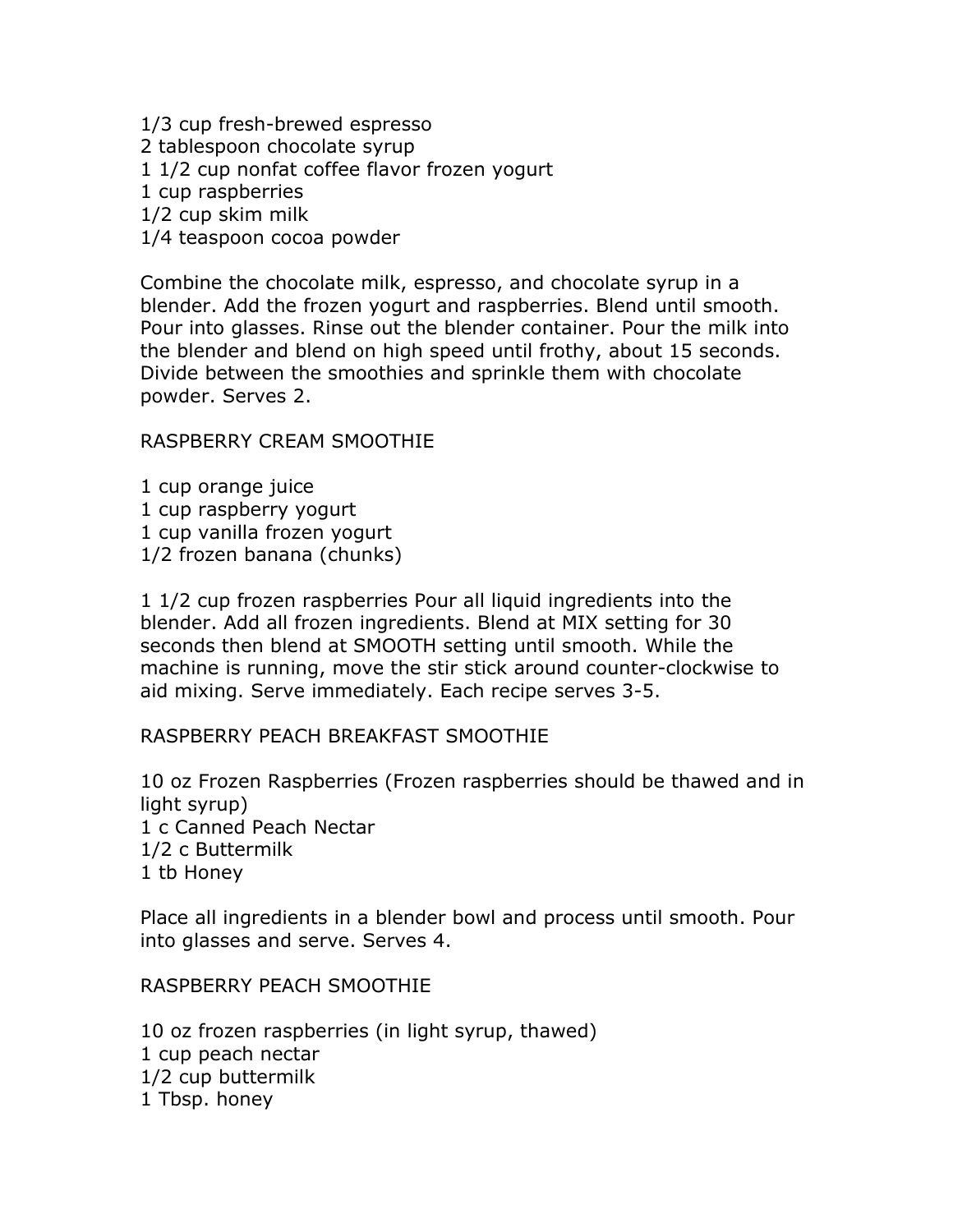Place all ingredients in a blender and process until smooth. Serves 2. RASPBERRY SMOOTHIE (LOW FAT)

1 pkt Weight Watchers Vanilla Smoothie 1 cup cold skim milk 1/2 cup fresh or frozen raspberries 5 ice cubes

Crush ice cubes in blender. Add smoothie mix and milk and blend. Add raspberries and frappe. If needed, add a packet or two of sugar substitute. Serves 1.

#### RASPBERRY SMOOTHIE I

1/4 cup orange juice 1/2 cup plain, low-fat yogurt 1/2 cup washed, stemmed raspberries honey to taste

Place all the ingredients in a blender. Blend on high speed until smooth.

#### RASPBERRY SMOOTHIE II

1 cup milk ½ cup natural yogurt 1 cup raspberries sugar or honey to taste. Blend all ingredients on high until smooth. Pour into glasses.

#### RASPBERRY SUNRISE SMOOTHIE

- 2 1/2 cups orange juice
- 1 1/2 cups frozen raspberries

1 cup raspberry sherbet Pour all liquid ingredients into the blender. Add all frozen ingredients. Blend at MIX setting for 30 seconds then blend at SMOOTH setting until smooth. While the machine is running, move the stir stick around counter-clockwise to aid mixing. Serve immediately. Each recipe serves 3-5.

#### QUICK START BREAKFAST DRINK

2 C. Pineapple Juice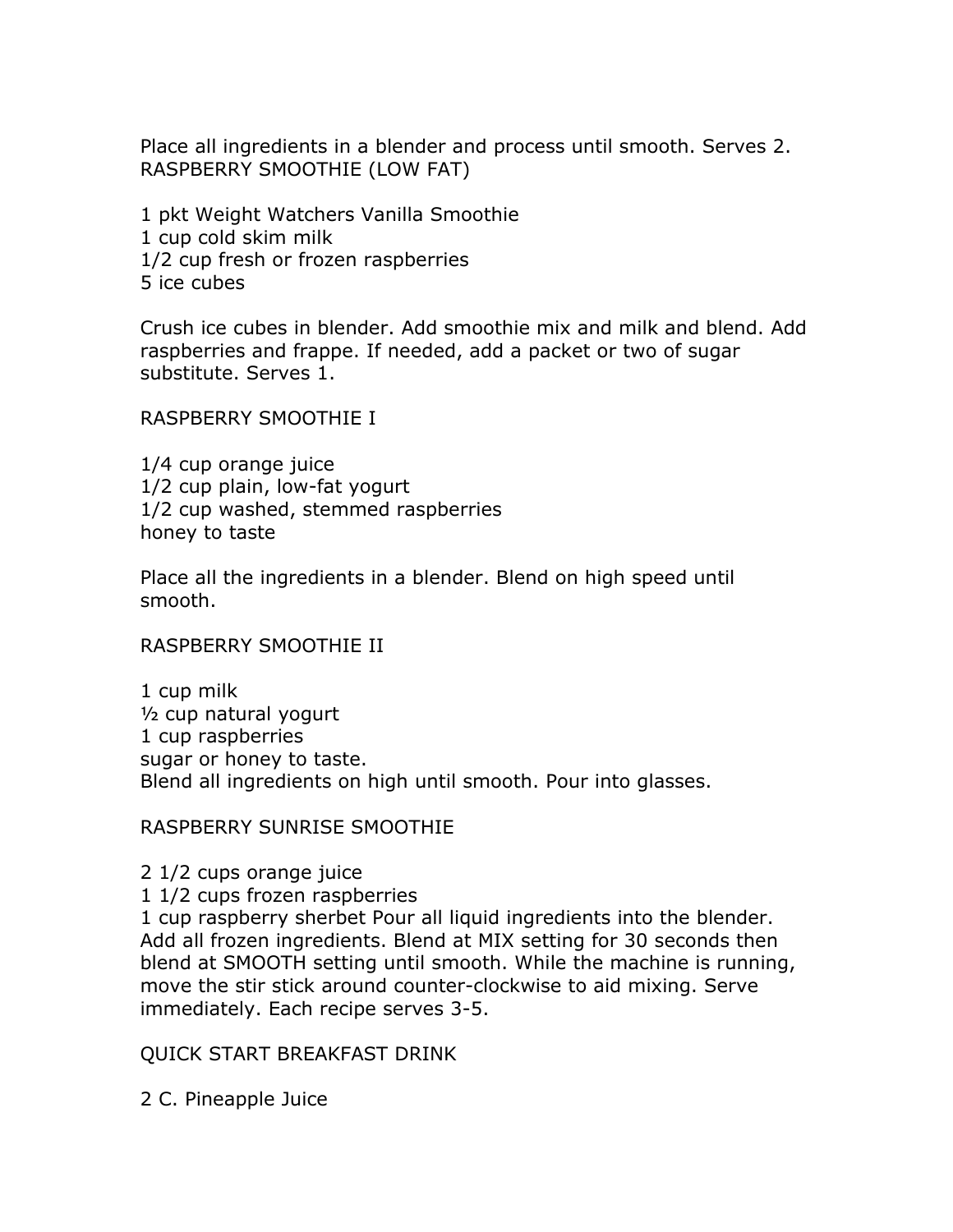- 2 ripe med. bananas, peeled & sliced
- 2 (8 oz.) cartons vanilla yogurt
- 1 C. fresh or frozen strawberries
- $\frac{1}{4}$  C. wheat germ (opt.)
- 1 T. vanilla extract

Combine all ingredients in blender. Whir until smooth. (For small blender, do ½ at a time.) Makes 4 drinks.

#### QUICK MORNING SMOOTHIE

2 Frozen Bananas 1 cup of sliced frozen peaches 1 cup of natural apple juice ½ cup of sliced strawberries

Place all ingredients in blender, mix and drink

#### ROOTIE TOOTIE BANANA SMOOTHIE

Fruit Drink ½ sandwich bag frozen bananas 1-2 cups any other fruit you have handy, frozen or not 1 small tub yogurt milk if needed ice

Put about 1 ½ cups ice into a blender. Blend until pieces are about 1/3 inch across at biggest. Add yogurt and blend a bit more. Add bananas and other fruit slowly, a couple pieces at a time, and blend in between adding them. Add more ice, or add milk if needed to adjust consistency.

#### SAINT SMOOTHIE

3 nectarines, peeled and de-stoned 2 bananas, sliced 1 cup nonfat vanilla yogurt crushed ice 2 Tbsp grenadine

Place the nectarines and bananas into a blender along with the yogurt and whisk it all together until it has a good consistency. Next, fill the glasses a quarter with crushed ice, and pour over the grenadine. Top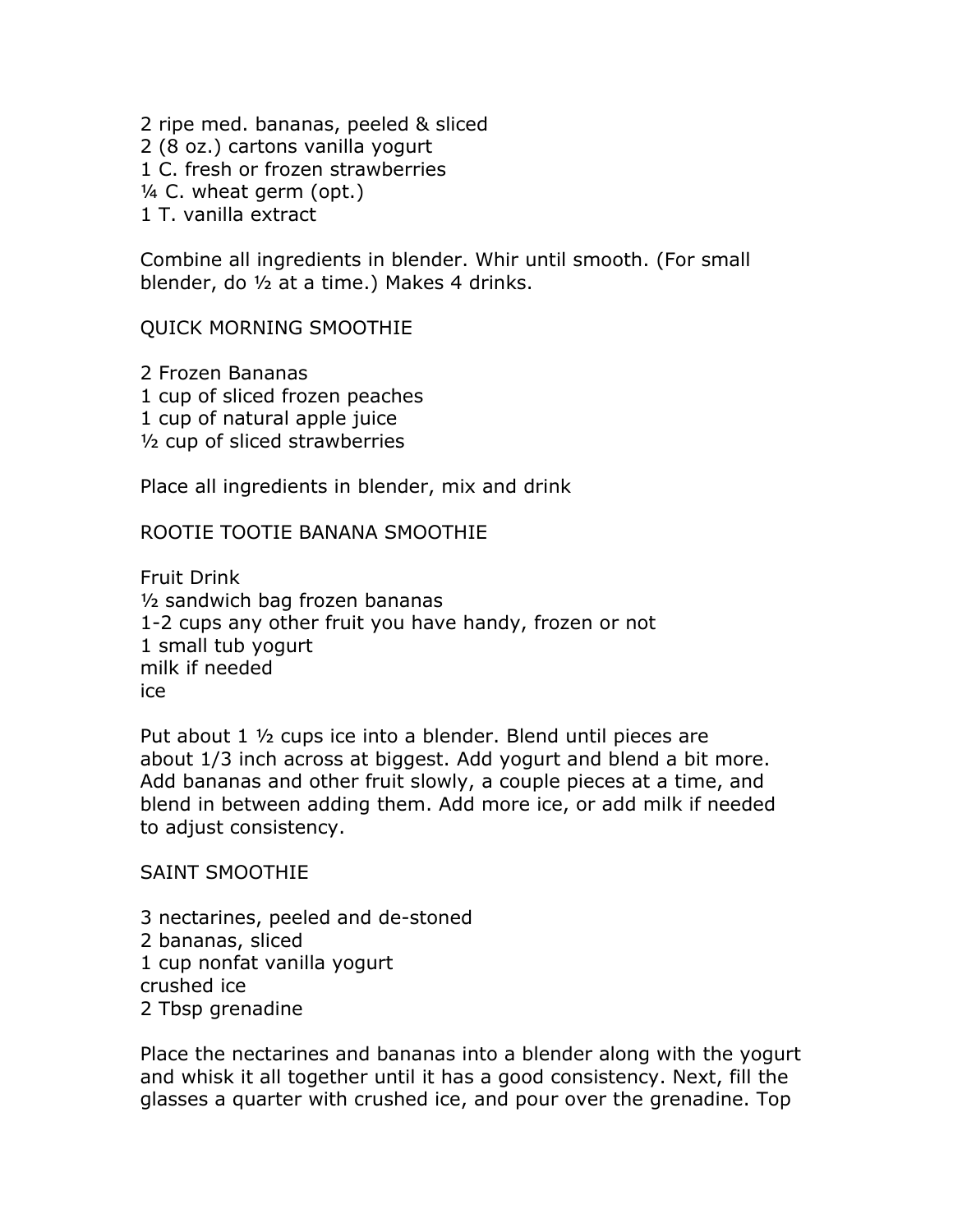the glass up the rest of the way with the smoothie mixture, and enjoy. Serves 2

SOUTHWEST SMOOTHIE

1/2 c Banana; sliced

1/2 c Mango OR papaya OR guava (Fruit should be of one kind listed and be chopped)

2 c Milk

1 tb Honey

Place all ingredients in food processor workbowl fitted with steel blade or in blender container; cover and process on high speed until smooth. Strain if using mango. Serves 3.

#### SPARKLING FRUIT SMOOTHIE

1 c Yogurt, plain or -fruit-flavored 2 c Chopped fresh fruit Freshly grated nutmeg - pinch 2/3 c Ice-cold champagne, -sparkling water or ginger -ale Mint sprigs (opt) -OR Fruit slices (opt) -(for garnish)

Combine the yogurt, fruit, and nutmeg in a blender; process until smooth. Pour into glasses, filling 3/4 full. Top off with champagne, sparkling water or ginger ale. Gently stir to combine. Garnish with mint sprigs or fruit slices, if desired. Serves 2.

#### STRAWBERRY SMOOTHIE

5 large strawberries 6 oz. light (reduced sugar) fat-free strawberry frozen yogurt (This is one container of Yoplait)

4 oz. Crystal Light or other sugar-free lemonade

1 packet Equal sweetener or 2 teaspoons of sugar (1 gram)

Put all ingredients into blender. Blend until smoothie consistency is reached! Serves 1.

#### STRAWBERRY BANANA SMOOTHIE

- 1 cup frozen strawberries
- 1 cup frozen banana cubes
- 1 cup pineapple juice -- or more if needed
- 2 tablespoons cream of coconut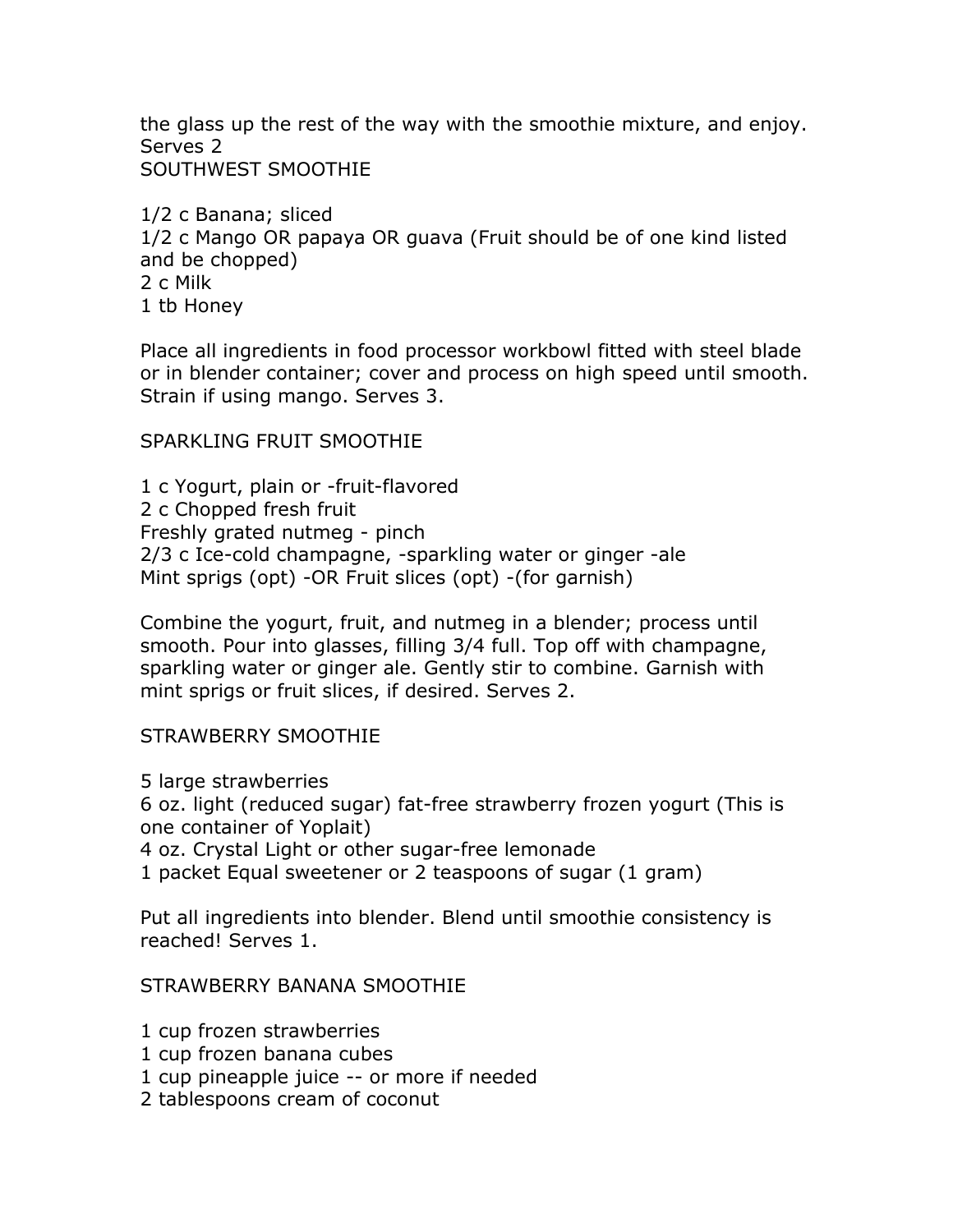1 dash grenadine garnish: ripe strawberries

Combine all ingredients in a blender until smooth. Add more pineapple juice if needed. Serve immediately. Yield: 2 servings

STRAWBERRY BANANA SUPREME SMOOTHIE

- 1 cup strawberry nectar or apple juice
- 1 cup milk
- 1 frozen banana
- 1 1/2 cups frozen strawberries
- 1 cup strawberry yogurt

Pour all liquid ingredients into the blender. Add all frozen ingredients. Blend at MIX setting for 30 seconds then blend at SMOOTH setting until smooth. While the machine is running, move the stir stick around counter-clockwise to aid mixing. Serve immediately. Each recipe serves 3-5.

#### STRAWBERRY-BANANA TOFU SMOOTHIE

½ cup apple juice

½ cup frozen vanilla nonfat yogurt, peach sorbet, or desired flavor sorbet

4 ounces (1/2 cup) soft tofu, drained

1 cup fresh or frozen sliced strawberries or peaches

1 banana, broken into chunks

1 teaspoon honey

½ cup ice cubes

Fresh whole berries for garnish (optional)

1. Place the apple juice, sorbet, tofu, strawberries or peaches, banana and honey in a blender. Cover and process until well blended. 2. With blender still running, drop ice cubes, one at a time, through the hole in the lid until smooth. 3. Pour into tall glasses; garnish with a fresh berries, if desired. Makes 2 -3 servings

#### STRAWBERRY FRUIT FROST SMOOTHIE

1 1/2 c Strawberries, stemmed

2 Small or 1 1/2 large Bananas, thorougly ripe Broken into 1 inch pieces

1 c Frozen or canned peach Slices

1 c Apple juice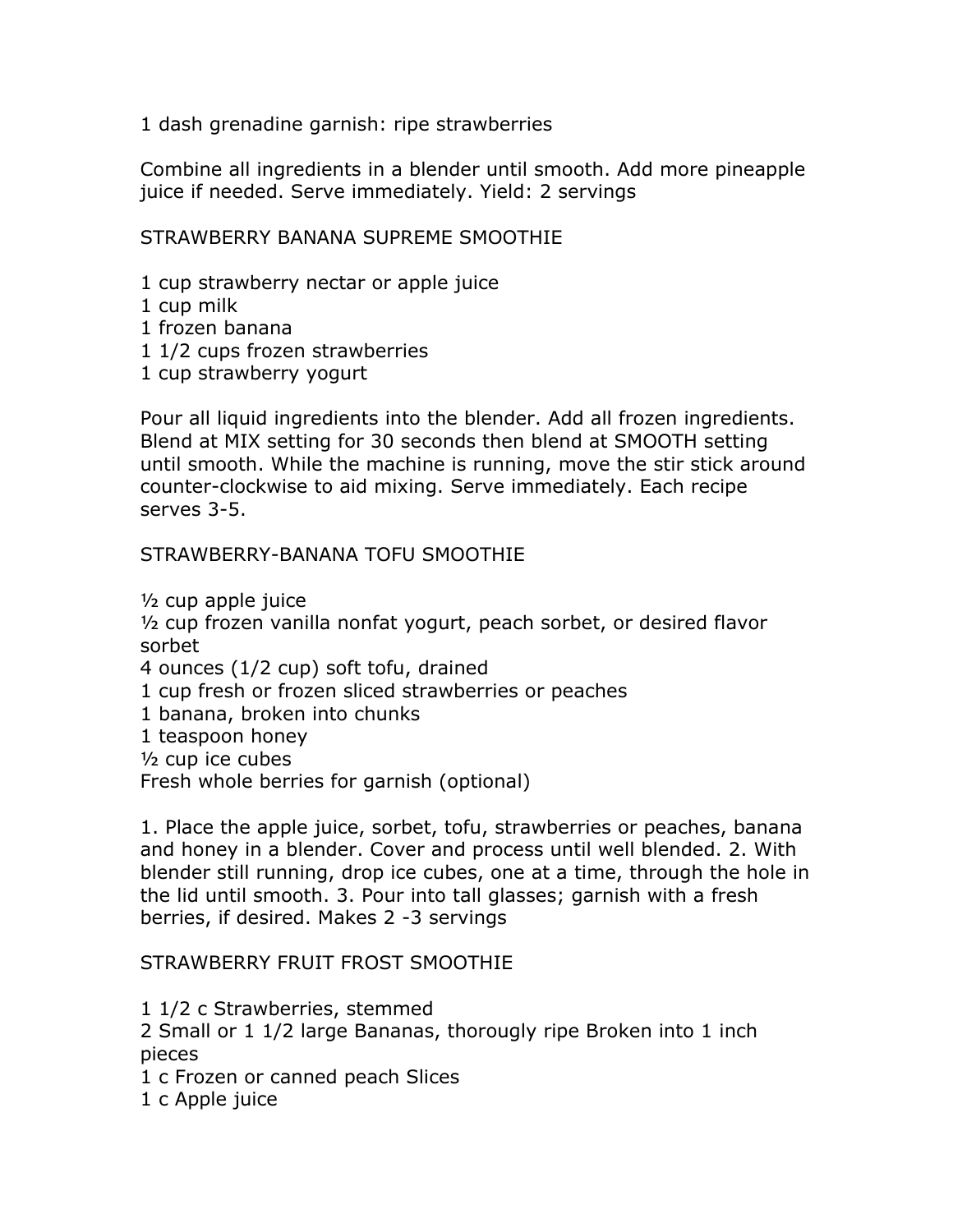- 1 tb Honey
- 1 c Ice cubes

In blender container, combine all ingredients except ice cubes. Blend until smooth. Add Ice cubes. Blend until smooth Serves 2.

#### STRAWBERRY LEMON ZING SMOOTHIE

- 2 cups lemonade
- 2 cups frozen strawberries
- 1 cup strawberry yogurt

Pour all liquid ingredients into the blender. Add all frozen ingredients. Blend at MIX setting for 30 seconds then blend at SMOOTH setting until smooth. While the machine is running, move the stir stick around counter-clockwise to aid mixing. Serve immediately. Each recipe serves 3-5.

STRAWEBERRY PEACH SMOOTHIE

1 cup strawberries or more 2/3 cup peach yogurt 3 tablespoons of sugar 1 cup ice

Blend all ingredients together until smooth!

STRAWBERRY PEACH & PEAR SMOOTHIE

1 peach, stoned and sliced 1 pear, peeled, cored and chopped 200g (7oz) strawberries, frozen and slightly thawed good squeeze of lime

Put everything into a food blender and whiz until smooth. Serves 2.

STRAWBERRY PINEAPPLE SMOOTHIE

3/4 bag frozen unsweetened whole strawberries 4 cups Dole pineapple juice 1 cup orange juice (fresh-squeezed or Tropicana Pure Premium recommended) 1 1/2 cups lowfat vanilla yogurt, frozen

Put all ingredients into blender. Blend well, stopping to stir when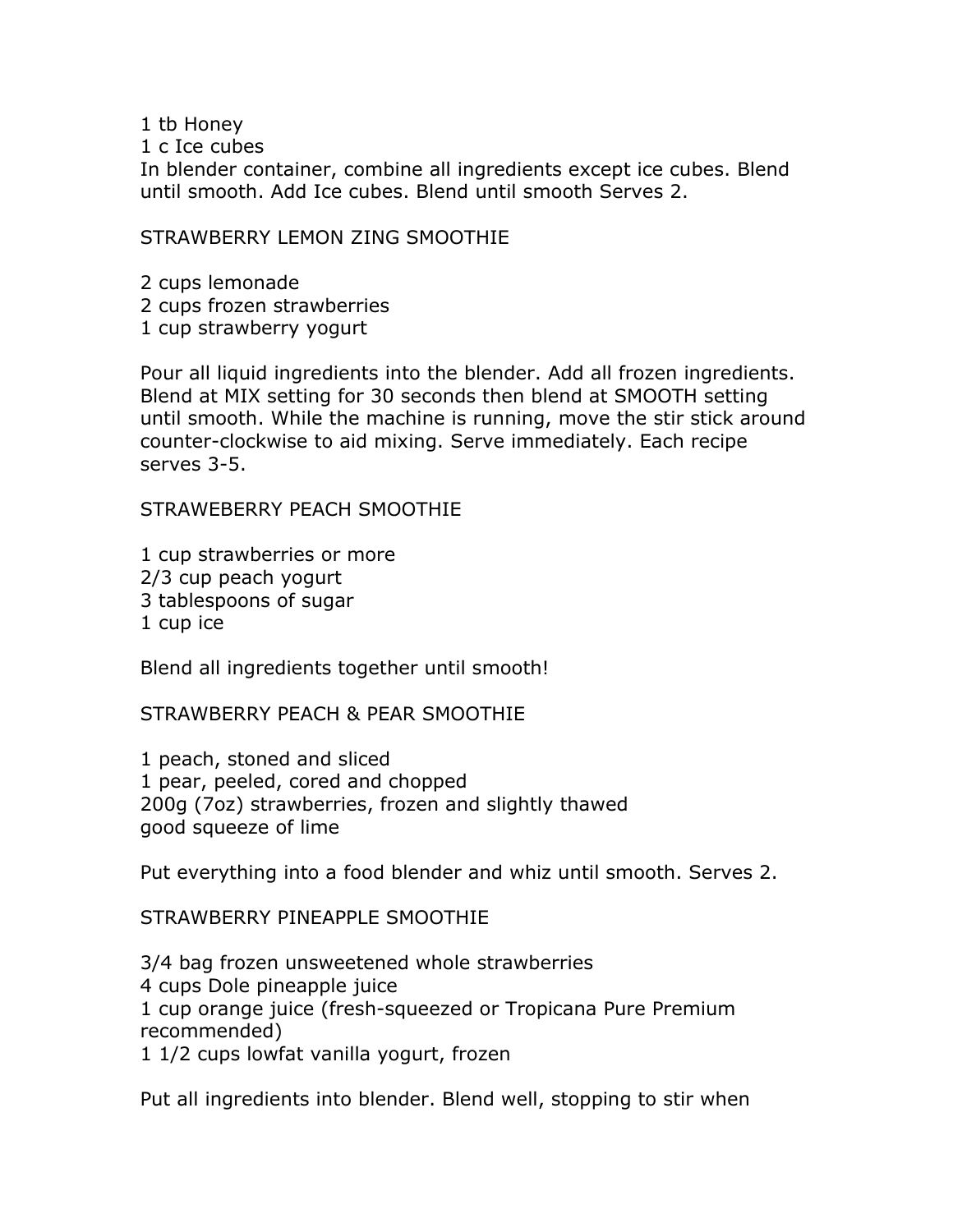necessary, until smoothie consistency is reached!

#### STRAWBERRY SOY SMOOTHIE

1 cup vanilla soy milk 5 ounces silken tofu, firm, chilled and cubed 2 cups frozen or fresh strawberries 2 tablespoons honey 1/2 teaspoon vanilla

Combine in blender. Makes 2 shakes.

#### STRAWBERRY ZEST SMOOTHIE

10 oz Frozen sliced strawberries -- thawed

- 4 c Milk
- 1 pt Strawberry ice cream
- 1 tsp Lemon rind -- grated

Combine all, one half at a time in blender on high, 1 min. (Or use a mixer). Serve in tall glasses. Serves 8.

#### SUNSHINE SMOOTHIE

- 1 cup orange sherbet (or substitute frozen yogurt)
- 1 cup fresh strawberries, trimmed
- 1 1/3 cups pineapple chunks, fresh or canned in juice and drained
- 1 1/2 cups sparkling mineral water

Blend first 3 ingredients in a food processor until smooth; add mineral water until blended. Serves 4

#### SWEET STRAWBERRY SMOOTHIE

1 strawberry/mango yogurt (any kind will do) 1 cup fresh strawberries, cut up (or you can use any kind of fruit that's in the yogurt you desire) ½ cup of sugar 1 cup chopped ice cubes

Combine the strawberries (or any kind of fruit) and sugar in the blender and mix on second speed into a liquid. Add the yogurt and blend until mixed thoroughly. Add the ice a little at a time until it's completely mixed. Enjoy!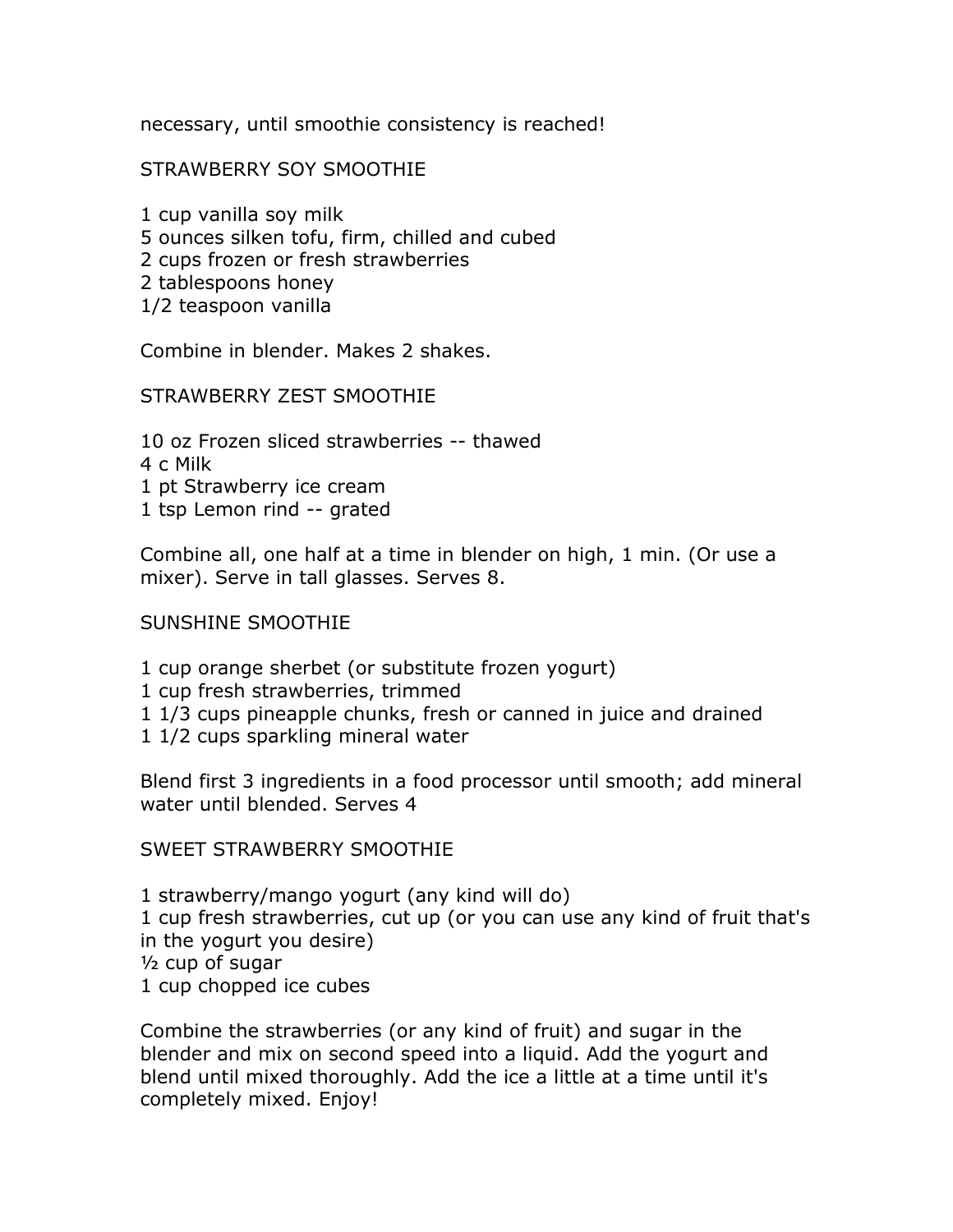#### TANGERINE BERRY SMOOTHIE

½ cup lowfat or nonfat plain yogurt ½ cup tangerine juice ½ cup frozen, unsweetened strawberries, unthawed 1 tablespoon sugar, or to taste

In a blender whirl all ingredients together 30 seconds to 1 minute until smooth and frothy. Makes 1 serving; about  $1 - \frac{1}{2}$  cups.

#### TANGY SUMMER BLEND SMOOTHIE

1 nectarine 6 oz. light (reduced sugar) fat-free peach frozen yogurt (This is one container of Yoplait) 1/2 c. Dole Pine-Orange-Guava juice 1/2 c. Crystal Light or other sugar-free lemonade 1 packet Equal sweetener or 2 teaspoons of sugar -- (1 gram)

Put all ingredients into blender. Blend until smoothie consistency is reached! Serves 1.

#### TRIPLE FRUIT SMOOTHIE

1 banana 4 slices fresh or frozen peaches 4 fresh or frozen strawberries 10 ounces apple juice or cider 1/8 teaspoon cinnamon

Place all ingredients in blender. Blend until SMOOTH! Pour into chilled glass and garnish with fruit and a dash of cinnamon. Serves 2.

#### TROPICAL FIVE FRUIT BLAST SMOOTHIE

1 large banana, peeled and cut into 1-inch pieces 2 kiwi fruit, peeled and quartered 1/2 cup peeled and diced mango 1/2 cup peeled and diced papaya 1 cup freshly squeezed orange juice 3 ice cubes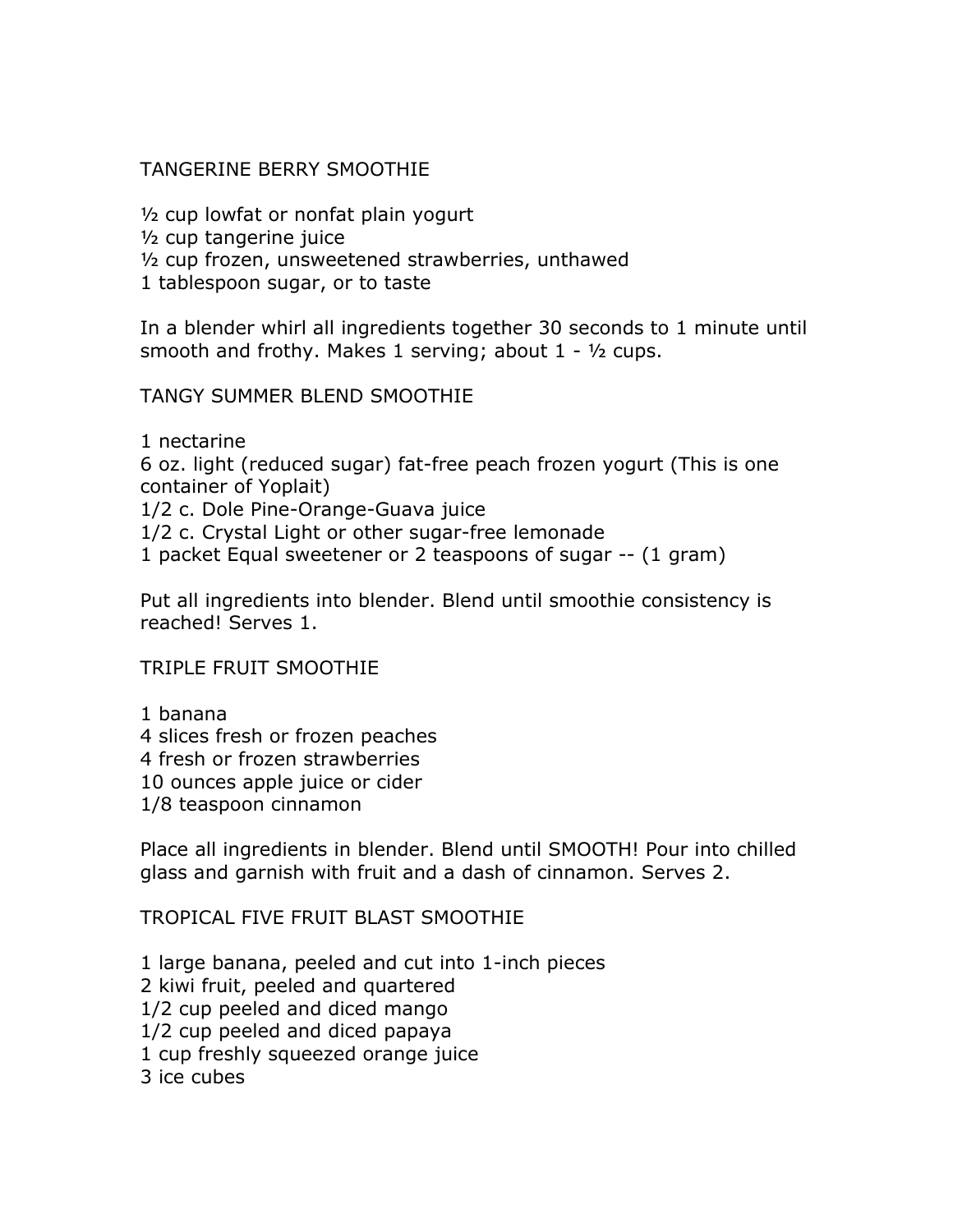Combine all ingredients in blender and whip until smooth. Serves 2

TROPICAL PARADISE SMOOTHIE

1 1/2 cups pineapple-orange juice 1 cup sliced banana (about 1 medium) 1 cup ice cubes 3/4 cup diced pineapple 1/2 cup vanilla fat-free frozen yogurt 1 tablespoon flaked sweetened coconut

Combine all ingredients in a blender, and process until smooth. Serve immediately.

#### TROPICAL PASSION SMOOTHIE

- 1 papaya
- 1 peach
- 2 passionfruit
- 150ml (5fl oz) freshly squeezed orange juice

Method Peel the papaya and remove the seeds, put the flesh into a blender. Wash the peach, halve, remove the stone and chop the flesh, then add. Halve the passionfruit and scoop the seeds straight into the blender with the orange juice. Blend. Serve poured over ice with the remaining passionfruit on top. Serves 2

TROPICAL SMOOTHIE

2 1/2 cups pineapple juice -- unsweetened

1 cup strawberries -- sliced

1 banana -- sliced OR mango -- diced OR papaya -- diced \* If using mangos or papaya, make sure they are ripe.

Peel and dice the fruit. Have the pineapple juice well-chilled. Combine all ingredients in a blender. Puree until thick and very smooth. Serves 4.

TROPICAL TOFU BERRY SMOOTHIE

1 cup light (reduced sugar) fat-free vanilla yogurt

- 1 cup skim milk
- 1 banana
- 3" cube of soft tofu
- 3/4 cup blueberries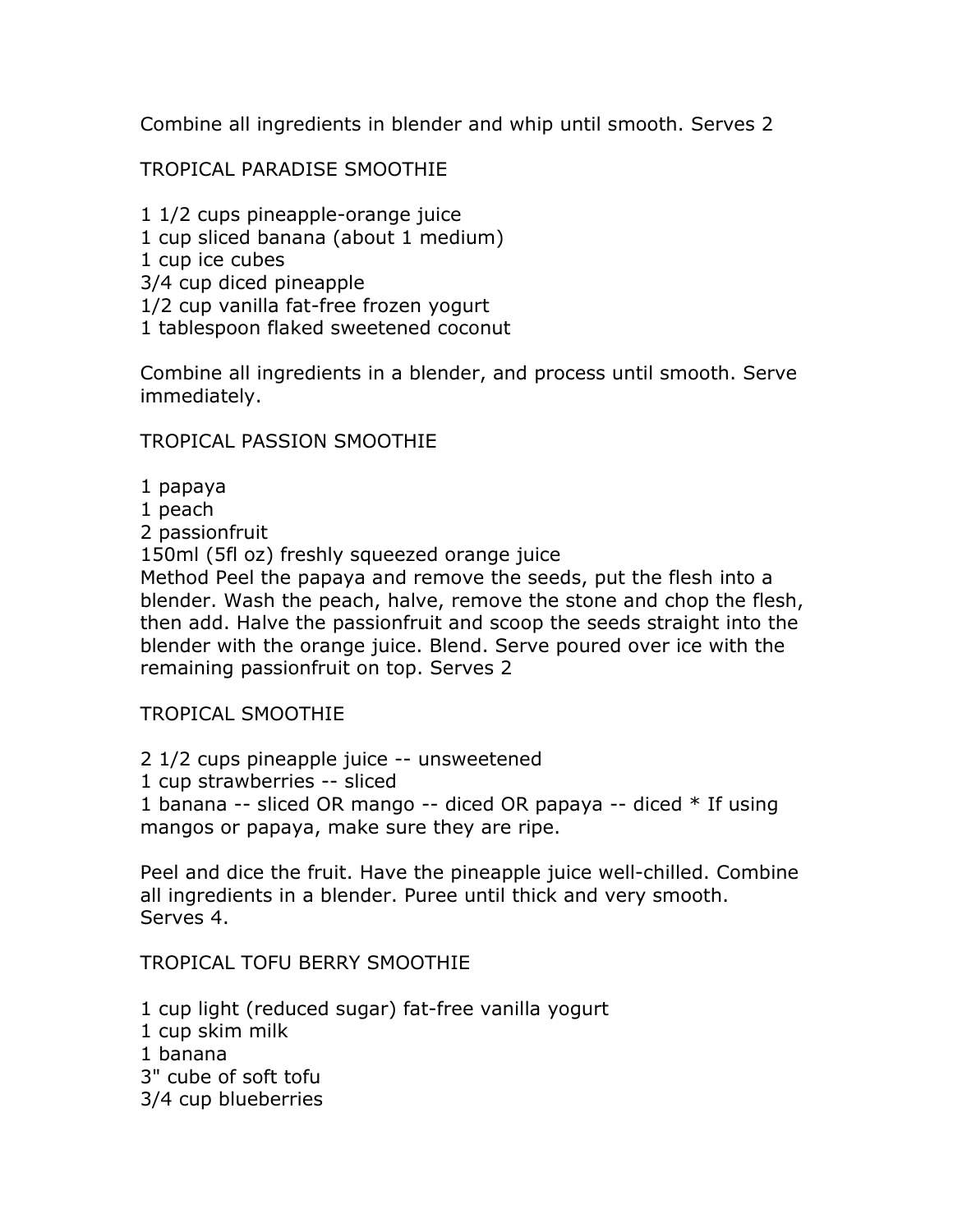1 cup strawberries

Put yogurt, milk, banana, tofu, and Equal into blender and blend until smooth. Add berries and blend again until smoothie consistency is reached.

TUTTI FRUITY SMOOTHIE

1 cup sliced ripe banana (about 1 medium) 1 cup orange juice 3/4 cup sliced peeled peaches 3/4 cup sliced strawberries 1 tablespoon honey

Combine all ingredients in a blender; process until smooth. Serve immediately.

TWICE BERRY BANANA SMOOTHIE

 $1/2 \sim 1$  cup yogurt  $1/2 \sim 1$  banana  $1/2 \sim 1$  cup blueberries (fresh or frozen)  $1/2 \sim 1$  cup strawberries (fresh or frozen)

Juice from one orange (when in a bind I have used orange juice from a carton) honey or sugar to taste. Mix in blender till smooth.

WAKE & SHAKE SMOOTHIE

3/4 cup orange juice 3/4 cup nonfat yogurt 1/2 of a medium papaya (peeled, seeds removed) 1 teaspoon lime juice 1/2 banana 3-4 ice cubes

Place all ingredients in a blender. Blend until smooth! Serves 1.

WILD BERRY FREEZE SMOOTHIE

1 cup orange juice 1/4 cup pineapple juice 2 pineapple slices 6 fresh strawberries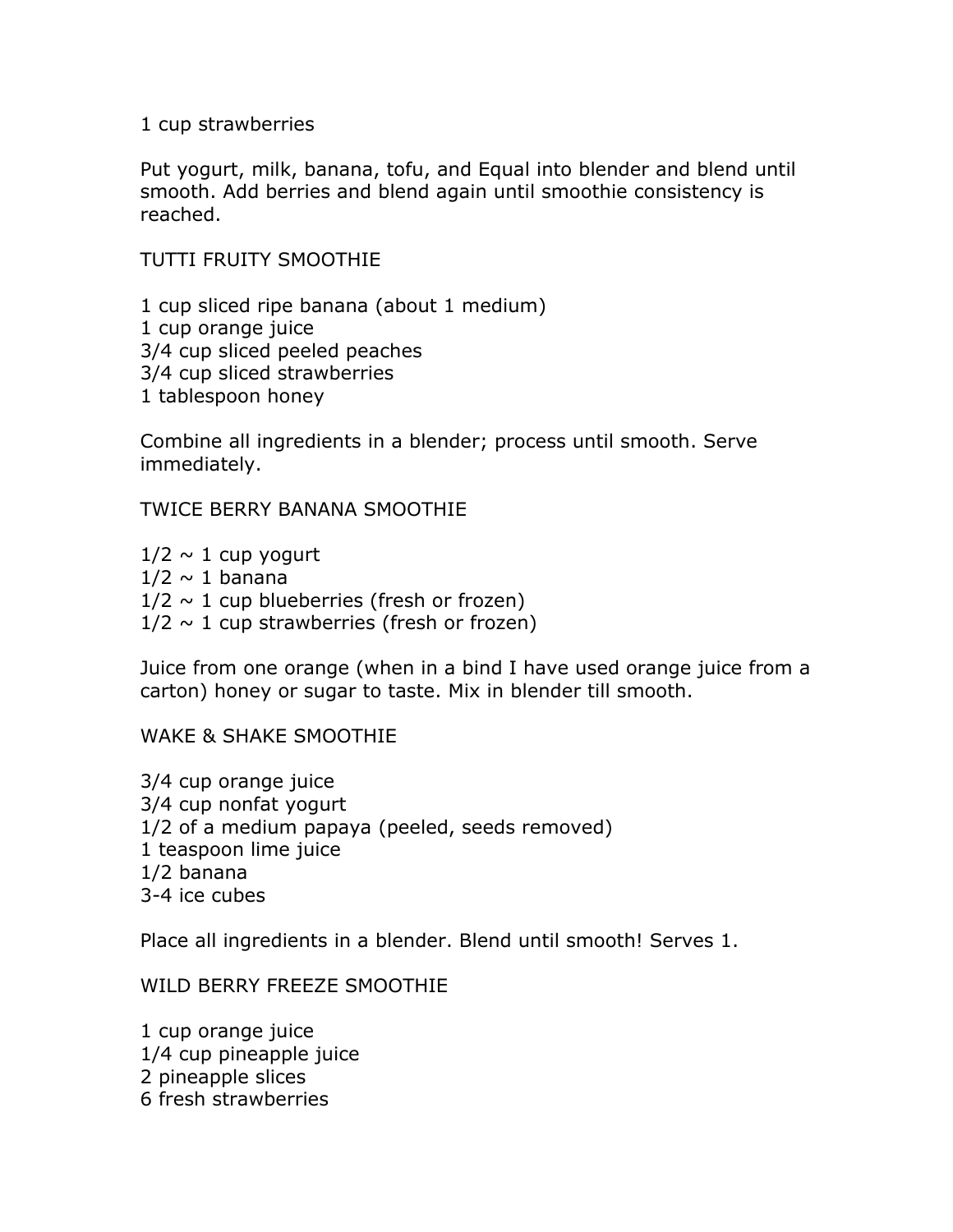15 frozen raspberries 10 frozen blackberries 15 frozen blueberries 3 oz. favorite berry yogurt (optional) ice cubes

Place all ingredients in a blender; blend until SMOOTH. Pour into chilled glass and serve.

#### YOGURT SMOOTHIE

1 Banana 1 1/2 cup Dannon Vanilla Yogurt (fat free) 3/4 cup frozen peaches 1 whole frozen strawberry container 1 tablespoon orange juice concentrate

Place all ingredients in blender, add ice to fill blender and blend. Serves 2.

#### YOGURT FRUIT SMOOTHIE

In Blender Add: 2 C Vanilla Yogurt (or fruit flavor)(I like Old Home brand) 1 Banana - cut up $*$ 4-5 Strawberries\* ½ tsp Vanilla or Almond Extract 1 Tbsp Sugar or Equal Enough Ice Cubes to fill blender loosely

Sometimes I freeze fresh strawberries and cut back on the ice. You can add more or less of any of the ingredients. \*You can use whatever type of fresh fruit you like, approximately 1-1/2 - 2 C worth.

#### YOGURT SHAKE SMOOTHIE

1 C Plain yogurt 1 Small Banana 1 T Frozen orange juice Sugar or honey, to taste 4 Ice cubes

Yields about 2 l/2 cups. Place all ingredients into blender or food processor. Whirl until smooth. Variations: Instead of banana, use l cup